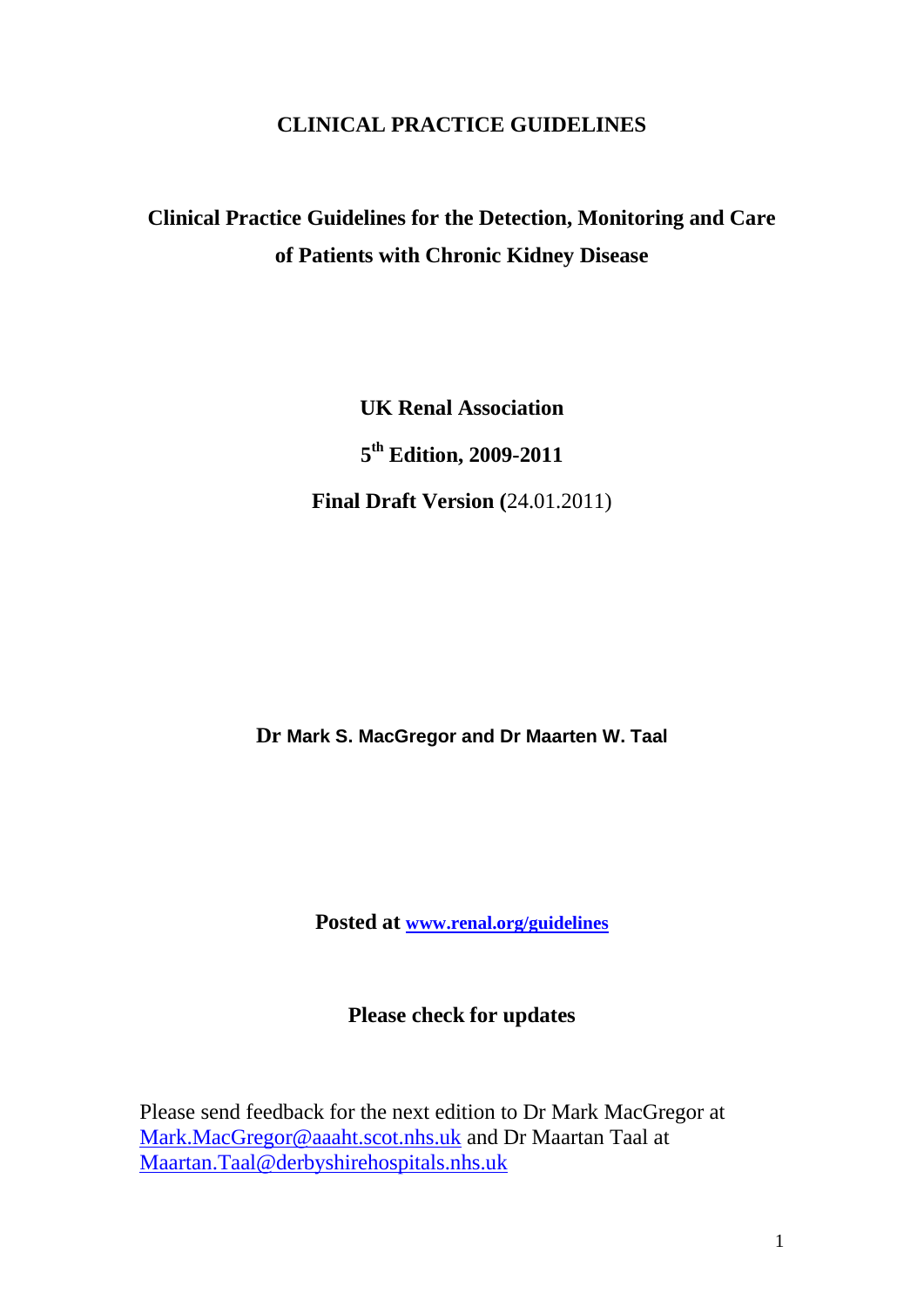# **Contents**

# **Introduction**

# **Summary of clinical practice guidelines for detection, monitoring and care of CKD**

- 1. Detection and monitoring of CKD (Guidelines 1.1- 1.12)
- 2. Treatment of patients with CKD (Guidelines 2.1- 2.13)

# **Summary of audit measures for detection, monitoring and care of CKD**

(Audit measures 1-43)

# **Rationale for clinical practice guidelines for detection, monitoring and care of CKD**

- 1. Detection and monitoring of CKD (Guidelines 1.1- 1.12)
- 2. Treatment of patients with CKD (Guidelines 2.1- 2.13)

# **Acknowledgements**

**Conflicts of Interest**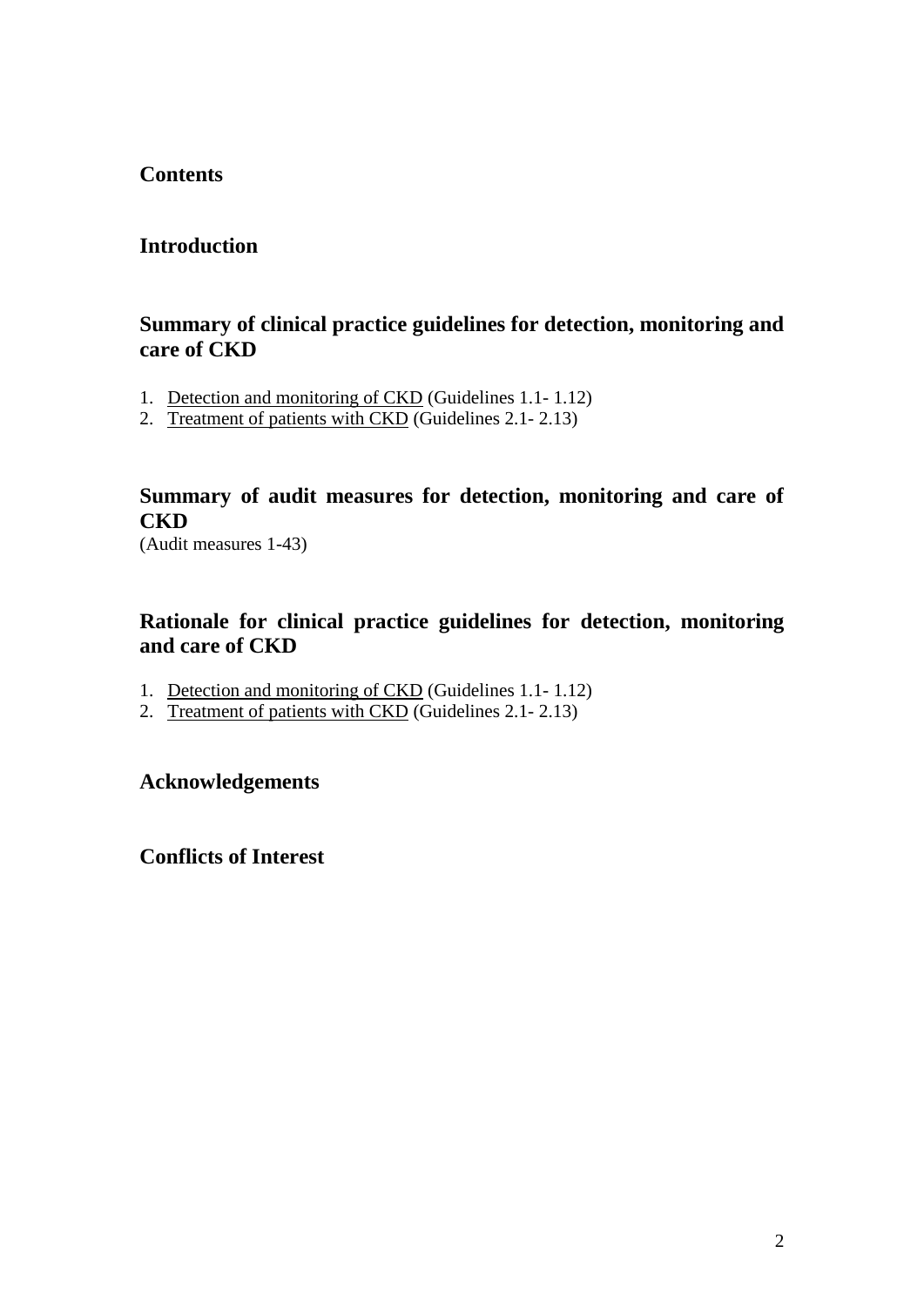### **Introduction**

As was the case with the first version of these guidelines for the detection, monitoring and care of patients with CKD, published in 2007, this update follows the publication of National Guidelines applicable to England and Wales (National Institute for Health and Clinical Excellence, NICE) [1], and Scotland (Scottish Intercollegiate Guideline Network, SIGN) [2]. This situation has produced for us as authors both advantages and challenges. On the one hand we have been able to draw on the comprehensive reviews of published evidence presented in the NICE and SIGN guidelines. Given this situation, we have not attempted to duplicate the excellent work already done by these guideline development groups and will present only a brief rationale for each guideline, rather than an exhaustive review of the literature. On the other hand, we face the challenge of producing a guideline that is compatible with both National Guidelines despite minor differences between them. In an effort to produce unified guidance applicable to all members of the Renal Association, we have attempted to phrase all guideline statements to be compatible with both the NICE and SIGN guidance.

Given the recent publication of two comprehensive national guidelines, it could be argued that further UK Guidelines were unnecessary. We would argue that a unique feature of these guidelines is that they are deliberately concise and that they include suggested audit measures. This emphasis is intended to drive real operational improvement in the way that patients with CKD are managed. As such it is intended that these guidelines be applicable to all patients with CKD, whether managed in a Primary or Secondary Care setting. We recognise, however, that not all of the suggested audit measures will be relevant in every setting. Rather, we offer the audit measures as a "menu" of possible measures from which health care workers may select those relevant to their service.

We have largely preserved the structure of the previous CKD guidelines, published in 2007, but have added some additional guideline statements to reflect changes in practice and new published evidence. In accordance with Clinical Practice Guideline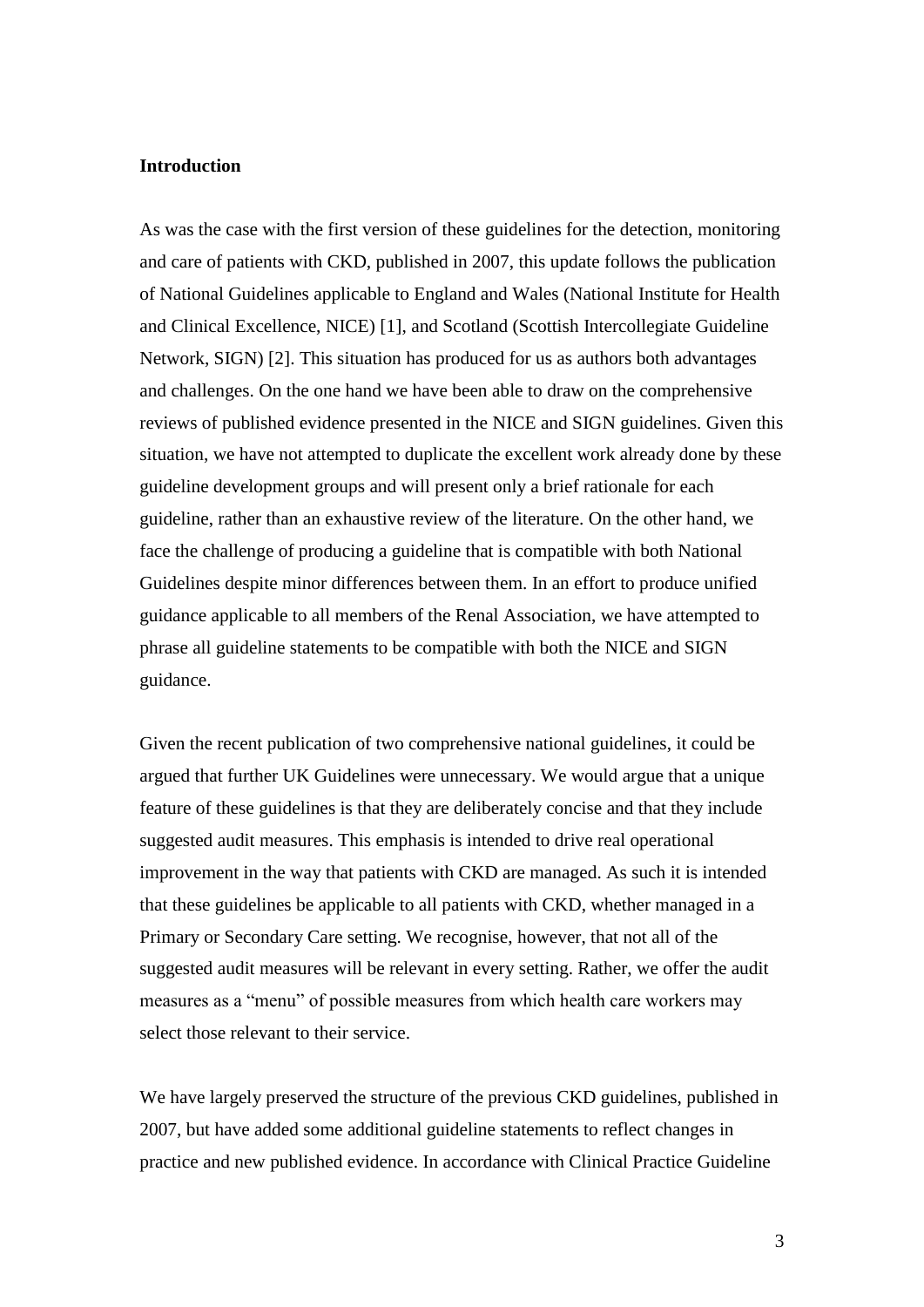Committee policy, we have used the internationally recognised modified GRADE system to define the strength of each guideline statement and the quality of the evidence to support it. The rationale section for each statement has been updated to reflect recent published data. Section 3 (Preparation for Dialysis) has been removed as it is now dealt with in other sections of the Clinical Practice Guidelines. We hope that these updated guidelines will contribute, together with several other excellent measures including National Service Framework for Renal Services, Quality and Outcomes Framework of the General Medical Services (GMS) contract for General Practitioners (in England and Wales) and the National Guidelines, to promote the provision of excellent care to all patients with CKD.

- 1. National Institute for Health and Clinical Excellence (NICE): Chronic Kidney Disease. National clinical guideline for early identification and management in adults in primary and secondary care. 2008.
- 2. Scottish Intercollegiate Guidelines Network (SIGN): Diagnosis and management of chronic kidney disease: A national clinical guideline. 2008.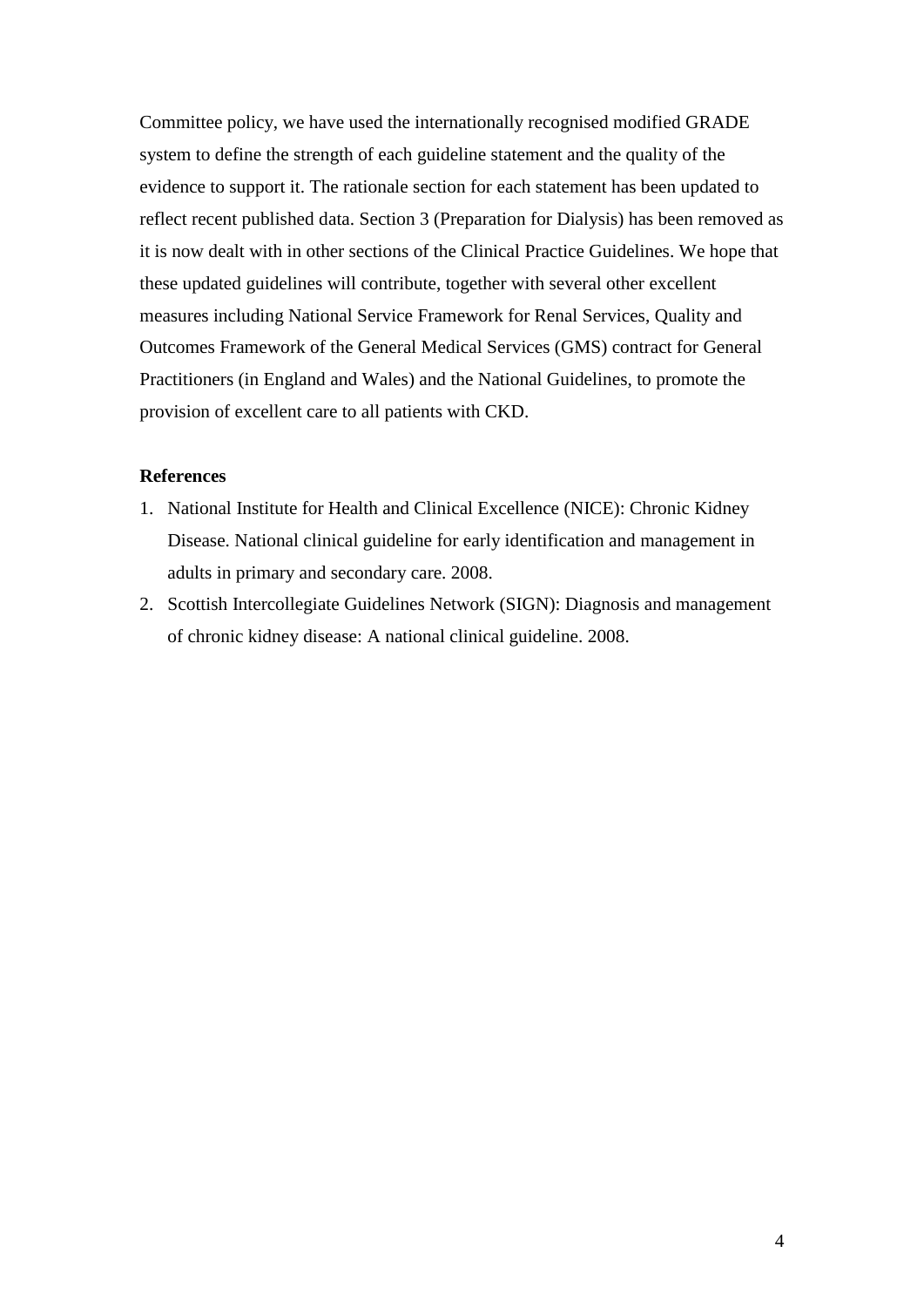# **Summary of Clinical Practice Guidelines for Detection, Monitoring and Care of CKD**

# **1. Chronic Kidney Disease (CKD) (Guidelines CKD 1.1 – 1.13)**

### **Guideline 1.1 – CKD : Detection and Monitoring of CKD**

We recommend that amongst patients with CKD (excluding those on long term dialysis), each measurement of serum creatinine concentration in a database or clinic letter should be accompanied by an estimate of GFR (1B).

### **Guideline 1.2 – CKD : Detection and Monitoring of CKD**

We recommend that the stage of CKD, as defined by the US K/DOQI classification with the modifications recommended by NICE and/or SIGN, should be noted in the patient records at each clinic visit and communicated in any letters generated (1C).

### **Guideline 1.3 – CKD : Detection and Monitoring of CKD**

We recommend that in patients being investigated or treated for CKD, proteinuria should be assessed by measurement either of the protein to creatinine or albumin to creatinine ratio, ideally on an early-morning urine specimen (1A).

#### **Guideline 1.4 – CKD : Detection and Monitoring of CKD**

We recommend that patients who are at increased risk for developing CKD should be offered screening tests to detect CKD (1B).

#### **Guideline 1.5 – CKD : Detection and Monitoring of CKD**

We recommend that screening for CKD should comprise assessment of the estimated GFR as well as urinalysis. (1A)

#### **Guideline 1.6 – CKD : Detection and Monitoring of CKD**

We recommend that detection of an initial abnormal estimated GFR result should prompt clinical assessment and a repeat test within 2 weeks to assess the rate of change in GFR. If the GFR is stable, a further test should be performed after 90 days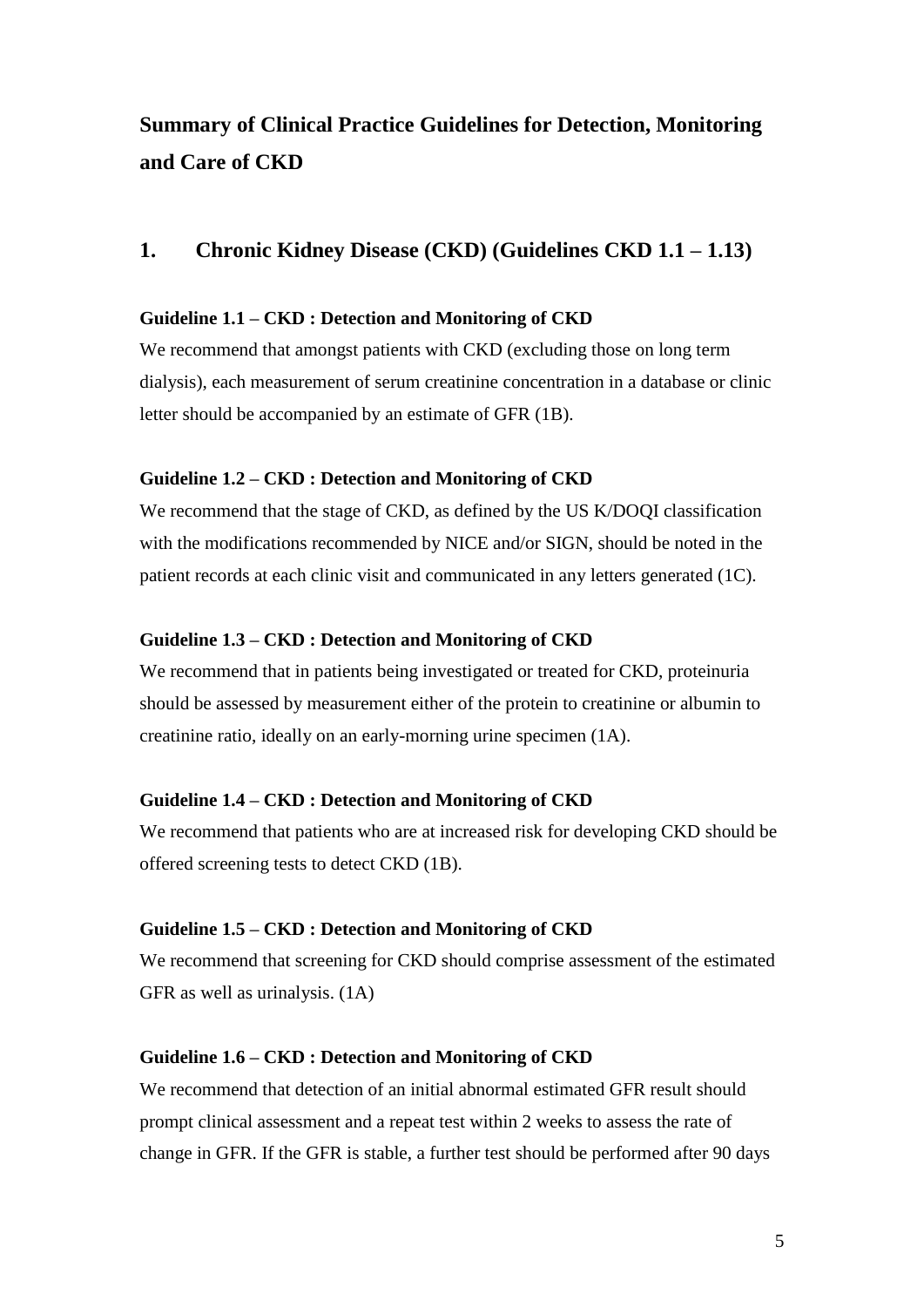to confirm the diagnosis of CKD. If the diagnosis of CKD is confirmed at least 3 assessments of estimated GFR should be made over not less than 90 days to evaluate the rate of change in GFR. (1D)

#### **Guideline 1.7 – CKD : Detection and Monitoring of CKD**

We recommend that detection of an initial level of proteinuria equivalent to  $\langle 0.5g/day \rangle$ of total protein (including levels compatible with microalbuminuria) should be confirmed with a repeat test performed on an early morning urine specimen. For the diagnosis of microalbuminuria 2 abnormal results from 3 specimens are required. (1B)

#### **Guideline 1.8 – CKD : Detection and Monitoring of CKD**

We recommend that patients in whom initial urinalysis reveals nonvisible/microscopic haematuria should have a urine culture performed to exclude a urinary tract infection. If a UTI is excluded two further tests should be performed to confirm the presence of persistent non-visible/microscopic haematuria. Patients with persistent non-visible/microscopic haematuria in the absence of significant proteinuria or a reduced GFR should be referred to a Urology Department for further investigation (1D).

#### **Guideline 1.9 – CKD : Detection and Monitoring of CKD**

We recommend that among patients with CKD, the estimated GFR should be monitored regularly (1B).

#### **Guideline 1.10 – CKD : Detection and Monitoring of CKD**

We recommend that patients with CKD should have the magnitude of their proteinuria assessed at least annually (1C).

#### **Guideline 1.11 – CKD : Detection and Monitoring of CKD**

We recommend that Nephrology Units should negotiate service agreements for the detection and monitoring of CKD, including criteria for referral to a Nephrologist (1D).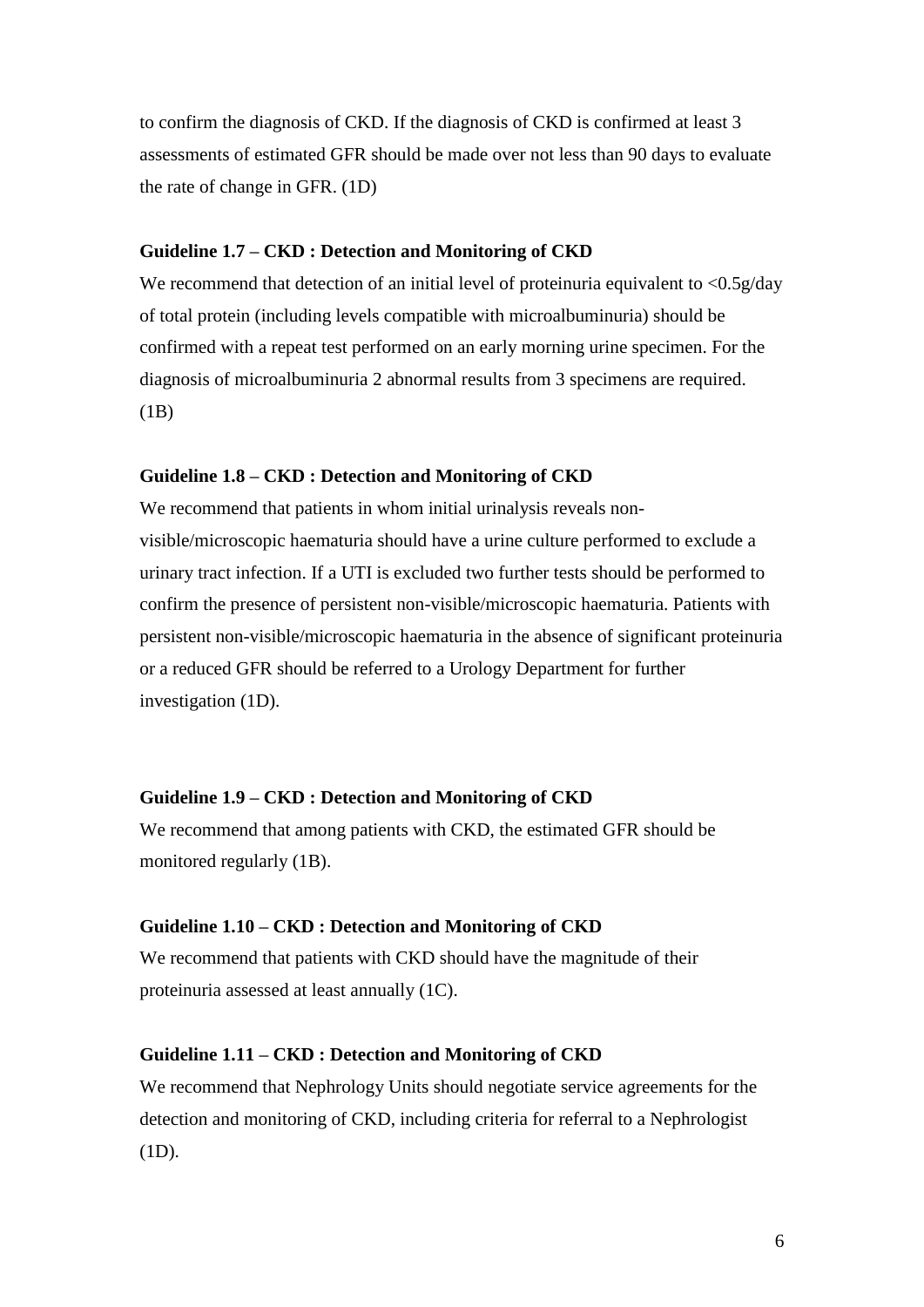#### **Guideline 1.12 – CKD : Detection and Monitoring of CKD**

We recommend that a Nephrology Unit should establish an easily accessible nonvisit-based Specialist advice service for Primary Care Physicians (1D).

# **2. Chronic Kidney Disease (CKD) (Guidelines CKD 2.1 – 2.13)**

#### **Guideline 2.1 – CKD : Treatment of patients with CKD**

We recommend that in patients with CKD, systolic blood pressure should be lowered to <140 mmHg (target range 120-139mmHg) and the diastolic blood pressure to  $\leq$ 90mmHg for the majority. For those with diabetes mellitus or proteinuria of 1g/24 hours or greater, the systolic blood pressure should be lowered to <130 mmHg (target range 120-129mmHg) and the diastolic blood pressure to <80mmHg unless the risks are considered to outweigh the potential benefits. Antihypertensive therapy should be individualised and lowering the systolic blood pressure to <120mmHg should be avoided (1B).

#### **Guideline 2.2 – CKD : Treatment of patients with CKD**

We recommend that Angiotensin-Converting Enzyme Inhibitor (ACEI) or Angiotensin Receptor Blocker (ARB) treatment should form part of the antihypertensive therapy of patients with CKD and urinary protein excretion of  $>0.5$ g/day unless there is a specific contraindication (1A).

#### **Guideline 2.3 – CKD : Treatment of patients with CKD**

We recommend that patients with CKD and proteinuria >0.5g/day should have their ACEI or ARB and other antihypertensive treatment escalated to achieve the lowest possible level of proteinuria (1B).

### **Guideline 2.4 – CKD : Treatment of patients with CKD**

We recommend that patients with diabetes mellitus and microalbuminuria should be treated with an ACEI or ARB, titrated to maximum licensed antihypertensive dose if tolerated, regardless of the initial blood pressure, unless these drugs are specifically contraindicated. Hypotension should be avoided (1A).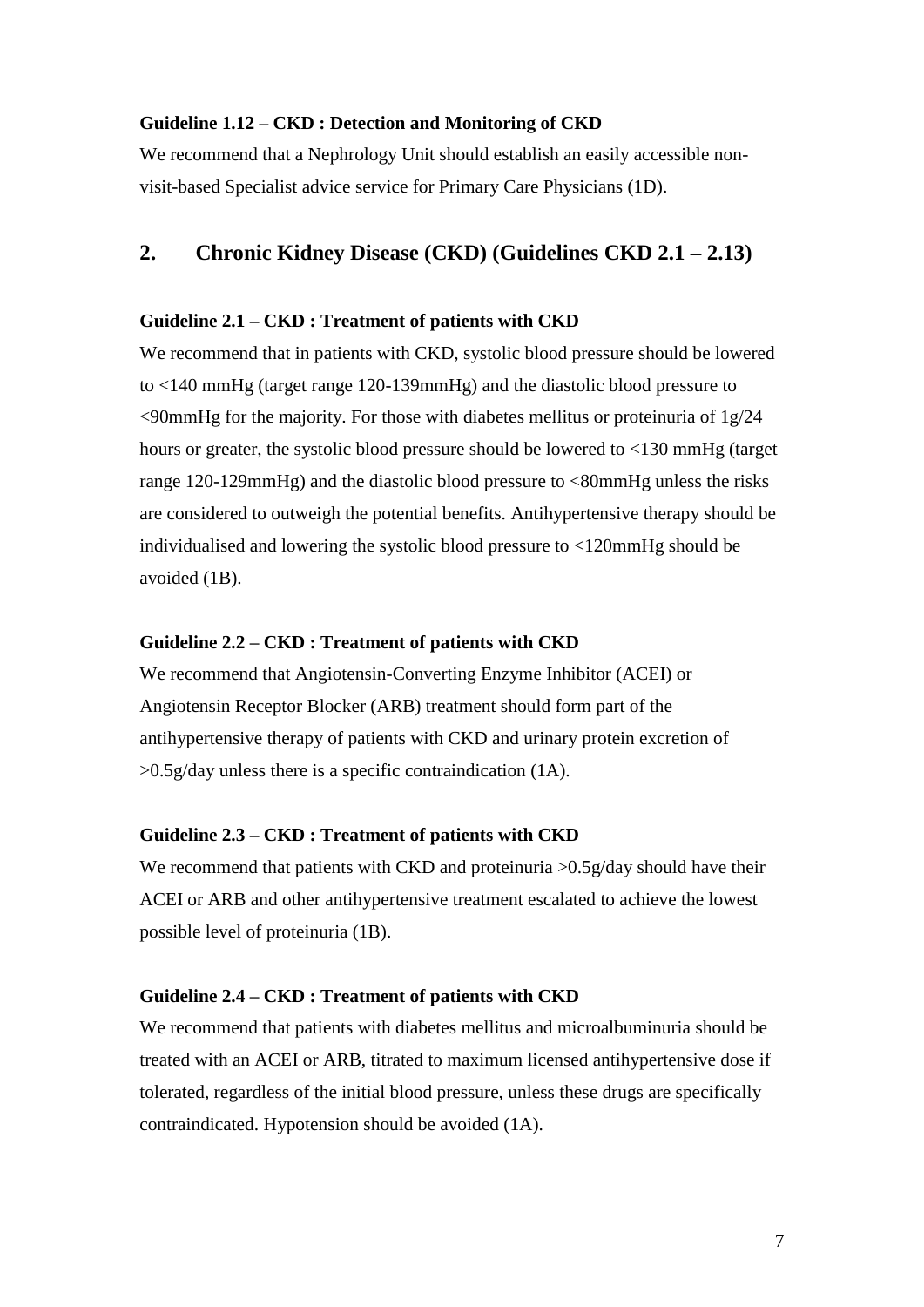#### **Guideline 2.5 – CKD : Treatment of patients with CKD**

We recommend that patients with diabetes mellitus and CKD should achieve good glycaemic control (1B).

#### **Guideline 2.6 – CKD : Treatment of patients with CKD**

We recommend that patients with CKD should have an annual formal assessment of their cardiovascular risk factors including lipid profile, BMI, exercise, alcohol and smoking habits as well as a review of interventions to reduce cardiovascular risk (1D).

### **Guideline 2.7 – CKD : Treatment of patients with CKD**

We recommend that patients with CKD and dyslipidaemia should be treated in accordance with current guidance for the general population (1C).

#### **Guideline 2.8 – CKD : Treatment of patients with CKD**

We suggest that smoking status and action taken should be documented in the patient record at each nephrology clinic visit (1D).

#### **Guideline 2.9 – CKD : Treatment of patients with CKD**

We recommend that patients with CKD and a BMI of  $>30$ kg/m<sup>2</sup> should receive dietary advice to assist them in losing weight (1D).

#### **Guideline 2.10 – CKD : Treatment of patients with CKD**

We recommend that patients with CKD should receive dietary advice to restrict their sodium intake to  $\langle 2.4 \text{ g/day} (100 \text{ mmol/day or} \langle 6 \text{ g/day of salt} (1B)$ .

#### **Guideline 2.11 – CKD : Treatment of patients with CKD**

We recommend that patients with CKD who develop hyperkalaemia or hyperphosphataemia should receive dietary advice to assist dietary restriction of potassium and phosphate (1C).

### **Guideline 2.12 – CKD : Treatment of patients with CKD**

We suggest that patients with CKD should receive advice to perform regular moderate exercise (2D).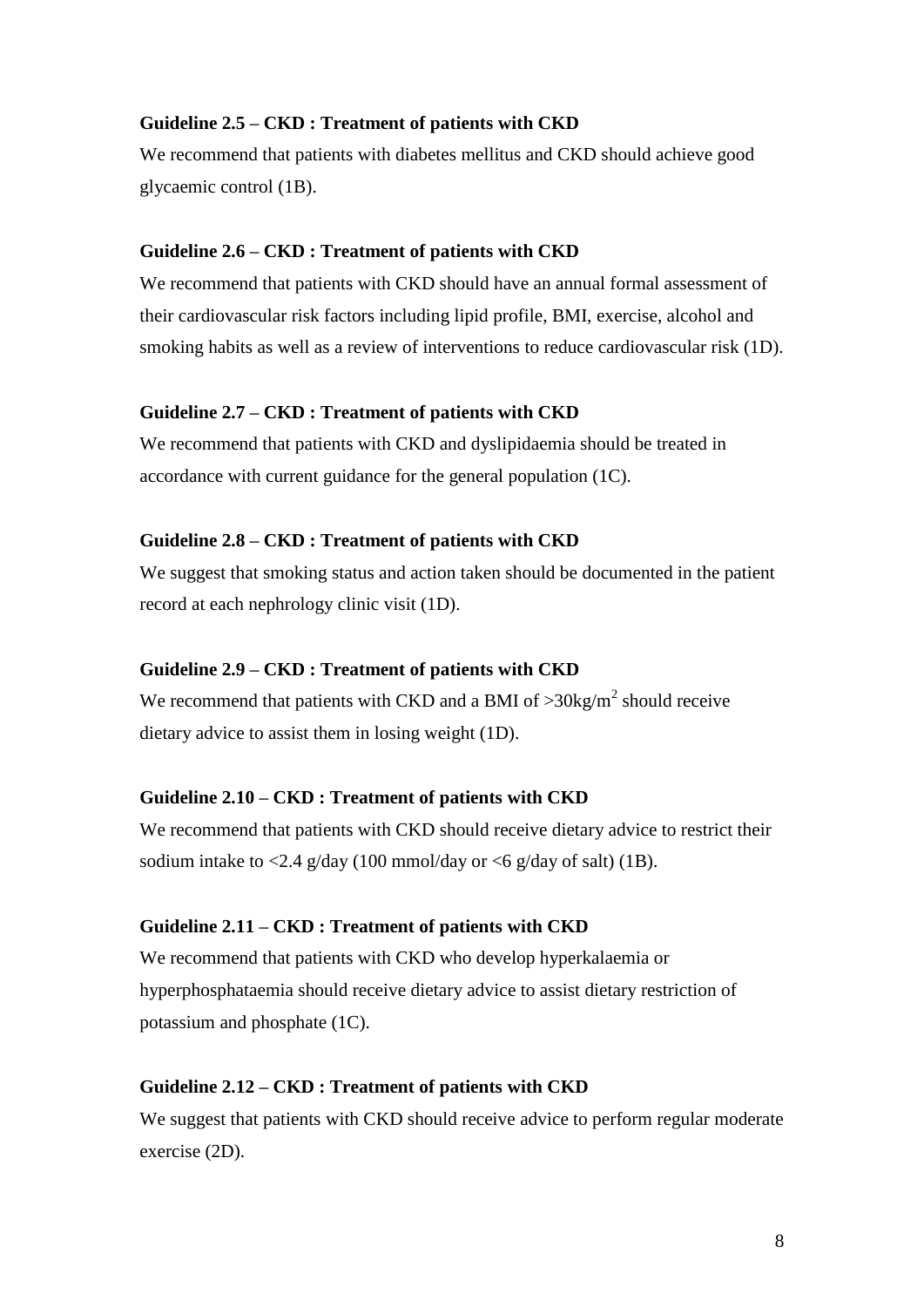#### **Guideline 2.13 – CKD : Treatment of patients with CKD**

We recommend that patients with CKD should be referred for assessment by a Nephrology Department according to the NICE Guidelines (1B).

# **Summary of possible audit measures for detection, monitoring and care of CKD**

- 1. Proportion of database entries or clinic letters related to patients with CKD that include an estimated GFR with the serum creatinine.
- 2. Proportion of patient record entries and clinic letters that include the modified K/DOQI CKD stage.
- 3. Proportion of CKD patients who had a urine protein or albumin to creatinine ratio measured at their first clinic visit.
- 4. Proportion of patients with significant risk factors for CKD who have been screened for CKD.
- 5. Proportion of patients screened for CKD who have had a) an assessment of estimated GFR, b) Urinalysis, c) Both an assessment of estimated GFR and urinalysis.
- 6. Proportion of initial abnormal estimated GFR results that are followed by a repeat test within 2 weeks and a further test at 90 days (where appropriate)
- 7. Proportion of patients with CKD stage 3 or worse in whom the diagnosis has been confirmed by two estimated GFR readings, at least 90 days apart.
- 8. Proportion of patients with a confirmed diagnosis of CKD in whom the rate of change in GFR has been evaluated with at least 3 assessments of GFR over not less than 90 days.
- 9. Proportion of patients with proteinuria equivalent to  $\langle 0.5g/day$  in whom the result has been confirmed with a repeat test performed on an early morning urine specimen.
- 10. Proportion of patients with a diagnosis of microalbuminuria in whom the diagnosis has been confirmed with at least 2 abnormal results.
- 11. Proportion of patients with initial detection of non-visible/microscopic haematuria with a urine culture result.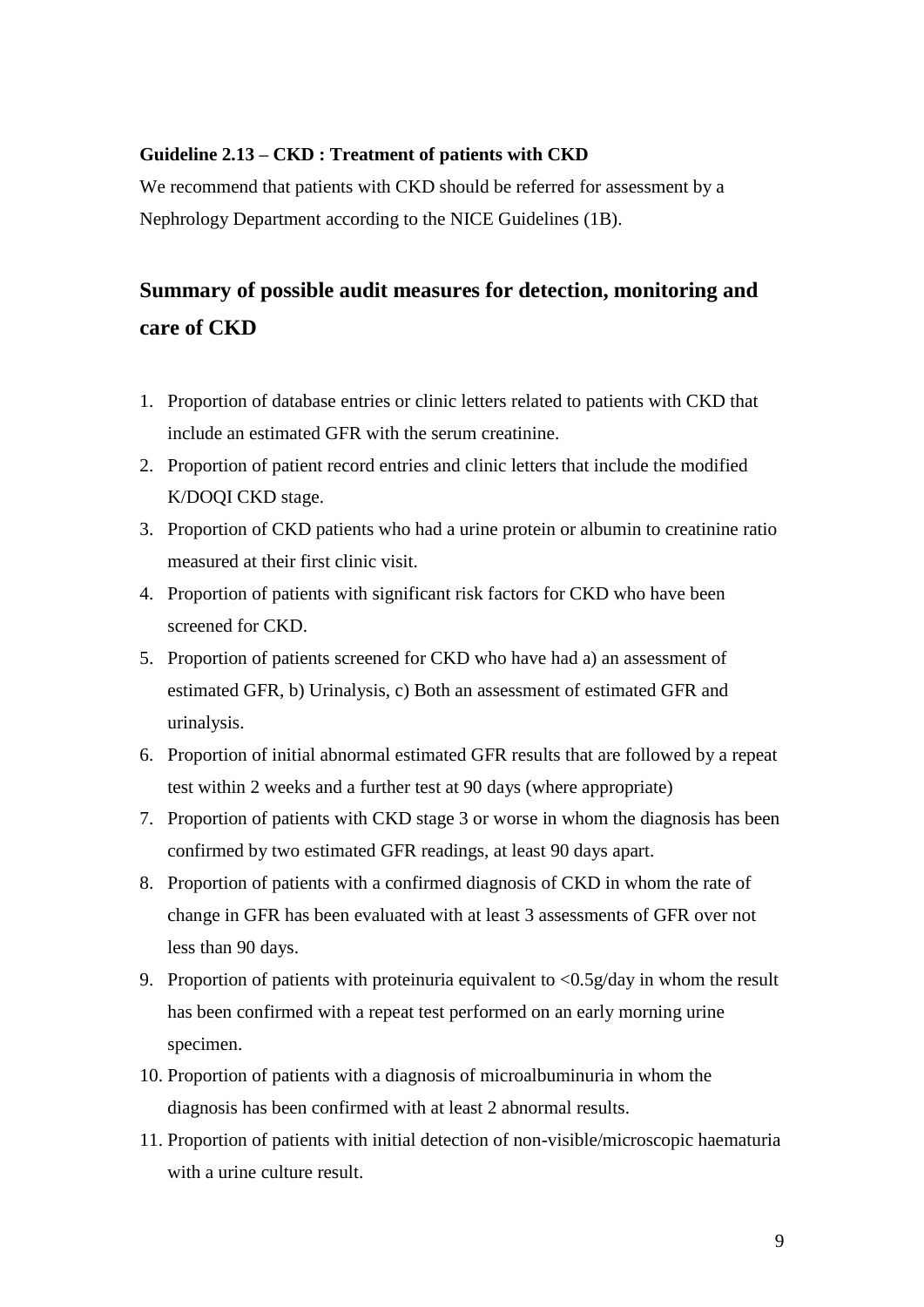- 12. Proportion of patients with non-visible/microscopic haematuria in whom the result was confirmed with a total of at least 3 tests.
- 13. Proportion of patients with persistent non-visible/microscopic haematuria in the absence of significant proteinuria or a reduced GFR that were referred to a Urology Department.
- 14. Proportion of patients with CKD with regular monitoring of the estimated GFR at the frequency recommended by NICE or local guidelines.
- 15. Proportion of patients with CKD who have had a measurement of proteinuria within the previous 12 months.
- 16. Proportion of Nephrology Units with specific service agreements for the detection and monitoring of CKD within a defined organisational area.
- 17. Proportion of all new outpatient attendances that could have been avoided by appropriate non-visit-based specialist advice.
- 18. Number of requests for non-visit-based advice relative to the total number of referrals per month.
- 19. Proportion of patients with CKD and follow-up for at least 6 months, whose last recorded blood pressure was within the target range specified above unless specifically contraindicated.
- 20. Proportion of patients with CKD and hypertension, followed up for at least 6 months, with a systolic blood pressure <120mmHg in the absence of cardiac failure.
- 21. Proportion of proteinuric CKD patients (as defined above) without contraindications who have an ACEI or ARB on their last recorded list of chronic medications.
- 22. Proportion of patients with CKD and proteinuria who achieve a decrease in proteinuria to <0.5g/day.
- 23. Proportion of patients with diabetes mellitus and microalbuminuria (without specific contraindications) who had an ACEI or ARB on their last recorded list of chronic medications.
- 24. Proportion of patients receiving an ACEI or ARB for diabetes and microalbuminuria who received the maximum licensed antihypertensive dose (or maximum dose tolerated without hypotension) on their most recent prescription.
- 25. Proportion of patients with diabetic nephropathy and follow-up for at least 6 months, whose last recorded  $HBA_{1C}$  was below their agreed target.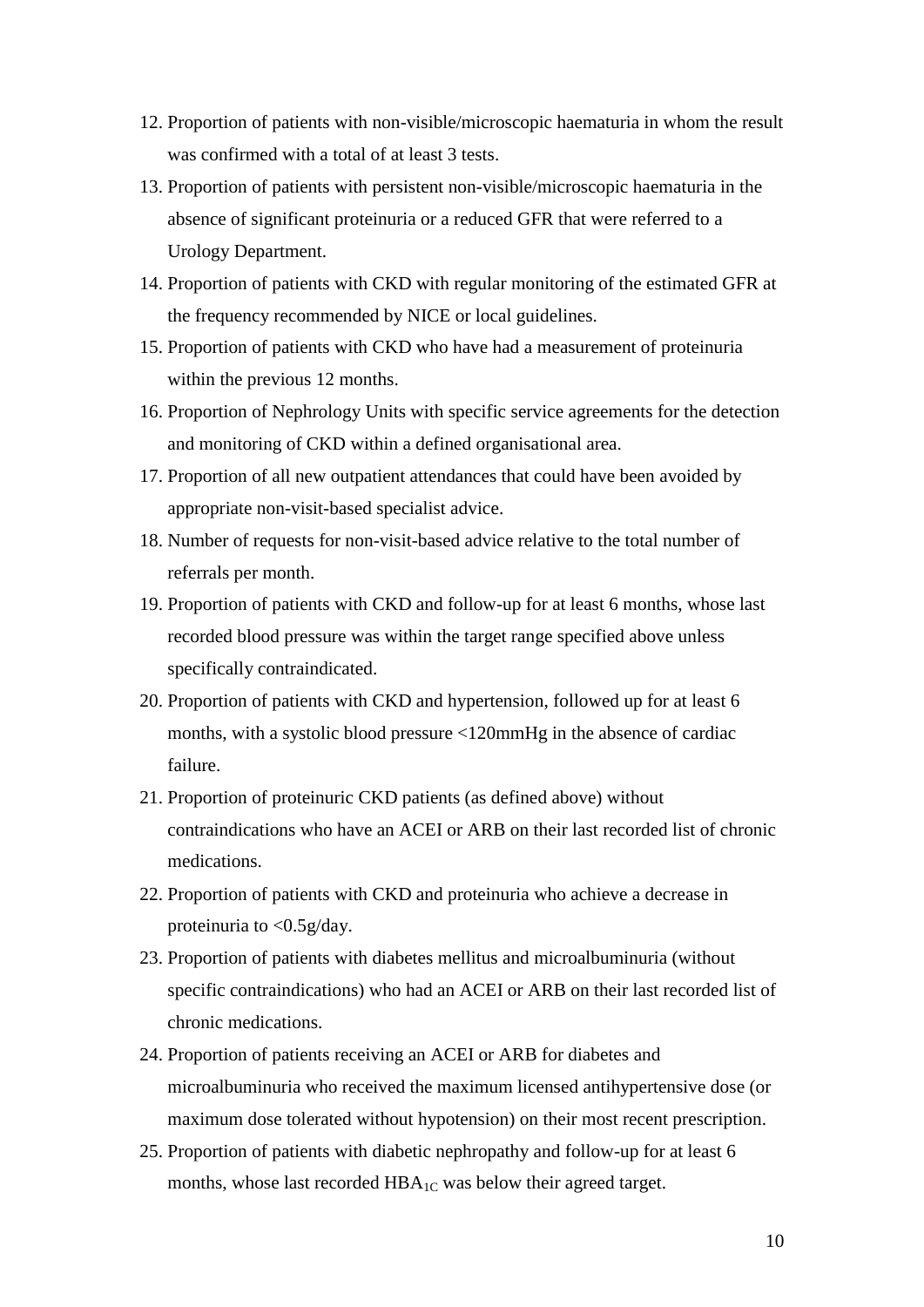- 26. Average  $HBA_{1C}$  of all patients with diabetes mellitus and CKD.
- 27. Proportion of CKD patients with a formal assessment of cardiovascular risk factors documented in their records during the past year.
- 28. Proportion of CKD patients with indications for lipid lowering therapy as defined by NICE / JBS 2.
- 29. Proportion of CKD patients with indications for lipid lowering therapy as defined by NICE / JBS 2, who are receiving lipid lowering therapy.
- 30. Proportion of CKD patients who currently do not have an indication for lipid lowering therapy as defined by NICE / JBS 2 but who are receiving a lipid lowering agent.
- 31. Proportion of CKD patients with smoking status recorded in their last record entry.
- 32. Proportion of CKD patients who are current smokers that received an offer of assistance with smoking cessation during the past year of follow-up.
- 33. Proportion of smoking CKD patients who ceased smoking during the past year.
- 34. Proportion of patients with CKD and obesity who have received dietary advice to assist weight loss.
- 35. Proportion of patients with CKD who have received dietary advice to assist dietary sodium restriction.
- 36. Proportion of patients with CKD stages 4 and 5 who have received dietary advice to assist dietary restriction of potassium and phosphate.
- 37. Proportion of patients with CKD stages 1-3 and hyperkalaemia or hyperphosphataemia who have received dietary advice to assist dietary restriction of potassium and phosphate.
- 38. Proportion of patients with CKD who have received advice to undertake regular exercise.
- 39. Proportion of patients with CKD who report performing regular moderate exercise.
- 40. Proportion of patients on Primary Care CKD registers who have been referred to a Nephrology Department.
- 41. Proportion of patients on Primary Care CKD registers with an indication for referral to a Nephrology Department.
- 42. Proportion of patients on Primary Care CKD registers with an indication for referral who have been referred to a Nephrology Department.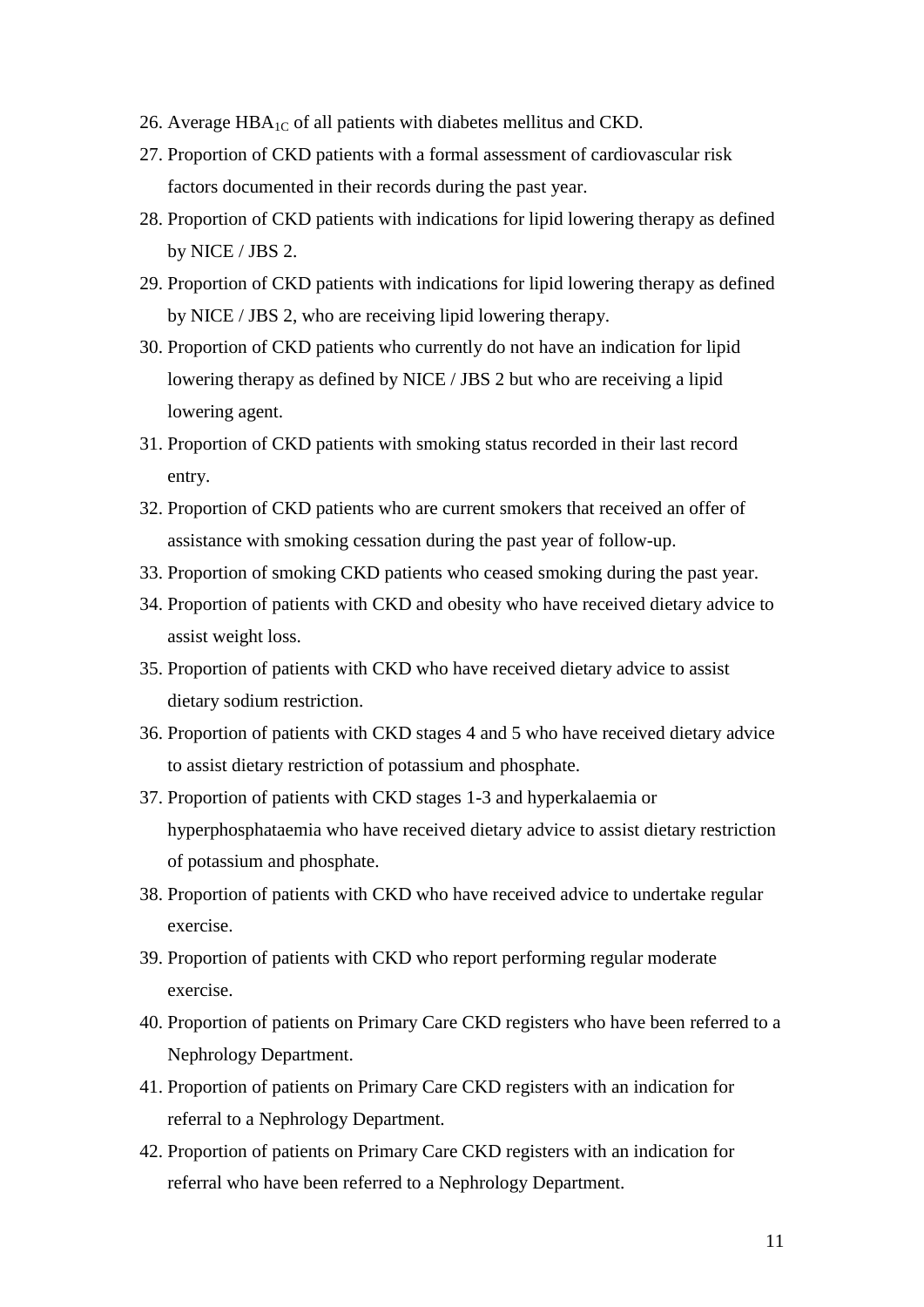# **Rationale of Clinical Practice Guidelines for Detection, Monitoring and Care of CKD**

# **1. Chronic Kidney Disease (CKD) (Guidelines CKD 1.1 – 1.12)**

**Guideline 1.1 – CKD : Detection and Monitoring of CKD**

**We recommend that amongst patients with CKD (excluding those on long term dialysis), each measurement of serum creatinine concentration in a database or clinic letter should be accompanied by an estimate of GFR (1B).**

# **Audit Measure**

Proportion of database entries or clinic letters related to patients with CKD that include an estimated GFR with the serum creatinine.

### **Rationale**

Renal excretory function has in the past generally been assessed by means of serum creatinine concentration and creatinine clearance measurements. Serum creatinine alone is a poor measure of excretory function because its relationship with GFR is non-linear and it rises outside of the laboratory normal range only after substantial loss of renal function. Moreover there is substantial interlaboratory variation in serum creatinine values, depending on the method used. The Cockcroft-Gault (CG) formula has been used to estimate creatinine clearance from serum creatinine concentration but has the disadvantage of requiring the patient"s weight, which is usually not available to laboratories. Creatinine clearance is critically dependent on an accurate 24-hour urine collection, which many patients find difficult and inconvenient to achieve. The 4-variable MDRD equation was developed from data obtained from a large cohort of patients with CKD who had had excretory function assessed by  $^{125}I$ iothalamate clearance [1]. The MDRD formula is more precise than the CG formula [2] and its main advantage is that it requires, in addition to the serum creatinine, only the age, gender and ethnicity of the patient, variables that are usually available in the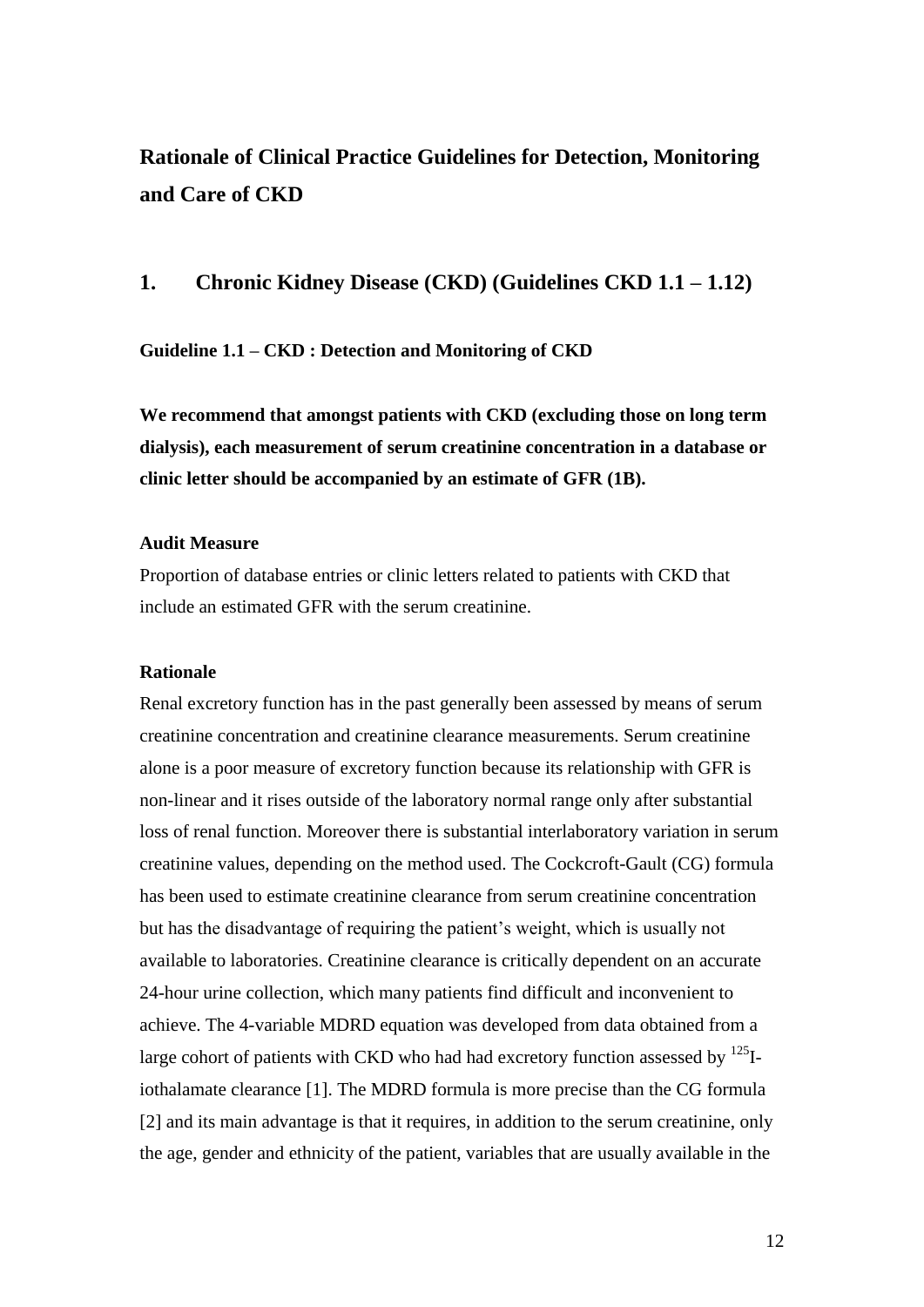laboratory database. This in turn has made it possible for laboratories to report automatically an estimated GFR value with each serum creatinine result. Several international guidelines (including KDOQI, CARI and KDIGO) recommend that an estimated GFR derived from the 4-variable MDRD equation should be reported with each serum creatinine measurement. Similarly, the NICE and SIGN guidelines each recommend reporting of estimated GFR derived from a prediction equation [3,4]. Interlaboratory variation in creatinine results has been addressed through standardisation of serum creatinine results to an isotope dilution mass spectrometry (IDMS) method by the National External Quality Assurance Scheme. A modification of the MDRD formula has been developed for use with IDMS standardized serum creatinine values [5]. The Department of Health for England has endorsed the use of the IDMS-traceable simplified MDRD formula by all clinical biochemistry laboratories. Due to the fact that each laboratory applies a correction factor specific to its creatinine assay, clinicians should rely on laboratory-generated estimates of GFR, rather than calculating them directly using a formula or "GFR calculator". Owing to the underestimation of GFR at values close to normal, many laboratories have chosen not to report a specific value if it is  $>60$  ml/min/1.73m<sup>2</sup>. This approach has been endorsed by both the NICE and SIGN guidance [3,4].

The adoption of the MDRD formula for universal laboratory-based estimation of GFR, and of the 5-stage classification of CKD based on these estimates, has been controversial on several grounds. Even after adequate correction has been made for overestimation of serum creatinine in some assays, the formula is not perfect, and its use can result in misclassification of some people as having early stage 3 CKD, due to systematic underestimation of 'true' GFR [2,6] and imprecision, particularly when the GFR is >60 ml/min/1.73 m<sup>2</sup>. The formula has not been well validated in the very old, or in ethnic minority groups other than African-Americans. Its use is not valid in children, pregnant women, people at the extremes of body size [2], muscle mass or nutritional status, or in patients with acute kidney injury [7]. Reduced GFR is common amongst the elderly, leading some to argue that this is not a disease state but part of normal ageing. The division of CKD into five bands based on GFR is seen by some as arbitrary. Concerns have been expressed that inappropriate 'disease labelling' of people newly informed that they have CKD will lead to anxiety and to adverse changes in illness behaviour [8]. Some see the introduction of laboratory-based eGFR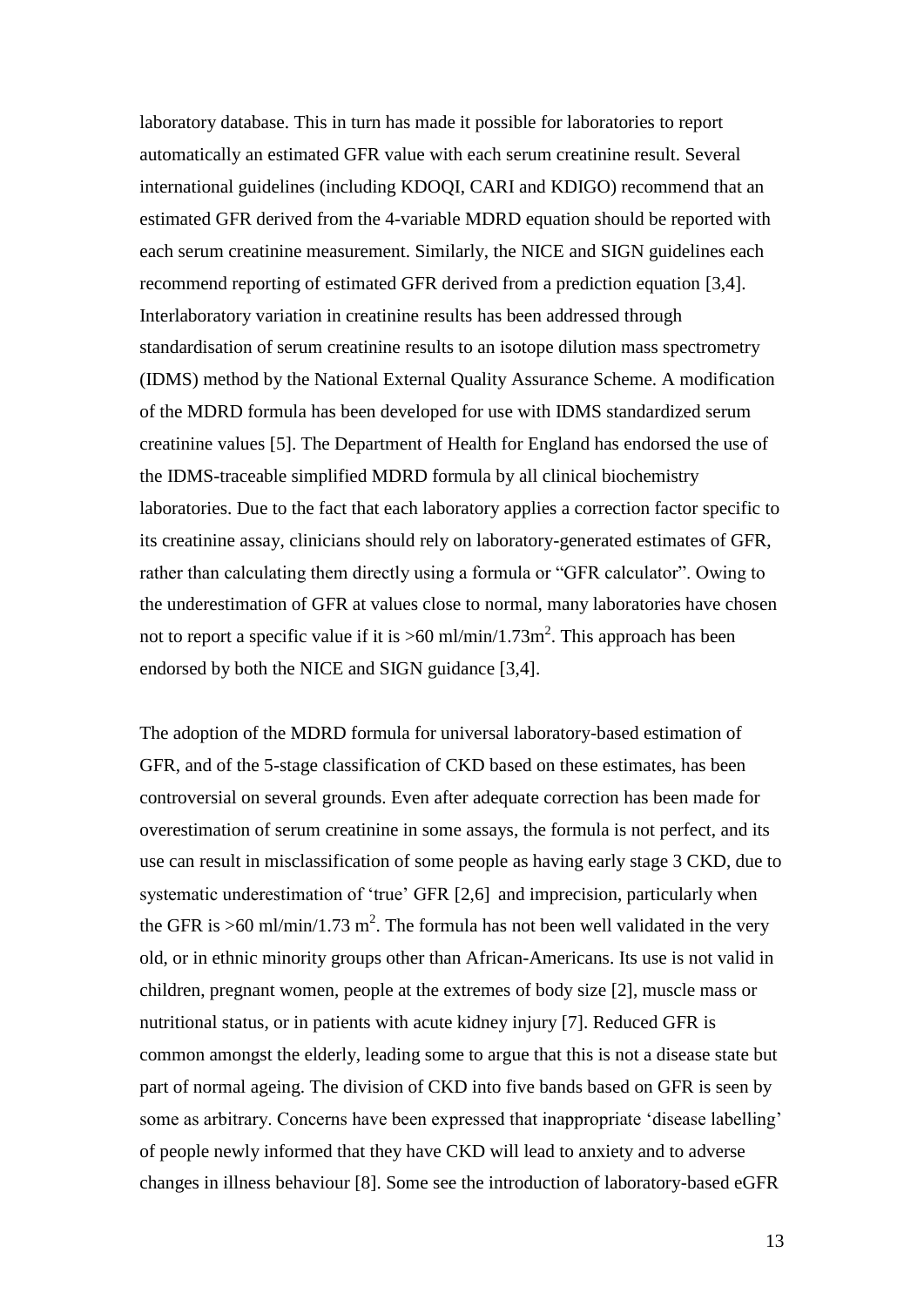reporting as a form of screening, and argue that the case for screening the population for CKD has not been adequately supported by evidence [9]. Others have argued, however, that if doctors request a measurement of serum creatinine they are requesting an estimate of kidney function, and that the eGFR provides a much better estimate [10]. Furthermore eGFR is a powerful predictor of cardiovascular risk and of progressive CKD, reduced GFR is not an inevitable consequence of ageing and the great majority of people newly recognised as having CKD already have diagnoses of vascular disease, hypertension, or diabetes mellitus. These arguments have been rehearsed in depth elsewhere [9-13]. We take the view that the advantages of the simple classification system adopted in the UK (and elsewhere in the world) greatly outweigh the potential disadvantages. The advantages include simplicity (estimated GFR approximates percentage of normal kidney function), and the opportunities both for improved prevention of cardiovascular disease and for systematic reduction in the late referral of patients with established renal failure.

In order to address some of the limitations of the MDRD equation, a new equation for estimating GFR from serum creatinine has been developed by the Chronic Kidney Disease Epidemiology (CKD-EPI) collaboration [14]. Data from 10 studies that had measured GFR using filtration markers (mostly iothalomate) were used and divided into separate datasets for the development and internal validation of the equation. The CKD-EPI equation performed better than the MDRD equation, particularly at higher GFR values. The CKD-EPI equation evidenced less bias, greater accuracy and improved precision. Nevertheless, the authors concede that the study population included relatively few elderly subjects or subjects from ethnic minorities. To date the CKD-EPI equation has not yet been widely adopted but if further validation studies confirm these initial findings it is possible that it will replace the MDRD equation as the preferred method for estimating GFR.

- 1. Manjunath G, Sarnak MJ, Levey AS: Prediction equations to estimate glomerular filtration rate: an update. Current Opin Nephrol Hypertension 2001; 10:785-792.
- 2. Froissart M, Rossert J, Jacquot C, et al.: Predictive performance of the modification of diet in renal disease and Cockcroft-Gault equations for estimating renal function. J Am Soc Nephrol 2005; 16:763-773.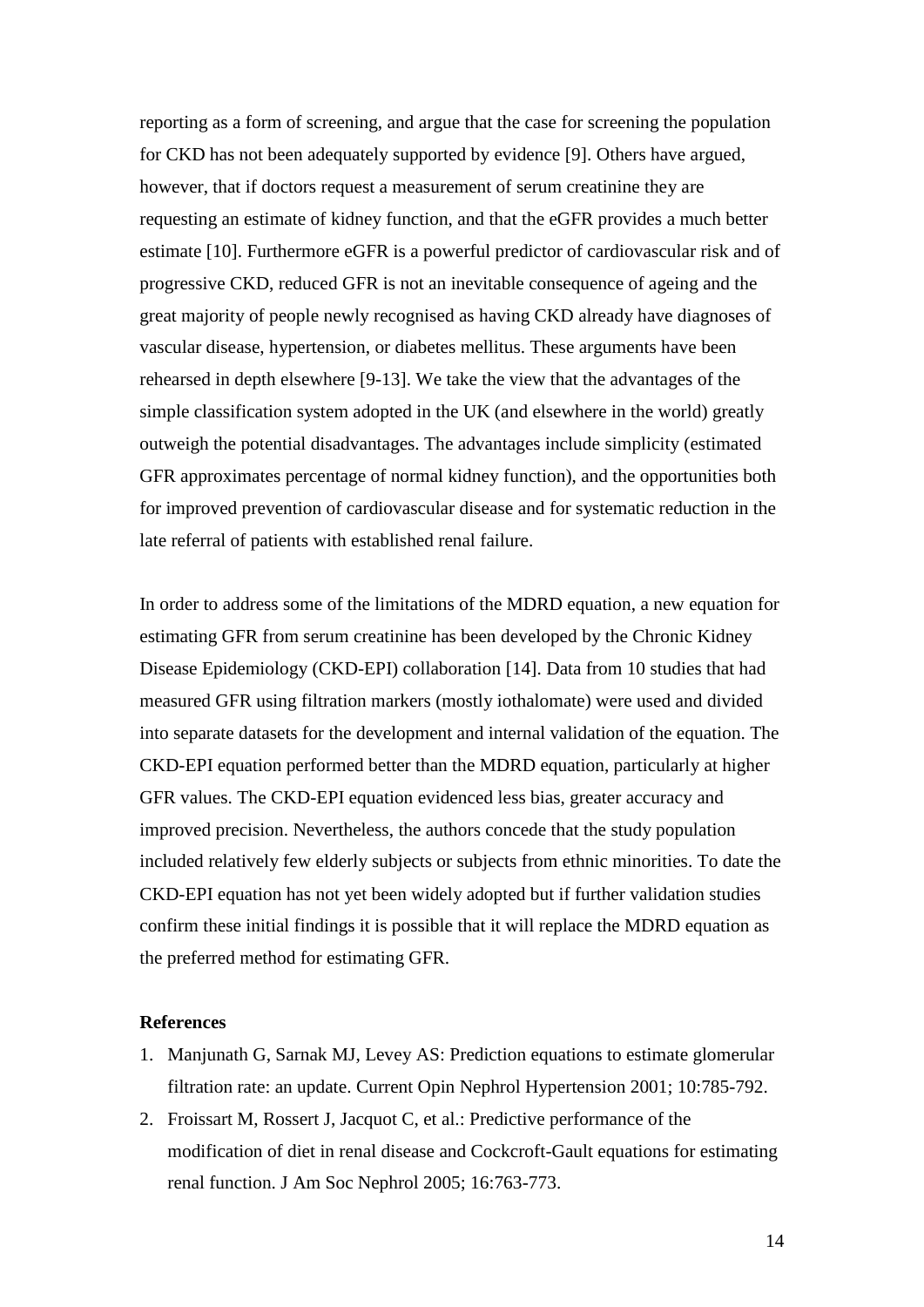- 3. National Collaborating Centre for Chronic Conditions: Chronic Kidney Disease: National clinical guideline for early identification and management in adults in primary and secondary care. 2008. http://guidance.nice.org.uk/CG73
- 4. Scottish Intercollegiate Guidelines Network: Diagnosis and management of chronic kidney disease: A national clinical guideline. 2008. http://www.sign.ac.uk/guidelines/fulltext/103/index.html
- 5. Levey AS, Coresh J, Greene T, et al.: Using standardized serum creatinine values in the modification of diet in renal disease study equation for estimating glomerular filtration rate. Ann Intern Med 2006; 145:247-254.
- 6. Rule AD, Larson TS, Bergstralh EJ, et al.: Using serum creatinine to estimate glomerular filtration rate: accuracy in good health and in chronic kidney disease. Ann Int Med 2004; 141:929-937.
- 7. Poggio ED, Nef PC, Wang X, et al.: Performance of the Cockcroft-Gault and modification of diet in renal disease equations in estimating GFR in ill hospitalized patients. Am J Kidney Dis 2005; 46:242-252.
- 8. Clase CM, Garg AX, Kiberd BA: Classifying kidney problems: can we avoid framing risks as diseases? BMJ 2004; 329:912-915.
- 9. Rainey PM: Automatic reporting of estimated glomerular filtration rate--jumping the gun? Clin Chem 2006; 52:2184-2187.
- 10. Levey AS, Stevens LA, Hostetter T: Automatic reporting of estimated glomerular filtration rate--just what the doctor ordered. Clin Chem 2006; 52:2188-2193.
- 11. Glassock RJ, Winearls CG: eGFR: Readjusting its rating. Clin J Am Soc Nephrol 2009; 4:867-869.
- 12. Stevens LA, Levey AS: Impact of reporting estimated glomerular filtration rate: it's not just about us. Kidney Int 2009; 76:245-247.
- 13. Winearls CG, Glassock RJ: Dissecting and refining the staging of chronic kidney disease. Kidney Int 2009; 75:1009-1014.
- 14. Levey AS, Stevens LA, Schmid CH, et al.: A new equation to estimate glomerular filtration rate. Ann Intern Med 2009; 150:604-612.

### **Guideline 1.2 – CKD : Detection and Monitoring of CKD**

**We recommend that the stage of CKD, as defined by the US K/DOQI classification with the modifications recommended by NICE and/or SIGN,**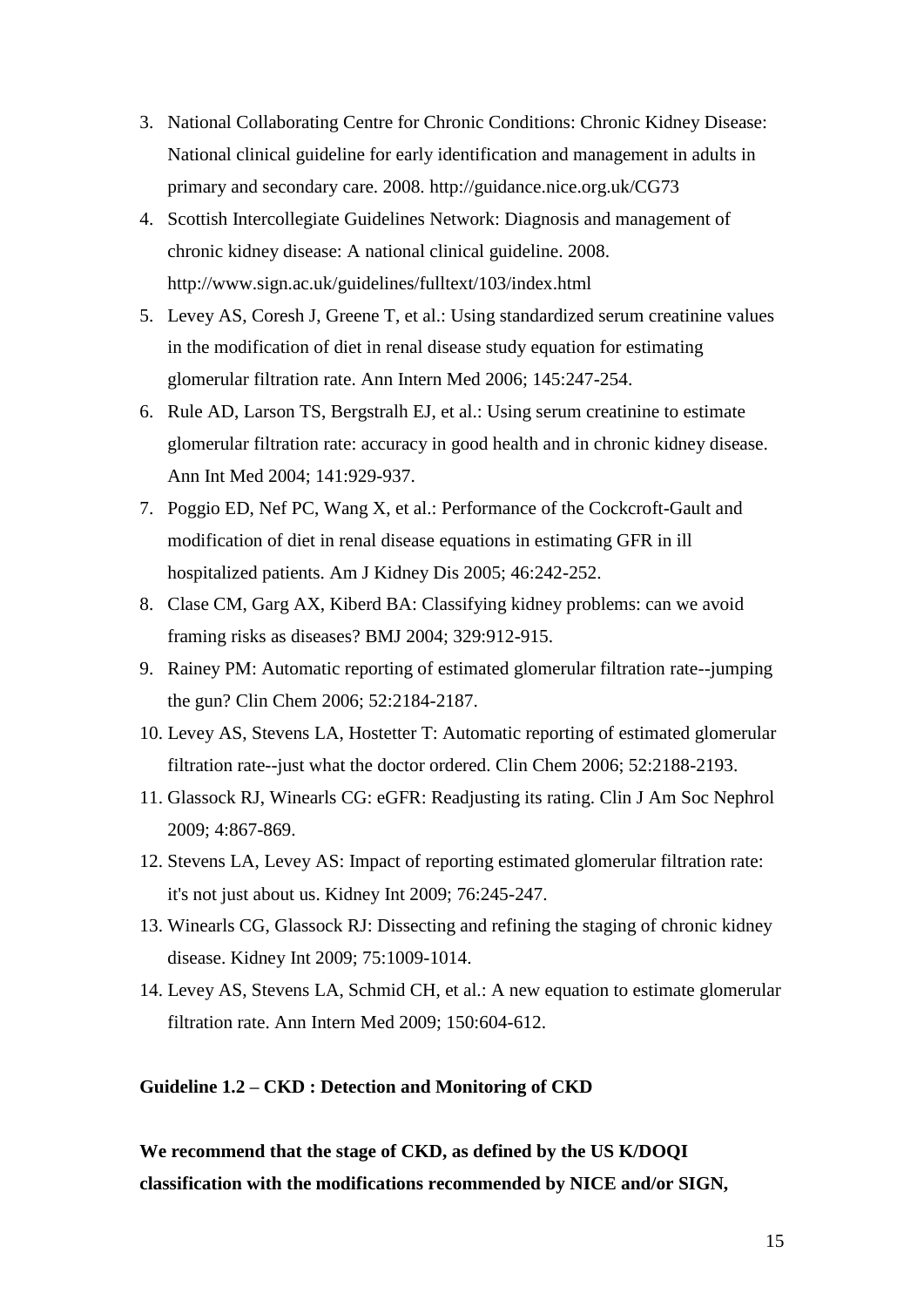**should be noted in the patient records at each clinic visit and communicated in any letters generated (1C).**

# **Audit Measure**

Proportion of patient record entries and clinic letters that include the modified K/DOQI CKD stage

#### **Rationale**

In 2002 National Kidney Foundation Kidney Disease Outcomes Quality Initiative (K/DOQI) proposed a classification system for CKD based on GFR [1]. This provides a useful framework for studying the prevalence and incidence of CKD in epidemiological studies but more importantly, facilitates the development of treatment guidelines and management plans based on disease severity. The K/DOQI classification has been adopted world wide and endorsed by a large number of national and international professional organisations [2,3]. On the other hand, others have called for a complete overhaul of the classification system because the GFR bands are considered arbitrary, it ignores variation in GFR due to age, gender and ethnicity and leads to overdiagnosis of CKD [4]. Following the recommendation of a UK Consensus Conference on early CKD [5], the NICE and SIGN guidelines recommended that the K/DOQI classification should be modified by dividing CKD stage 3 into CKD 3A and 3B and that a suffix "p" should be used for all stages to denote patients with significant proteinuria (equivalent to  $\geq 0.5$ g/day in the NICE guideline or  $\geq$ 1g/day in the SIGN guideline), who are at increased risk for progression [6,7]. This goes some way to answering the objections of those opposed to the K/DOQI classification system and we recommend it should continue to be incorporated into treatment guidelines for CKD and reported in all written communication. Letters from Nephrology Departments to Primary Care should also include information on sources of further information regarding the 5-stage classification of CKD such as links to intranet and internet sites.

#### **References**

1. K/DOQI: K/DOQI clinical practice guidelines for chronic kidney disease: evaluation, classification, and stratification. Am J Kidney Dis 2002; 39:S1-266.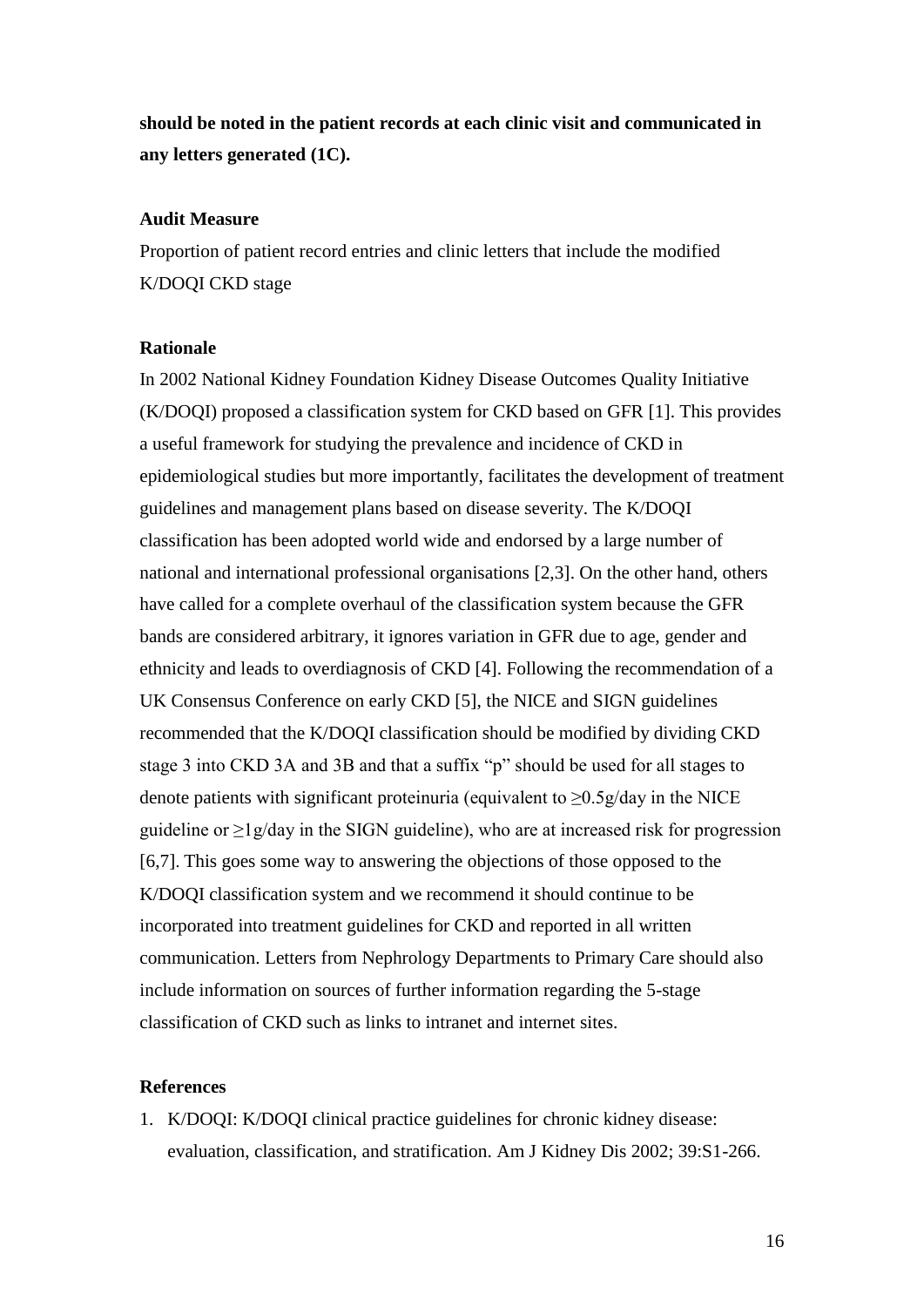- 2. Levey AS, Eckardt KU, Tsukamoto Y, et al.: Definition and classification of chronic kidney disease: a position statement from Kidney Disease: Improving Global Outcomes (KDIGO). Kidney Int 2005; 67:2089-2100.
- 3. Li PK, Weening JJ, Dirks J, et al.: A report with consensus statements of the International Society of Nephrology 2004 Consensus Workshop on Prevention of Progression of Renal Disease, Hong Kong, June 29, 2004. Kidney Int Suppl 2005; 94:S2-S7.
- 4. Winearls CG, Glassock RJ: Dissecting and refining the staging of chronic kidney disease. Kidney Int 2009; 75:1009-1014.
- 5. Archibald G, Bartlett W, Brown A, et al.: UK Consensus Conference on Early Chronic Kidney Disease--6 and 7 February 2007. Nephrol Dial Transplant 2007; 22:2455-2457.
- 6. National Collaborating Centre for Chronic Conditions: Chronic Kidney Disease: National clinical guideline for early identification and management in adults in primary and secondary care. 2008. http://guidance.nice.org.uk/CG73
- 7. Scottish Intercollegiate Guidelines Network: Diagnosis and management of chronic kidney disease: A national clinical guideline. 2008. http://www.sign.ac.uk/guidelines/fulltext/103/index.html

# **Guideline 1.3 – CKD : Detection and Monitoring of CKD**

**We recommend that in patients being investigated or treated for CKD, proteinuria should be assessed by measurement either of the protein to creatinine or albumin to creatinine ratio, ideally on an early-morning urine specimen (1A).**

#### **Audit Measure**

Proportion of CKD patients who had a urine protein or albumin to creatinine ratio measured at their first clinic visit.

#### **Rationale**

Urine dipstick testing has in the past been used to screen patients with CKD for proteinuria. Both the NICE and SIGN guidelines oppose this because reagent strip tests are dependent on urine concentration and are unreliable for the detection of low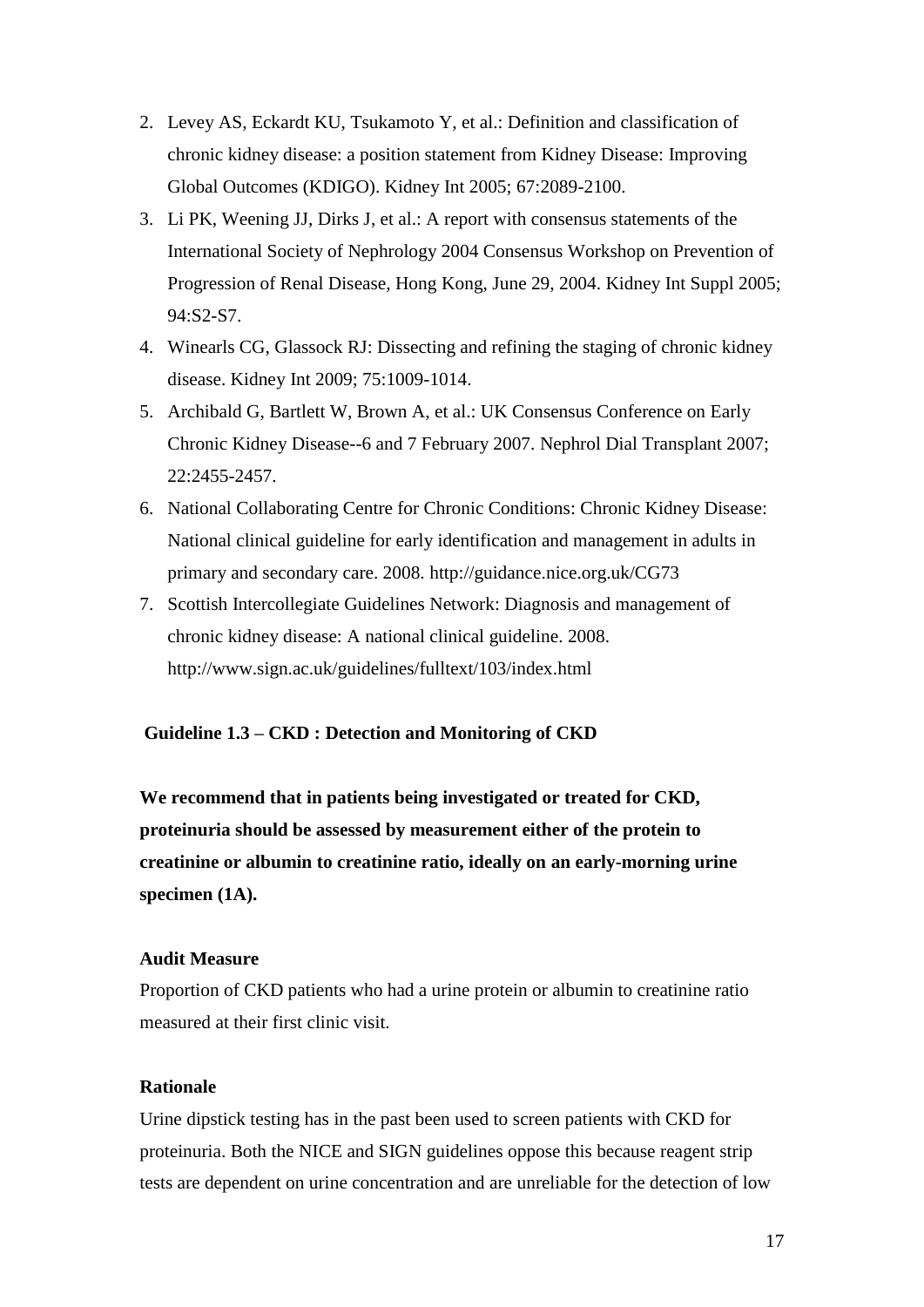levels of proteinuria or quantification of the proteinuria. The magnitude of urinary protein excretion has traditionally been assessed by means of a 24-hour urine collection. If accurately performed this undoubtedly provides the most precise measurement of proteinuria but the clinical utility of 24-hour urine collections is limited by inconvenience to patients, inaccurate collections and the burden on laboratory staff having to process the specimens. Several studies have shown good correlations between the total protein or albumin to creatinine ratio on early morning spot urine sample and 24-hour urinary protein excretion [1-4]. Furthermore urine protein to creatinine ratio on a spot morning specimen has been shown to predict the risk of progression at least as reliably as 24-hour urinary protein excretion in CKD patients without diabetes [5] and urine albumin to creatinine ratio has been shown to predict renal outcomes better than 24h urinary protein or albumin excretion in diabetic patients with CKD [6]. If the urine protein to creatinine ratio is expressed in mg/mg the value obtained is approximately the same as the number of grams/24 hours of urinary protein excretion. On the other hand if the ratio is expressed as mg/mmol, 24h protein excretion is approximately 10 times this figure (based on an assumed average urinary creatinine excretion of 10mmol/day). It should be noted that agreement between urine protein:creatinine ratio and 24-hour protein may be reduced if proteinuria is in the nephrotic range [7] and that urine protein to creatinine ratio may be unreliable in patients with unusually large or small muscle mass because urinary creatinine excretion varies with muscle mass and this may affect the protein to creatinine ratio independent of urinary protein excretion [1]. It has been argued that spot urine protein to creatinine ratio measurements should not be used to assess proteinuria because they are subject to wide variations depending on the time of day they were obtained [8]. The counter-argument is that this variation can be minimised by using a specimen of early morning urine and that use of spot urine protein to creatinine ratio will promote more widespread monitoring of proteinuria as an important marker of prognosis in CKD [5,6,9]. A detailed discussion of the relative advantages and disadvantages of spot urine protein to creatinine ratio and 24-hour urine collections has previously been published [5,8].

The decision on whether to measure urinary total protein or albumin will depend on clinical and local factors including cost (albumin is more expensive to assay than total protein). As urine may contain variable amounts of several different proteins, urine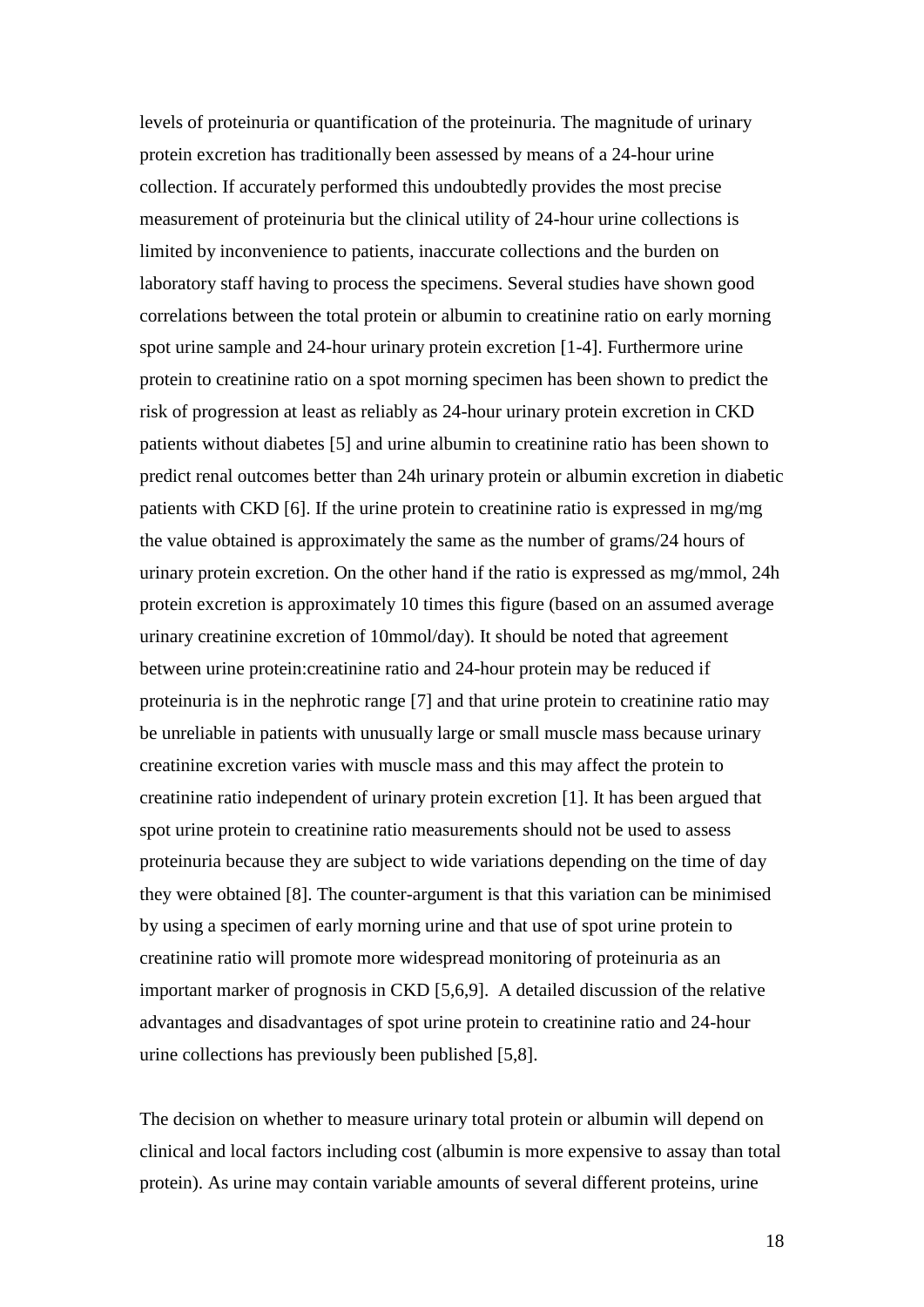protein to creatinine ratio will generally be higher than albumin to creatinine by a variable amount [10]. Both measures provide useful prognostic information but there is no simple method for extrapolating from one to the other. The measurement of urinary albumin to detect the earliest stage of diabetic nephropathy, characterised by microalbuminuria, is already well established in clinical practice. Furthermore, several studies have identified urinary albumin excretion as a risk factor for progression to end-stage kidney disease (ESKD) [11,12] and a large meta-analysis has found that urinary albumin to creatinine measurements are strongly predictive of cardiovascular and all cause mortality among cohorts drawn from the general population, independent of estimated GFR [13]. On the other hand urinary total protein measurements have been used to monitor the progression of CKD as well as the response to treatment in many of the major clinical trials that inform current renal protective strategies [14]. The NICE guidelines recommend the use of urine albumin to creatinine ratio for the initial detection of proteinuria and for all measurements in people with diabetes. Protein to creatinine ratio is considered an alternative for quantification and monitoring of proteinuria. The SIGN guidelines similarly recommend the use of urine albumin to creatinine ratio for detecting and monitoring diabetic nephropathy and state that urine protein to creatinine ratio may be used in patients without diabetes.

- 1. Ginsberg JM, Chang BS, Matarese RA, Garella S: Use of single voided urine samples to estimate quantitative proteinuria. New Engl J Med 1983; 309:1543- 1546.
- 2. Schwab SJ, Christensen RL, Dougherty K, Klahr S: Quantitation of proteinuria by the use of protein-to-creatinine ratios in single urine samples. Arch Intern Med 1987; 147:943-944.
- 3. Rodby RA, Rohde RD, Sharon Z, et al.: The urine protein to creatinine ratio as a predictor of 24-hour urine protein excretion in type 1 diabetic patients with nephropathy. The Collaborative Study Group. Am J Kidney Dis 1995; 26:904- 909.
- 4. Morales E, Valero MA, Leon M, et al.: Beneficial effects of weight loss in overweight patients with chronic proteinuric nephropathies. American Journal of Kidney Diseases 2003; 41:319-327.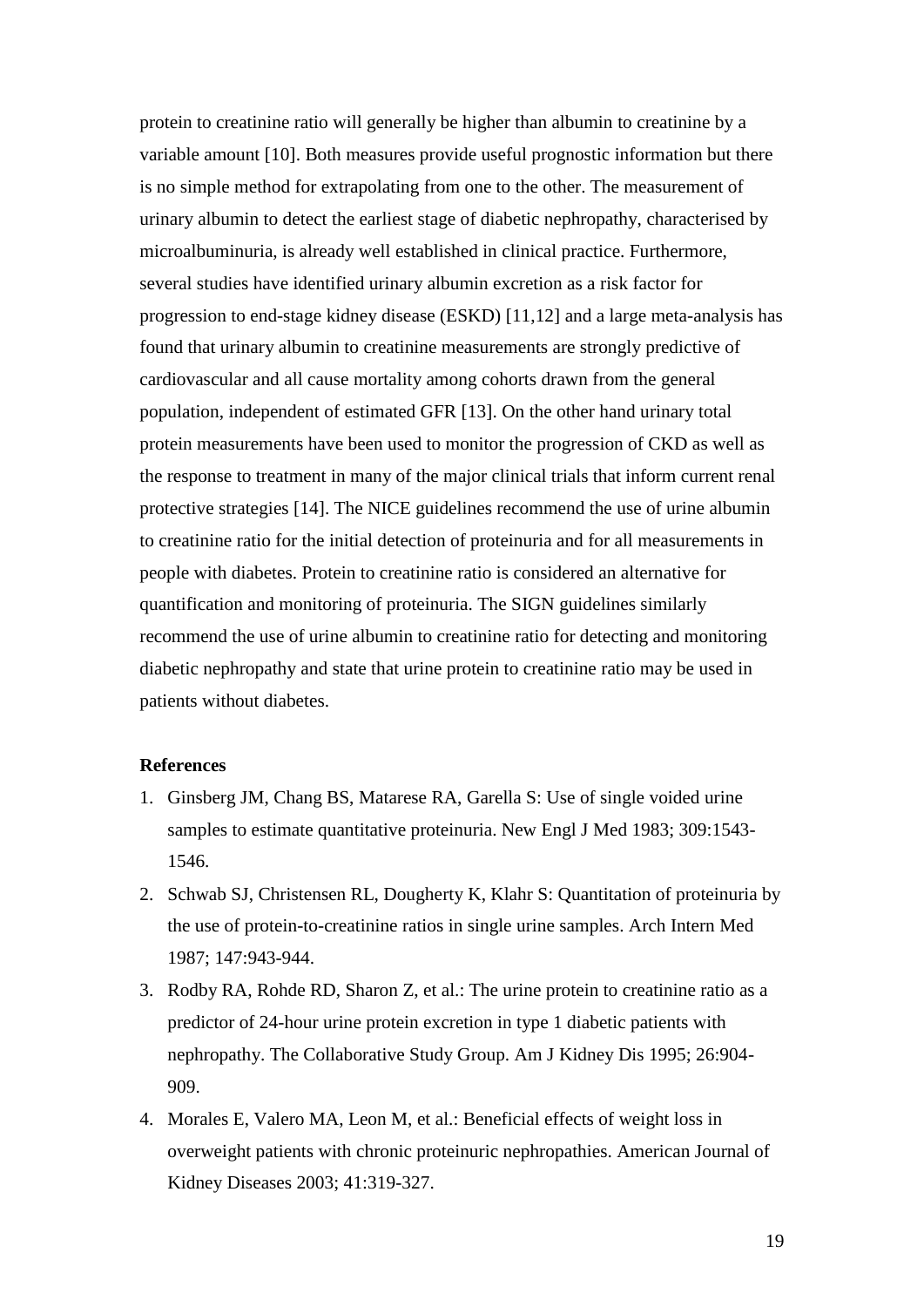- 5. Ruggenenti P, Gaspari F, Perna A, Remuzzi G: Cross sectional longitudinal study of spot morning urine protein:creatinine ratio, 24 hour urine protein excretion rate, glomerular filtration rate, and end stage renal failure in chronic renal disease in patients without diabetes. BMJ 1998; 316:504-509.
- 6. Lambers Heerspink HJ, Gansevoort RT, Brenner BM, et al.: Comparison of different measures of urinary protein excretion for prediction of renal events. J Am Soc Nephrol 2010; 21:1355-1360.
- 7. Chitalia VC, Kothari J, Wells EJ, et al.: Cost-benefit analysis and prediction of 24-hour proteinuria from the spot urine protein-creatinine ratio. Clin Nephrol 2001; 55:436-447.
- 8. Shidham G, Hebert LA: Timed urine collections are not needed to measure urine protein excretion in clinical practice. Am J Kidney Dis 2006; 47:8-14.
- 9. Jafar TH, Schmid CH, Stark PC, et al.: The rate of progression of renal disease may not be slower in women compared with men: a patient-level meta-analysis. Nephrol Dial Transplant 2003; 18:2047-2053.
- 10. Methven S, Macgregor MS, Traynor JP, et al.: Assessing proteinuria in chronic kidney disease: protein-creatinine ratio versus albumin-creatinine ratio. Nephrol Dial Transplant 2010:25:2991-6.
- 11. Hallan SI, Ritz E, Lydersen S, et al.: Combining GFR and albuminuria to classify CKD improves prediction of ESRD. J Am Soc Nephrol 2009; 20:1069-1077.
- 12. van der Velde M, Halbesma N, de Charro FT, et al.: Screening for albuminuria identifies individuals at increased renal risk. J Am Soc Nephrol 2009; 20:852-862.
- 13. Matsushita K, van der Velde M, Astor BC, et al.: Association of estimated glomerular filtration rate and albuminuria with all-cause and cardiovascular mortality in general population cohorts: a collaborative meta-analysis. Lancet 2010; 375:2073-2081.
- 14. McIntyre NJ, Taal MW: How to measure proteinuria? Curr Opin Nephrol Hypertens 2008; 17:600-603.

## **Guideline 1.4 – CKD : Detection and Monitoring of CKD**

**We recommend that patients who are at increased risk for developing CKD should be offered screening tests to detect CKD (1B).**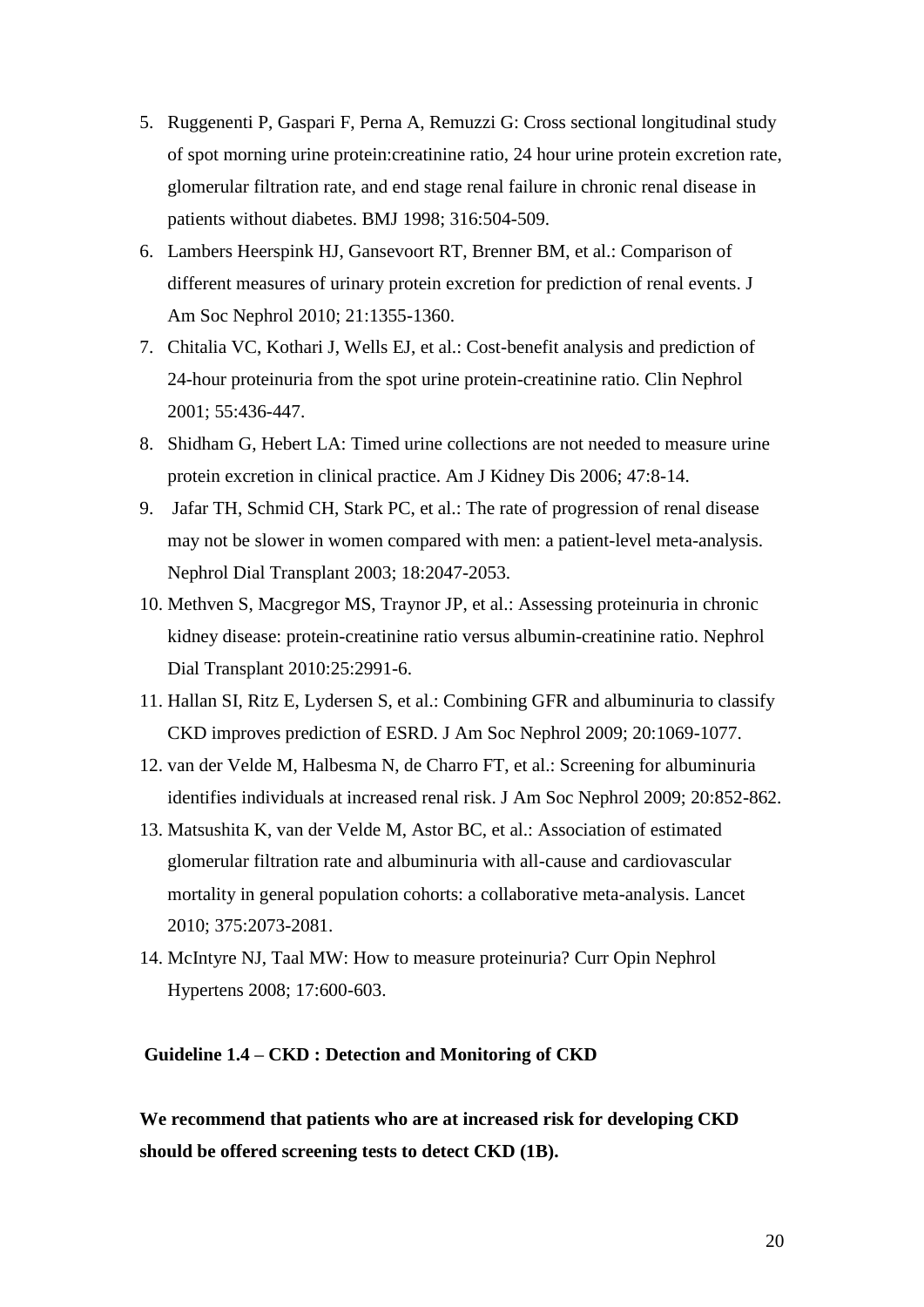### **Audit Measure**

Proportion of patients with significant risk factors for CKD who have been screened for CKD.

# **Rationale**

In the UK, most patients with CKD are identified opportunistically, when blood, urine or imaging tests are performed for clinical indications. Although around two thirds of the adult population over 65 years old will have their eGFR measured in a single year [1], there remains a shortfall in CKD prevalence identified by the Quality Outcomes Framework (QOF) compared to epidemiological studies. Screening offers the opportunity to identify patients with CKD at an earlier stage of their disease, when interventions to reduce cardiovascular and renal risk might be more effective. Nevertheless, screening of the general population has not been recommended, because it is not thought to be cost-effective in the UK [2], or in Canada [3]. The challenge is therefore to identify subpopulations at sufficient increased risk to warrant screening.

Annual screening has been recommended in various groups at increased risk of kidney disease. It is cost-effective in patients with diabetes mellitus (by serum creatinine and urine albumin to creatinine ratio) [2-4], and is also a quality indicator in the QOF. Annual screening has also been recommended for patients with high blood pressure [2], or patients receiving treatment with anti-hypertensives [4], though the supporting evidence is less strong than for diabetes mellitus. Annual screening has also been recommended for patients on treatment with lipid-lowering agents (as a marker of cardiovascular risk) [4]. Although evidence on the value of screening is limited, it is also recommended that patients receiving ongoing treatment with nephrotoxic drugs (e.g. calcineurin inhibitors, non-steroidal anti-inflammatory drugs, lithium) should have annual monitoring of renal function [2]. Annual monitoring of eGFR in patients receiving lithium is also a quality indicator in the QOF.

Screening has been recommended for other groups, but without specifying the frequency [2]:

• individuals with a family history of stage 5 CKD or hereditary renal disease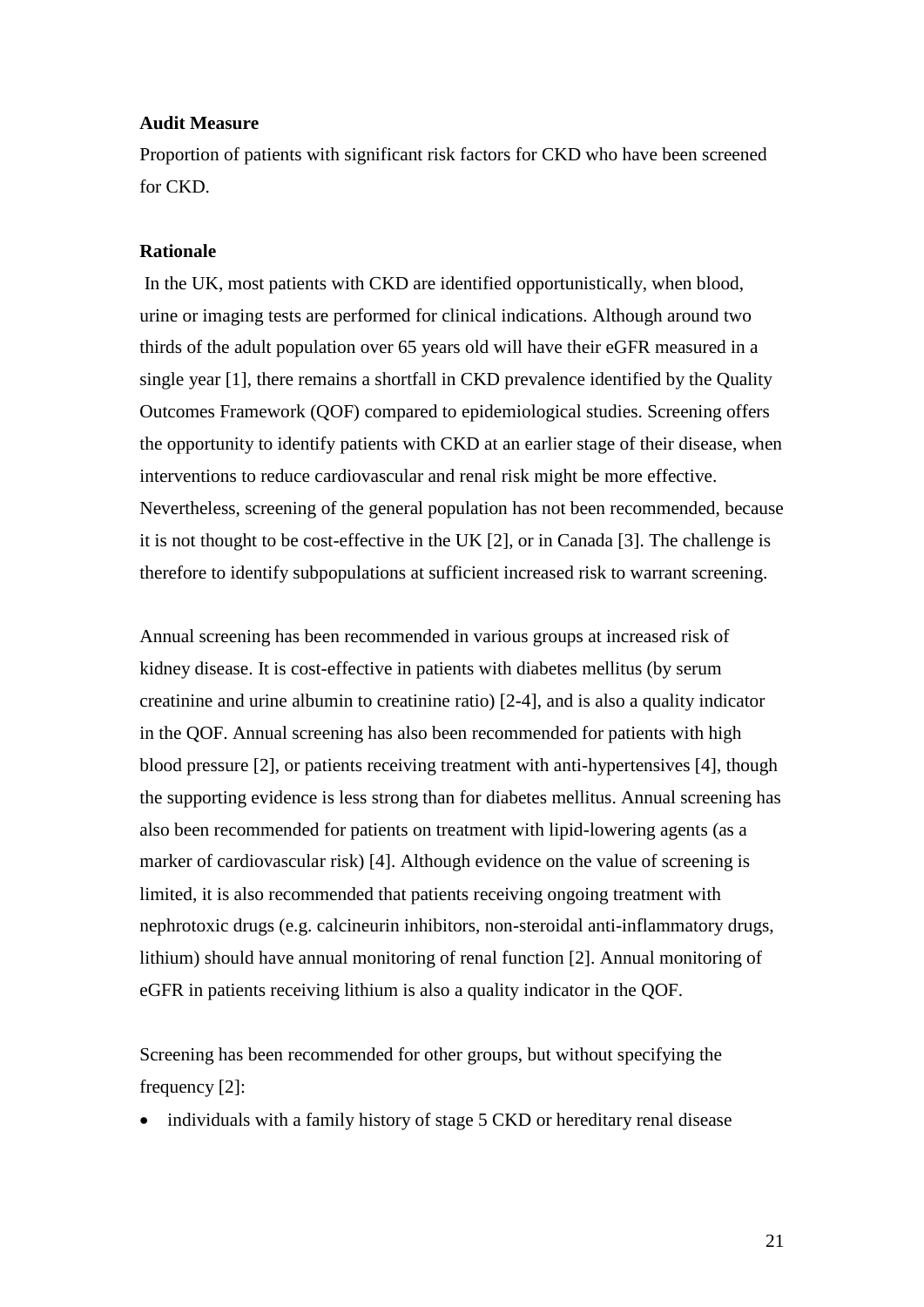- patients with vascular disease (ischaemic heart disease, chronic heart failure, peripheral arterial disease, cerebral vascular disease)
- patients with structural renal disease, renal calculi or prostatic hypertrophy
- patients with multisystem disease with potential renal involvement

The latter two are based on knowledge of pathophysiology and disease progression rather than published risk estimates.

Other groups of patients have increased risk of CKD, but have not had screening recommended, either because of doubt about the degree of additional risk, or lack of evidence of cost-effectiveness:

- Increasing age [5-8]
- First degree relative with high blood pressure, diabetes mellitus or CKD [9]
- Tobacco smoking  $(>15$  pack-year history) [10,11]
- Low socio-economic status [6]
- Low physical activity [11]

The World Health Organisation lists the following criteria to justify a screening programme:

- *The condition sought should be an important health problem for the individual*  and the community. Reduced eGFR (below  $75 \text{ mL/min}/1.73 \text{m}^2$ ) and proteinuria  $(ACR > 1.1$  mg/mmol) carry increased risk for the individual patient [12]. Both are independent risk factors for developing end-stage renal disease (renal risk) and cardiovascular death. The prevalence of CKD is sufficient to make this important to the community (e.g. in a US cohort: eGFR<60 mL/min/1.73m<sup>2</sup> 8.04%; macroalbuminuria 1.3%; microalbuminuria 8.2%) [13].
- *There should be an accepted treatment or useful intervention for patients with the disease.* Interventions are described in section 2 of this guideline. In brief there is high quality evidence to support interventions to reduce renal and overall risk in patients with diabetes mellitus and CKD. There is also high quality evidence for interventions in non-diabetic proteinuric CKD (urine PCR >50 mg/mmol). Evidence to support reduction of renal risk in non-proteinuric patients without diabetes mellitus, or cardiovascular risk in any non-diabetic CKD patients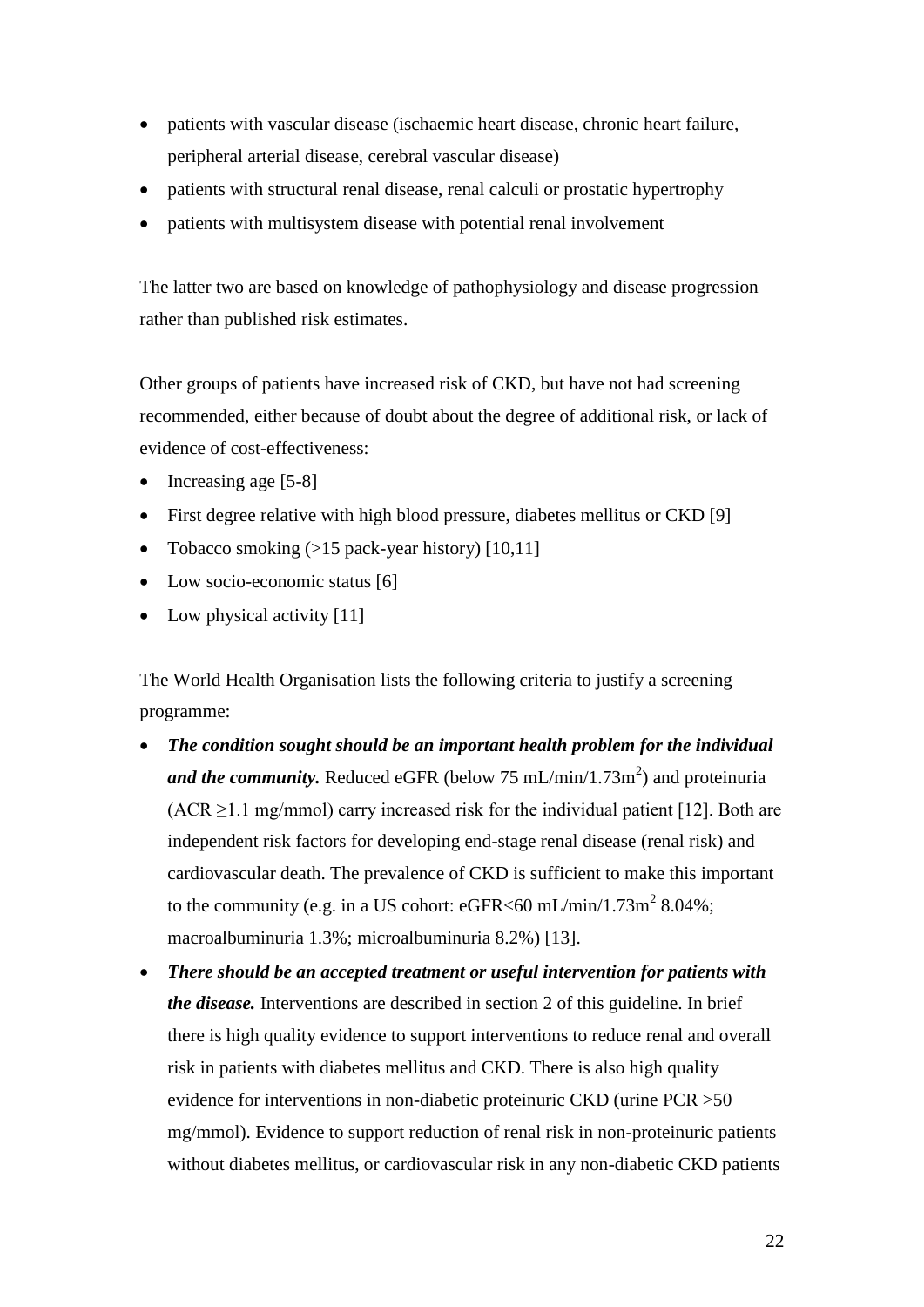is based on *post hoc* analyses of studies which were not specifically designed to address that issue.

- *The natural history of the disease should be adequately understood.* No evidence is available on the natural history of untreated CKD, and that is unlikely to become available. There is, however, good evidence on the natural history of CKD in various general population cohorts and other subpopulations receiving varying degrees of treatment for cardiovascular risk [3]. Further work is required to clarify which patient subgroups carry the most renal and cardiovascular risk as a consequence of their CKD, and to develop simple tools to help identify them [14].
- *There should be a latent or early symptomatic stage.* CKD is mostly asymptomatic until eGFR is markedly reduced (typically below 20-30  $mL/min/1.73m<sup>2</sup>$  [15], or until there is severe proteinuria. In the majority of patients this is preceded by a prolonged asymptomatic stage.
- *There should be a suitable and acceptable screening test or examination.* CKD is defined by simple blood (serum creatinine) and urine tests (ACR or PCR, and dipstick urinalysis for haematuria) which cause minimal inconvenience.
- *Facilities for diagnosis and treatment should be available.* The identification and treatment of CKD does not require complex facilities. As CKD is part of the QOF in general practice, these facilities should be universally available in the UK.
- *There should be an agreed policy on whom to treat as patients.* Several guidelines (including this one) provide guidance on which patients should be treated [2,3], and there is reasonable consistency between the guidelines on which patients should be treated.
- *Treatment started at an early stage should be of more benefit than treatment started later.* As loss of renal function in CKD is generally irreversible, it is assumed that early intervention is of more benefit. The precise stage at which intervention becomes worthwhile is not well-defined except for diabetes mellitus.
- *The cost should be economically balanced in relation to possible expenditure on medical care as a whole.* There is high quality evidence on the economic case for screening for CKD in patients with diabetes mellitus [5,16]. There is limited evidence available for active screening of CKD in non-diabetics. One economic analysis [2] demonstrated that it was cost-effective in patients with hypertension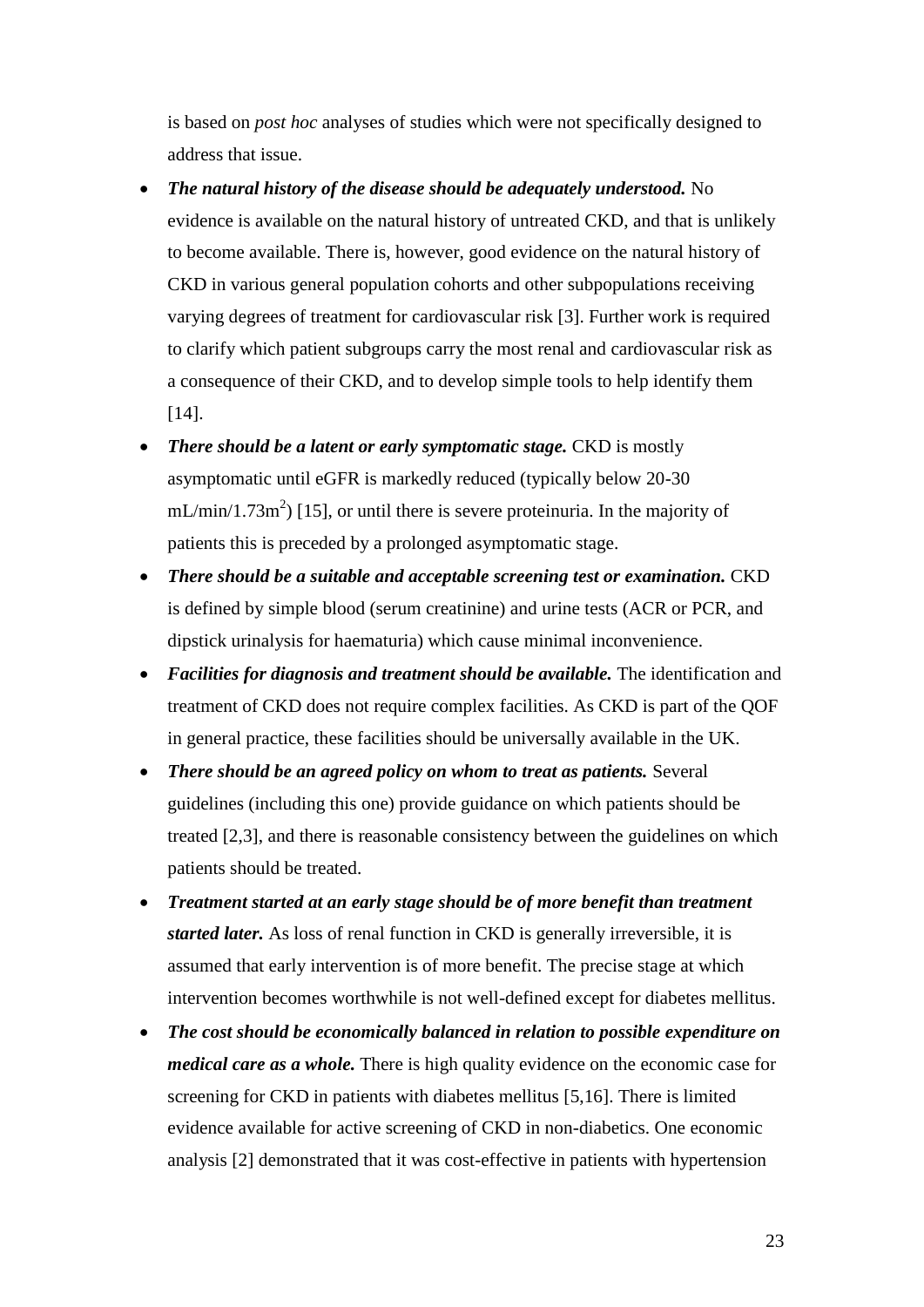(regardless of age). In patients without diabetes mellitus or hypertension, screening only became cost-effective above age 80 years. This analysis may have over-estimated cost-effectiveness, as it assumed that cases would not be found or treated without screening (which is unlikely to be true, as many patients with hypertension would have their blood pressure treated regardless of the presence or absence of CKD). A recent Canadian analysis suggests that screening is not effective in non-diabetic subjects, but the analysis was based only on the benefits of intervention with angiotensin-converting enzyme inhibitors [4].

 *Case finding should be a continuing process and not a once and for all project.* This is well-established for patients with diabetes mellitus, but not for other populations.

- 1. MacGregor MS, Boag DE, Innes A. Chronic kidney disease: evolving strategies for detection and management of impaired renal function. QJM 2006;99:365-75.
- 2. National Collaborating Centre for Chronic Conditions: Chronic Kidney Disease: National clinical guideline for early identification and management in adults in primary and secondary care. 2008.<http://guidance.nice.org.uk/CG73>
- 3. Scottish Intercollegiate Guidelines Network: Diagnosis and management of chronic kidney disease: A national clinical guideline. 2008. [http://www.sign.ac.uk/guidelines/fulltext/103/index.html](file:///C:/Documents%20and%20Settings/mactiro440/Local%20Settings/Temporary%20Internet%20Files/Content.Outlook/XLJ3MGL1/http%20http:/www.sign.ac.uk/guidelines/fulltext/103/index.html)
- 4. Manns B, Hemmelgarn, B, Tonelli, M et al. Population based screening for chronic kidney disease: cost effectivess study. BMJ 2010;341:c5869.
- 5. Chadban SJ, Brigganti EM, Kerr PG et al. Prevalence of kidney damage in Australian adults: the AusDiab kidney study. J Am Soc Nephrol 2003;14(Suppl2):S131-8.
- 6. Coresh J, Astor BC, Greene T et al. Prevalence of chronic kidney disease and decreased kidney function in the adult US population: third national health and nutrition examination survey. Am J Kidney Dis 2003;41:1-12.
- 7. Drey N, Roderick P, Mullee M et al. A population-based study of the incidence and outcomes of diagnosed chronic kidney disease. Am J Kidney Dis 2003;42:677-84.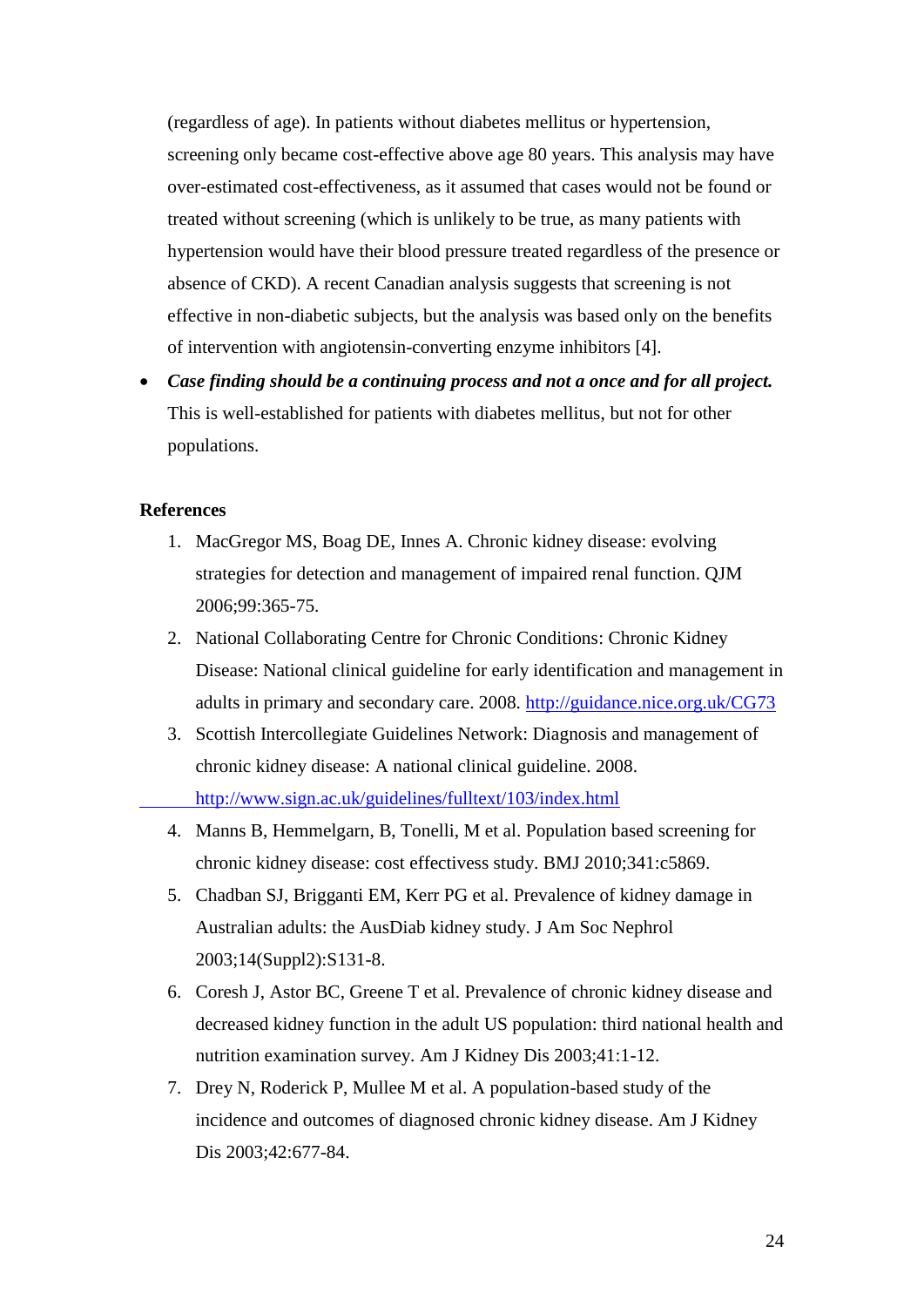- 8. Hallan SI, Dahl K, Oien CM et al. Screening strategies for chronic kidney disease in the general population: follow-up of cross sectional health survey. BMJ 2006;333:1030-1.
- 9. Jurkovitz CT, Qiu Y, Wang C, Gilbertson DT, Brown WW. The Kidney Early Evaluation Program (KEEP): program design and demographic characteristics of the population. Am J Kidney Dis 2008;51(Suppl 2):S3-S12.
- 10. Ejerblad E, Fored CM, Lindblad P et al. Association between smoking and chronic renal failure in a nationwide population-based case-control study. J Am Soc Nephrol 2004;15:2178-85.
- 11. Stengel B, Tarver CM, Powe NR et al. Lifestyle factors, obesity, and the risk of chronic kidney disease. Epidemiol 2003;14:479-87.
- 12. Chronic Kidney Disease Prognosis Consortium. Association of estimated glomerular filtration rate and albuminuria with all-cause and cardiovascular mortality in genereal population cohorts: a collaborative meta-analysis. Lancet 2010;375:2073-81.
- 13. Coresh J, Selvin E, Stevens LA et al. Prevalence of chronic kidney disease in the United States. JAMA 2007;298:2038-47.
- 14. Taal MW, Brenner BM. Renal risk scores: progress and prospects. Kidney Int 2008;73:1216-9.
- 15. Rocco MV, Gassman JJ, Wang SR, Kaplan RM. Cross-sectional study of quality of life and symptoms in chronic renal disease patients: the Modification of Diet in Renal Disease study. Am J Kidney Dis 1997;29:888- 96.
- 16. National Institute for Health and Clinical Excellence. Diagnosis and management of type 1 diabetes mellitus in children, young people and adults. (CG15). London, UK: National Institute for Health and Clincial Excelllence, 2004.

# **Guideline 1.5 – CKD : Detection and Monitoring of CKD**

**We recommend that screening for CKD should comprise assessment of the estimated GFR as well as urinalysis. (1A)**

# **Audit Measure**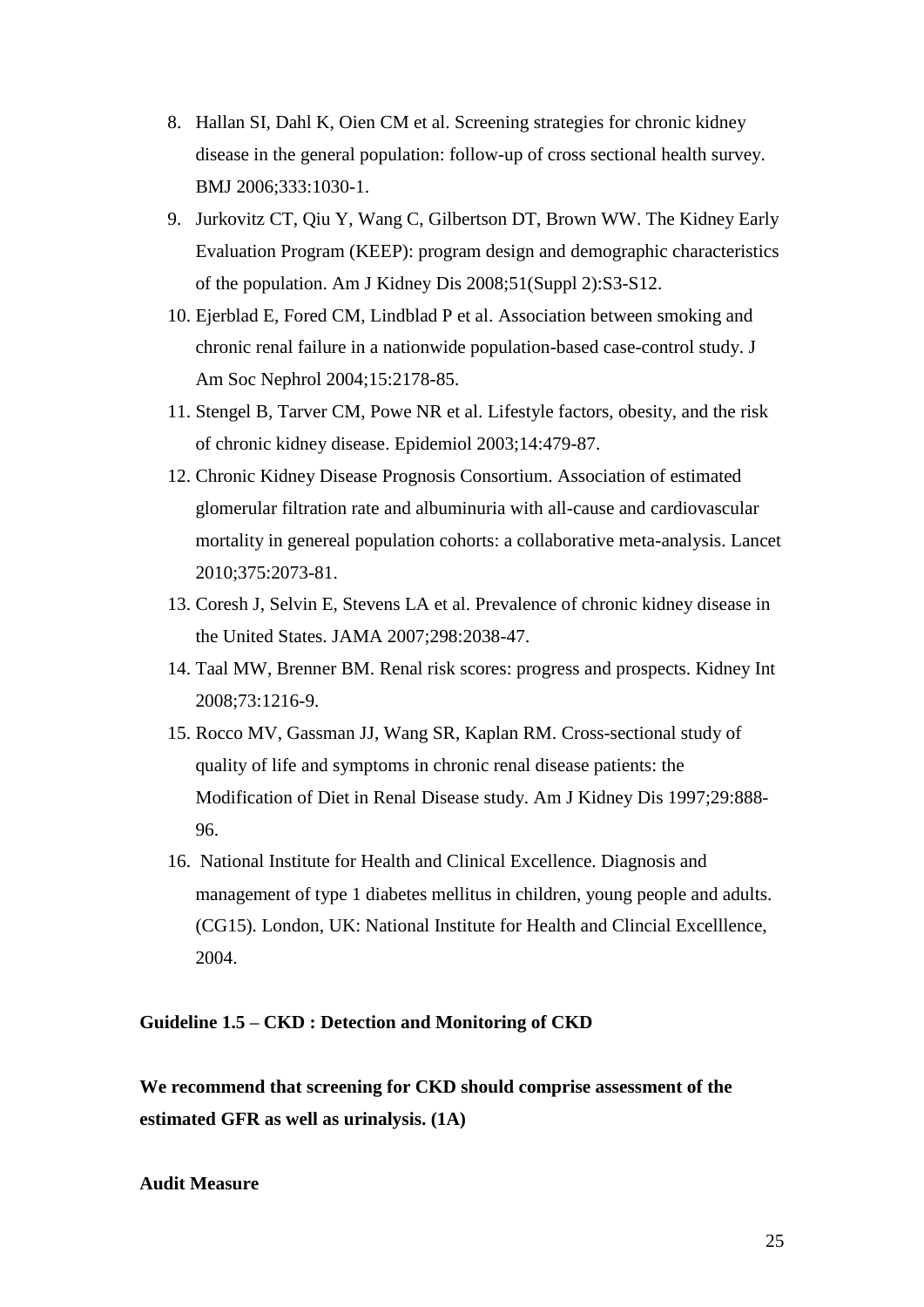Proportion of patients screened for CKD who have had a) an assessment of estimated GFR, b) Urinalysis, c) Both an assessment of estimated GFR and urinalysis.

#### **Rationale**

CKD is defined by the presence of a persistently reduced GFR, and/or by other evidence of damage to the kidney [1]. The most important evidence of damage other than reduced GFR, is persistent proteinuria, but also includes persistent non-visible haematuria and structural abnormalities detected by imaging or histology.

A recent large meta-analysis demonstrated substantial increased mortality associated with a reduced eGFR below 75 mL/min/1.73m<sup>2</sup> but also with a urine ACR of >1.1 mg/mmol [2]. A US population-based study [3] identified 7.69% of adults with eGFR  $\leq 60$  mL/min/1.73m<sup>2</sup>. Persistent microalbuminuria was present in 8.2% and macroalbuminuria in 1.3%. There is overlap between the subjects with reduced eGFR and those with albuminuria, but 5.02% of the population had albuminuria with an eGFR  $\geq$ 60 mL/min/1.73m<sup>2</sup>. A Dutch study of the general population [4] identified reduced renal function in 1.2%, macroalbuminuria in 1.6% and haematuria in 1.5%. Again there was some overlap between the three groups, but all three tests were required to identify patients with CKD (3.9%). Both reduced eGFR and macroalbuminuria were associated with an increased risk of subsequent cardiovascular morbidity and mortality. Haematuria was associated with a reduced eGFR compared to the general population, but not with increased risk of cardiovascular morbidity and mortality.

Formal measurements of GFR are not practical in large patient groups. As noted in guideline CKD 1.1 various formulae have been developed to estimate GFR from serum creatinine together with demographic variables. The MDRD formulae are commonly used in the UK.

Dipstick urinalysis has a low positive and negative predictive value for detecting proteinuria (see guideline CKD 1.3), and so some recommend that formal laboratory testing with urine ACR or PCR (according to local practice) is necessary [5,6]. Some advocate the use of urinary albumin concentration (rather than adjusted for urine creatinine) on a spot sample [7].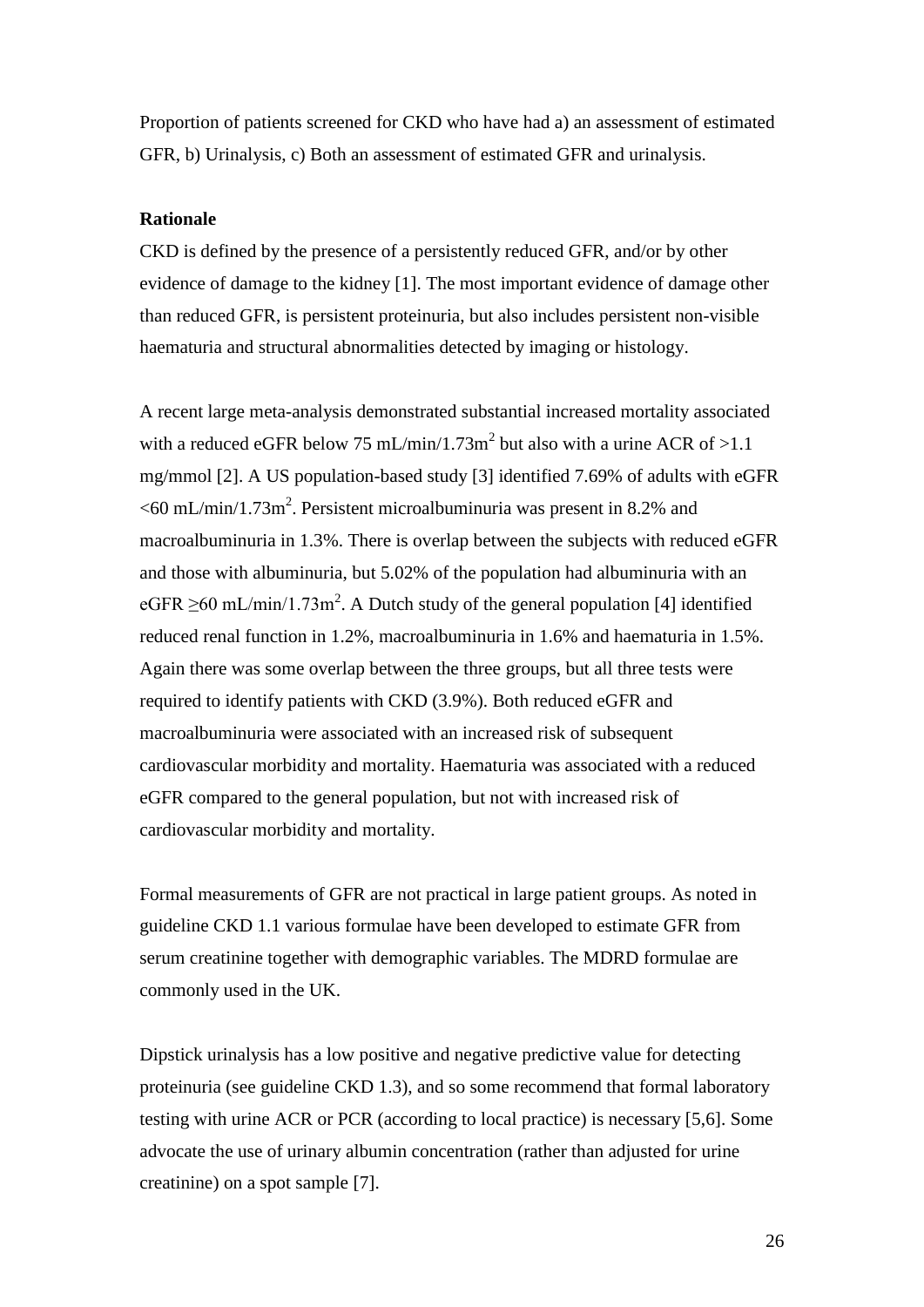Dipstick urinalysis is required to identify non-visible haematuria, and is preferred to urine microscopy for community-based samples [8]. There is no good evidence of increased cardiovascular or renal risk associated with haematuria, but it may inform investigation of proteinuric patients.

There is no available evidence to support or exclude imaging as a screening tool for CKD. What limited evidence is available examines renal ultrasound in the context of screening for renal cancers.

- 1. K/DOQI: K/DOQI clinical practice guidelines for chronic kidney disease: evaluation, classification, and stratification. Am J Kidney Dis 2002; 39:S1-266.
- 2. Chronic Kidney Disease Prognosis Consortium. Association of estimated glomerular filtration rate and albuminuria with all-cause and cardiovascular mortality in genereal population cohorts: a collaborative meta-analysis. Lancet 2010;375:2073-81.
- 3. Coresh J, Selvin E, Stevens LA et al. Prevalence of chronic kidney disease in the United States. JAMA 2007;298:2038-47.
- 4. Halbesma N, Kuiken D-S, Brantsma AH et al. Macroalbuminuria is a better risk marker than low estimated GFR to identify individuals at risk of accelerated GFR loss in population screening. J Am Soc Nephrol 2006;17:2582-90.
- 5. Scottish Intercollegiate Guidelines Network: Diagnosis and management of chronic kidney disease: A national clinical guideline. 2008. <http://www.sign.ac.uk/guidelines/fulltext/103/index.html>
- 6. National Collaborating Centre for Chronic Conditions: Chronic Kidney Disease: National clinical guideline for early identification and management in adults in primary and secondary care. 2008.<http://guidance.nice.org.uk/CG73>
- 7. Gansevoort RT, Verhave JC, Hillege HL et al. The validity of screening based on spot morning urine samples to detect subjects with microalbuminuria in the general population. Kidney Int 2005; Suppl 94:S28-S35.
- 8. Anderson J, Fawcett D, Feehally J et al. Joint consensus statement on the initial assessment of haematuria. 2008. Available at: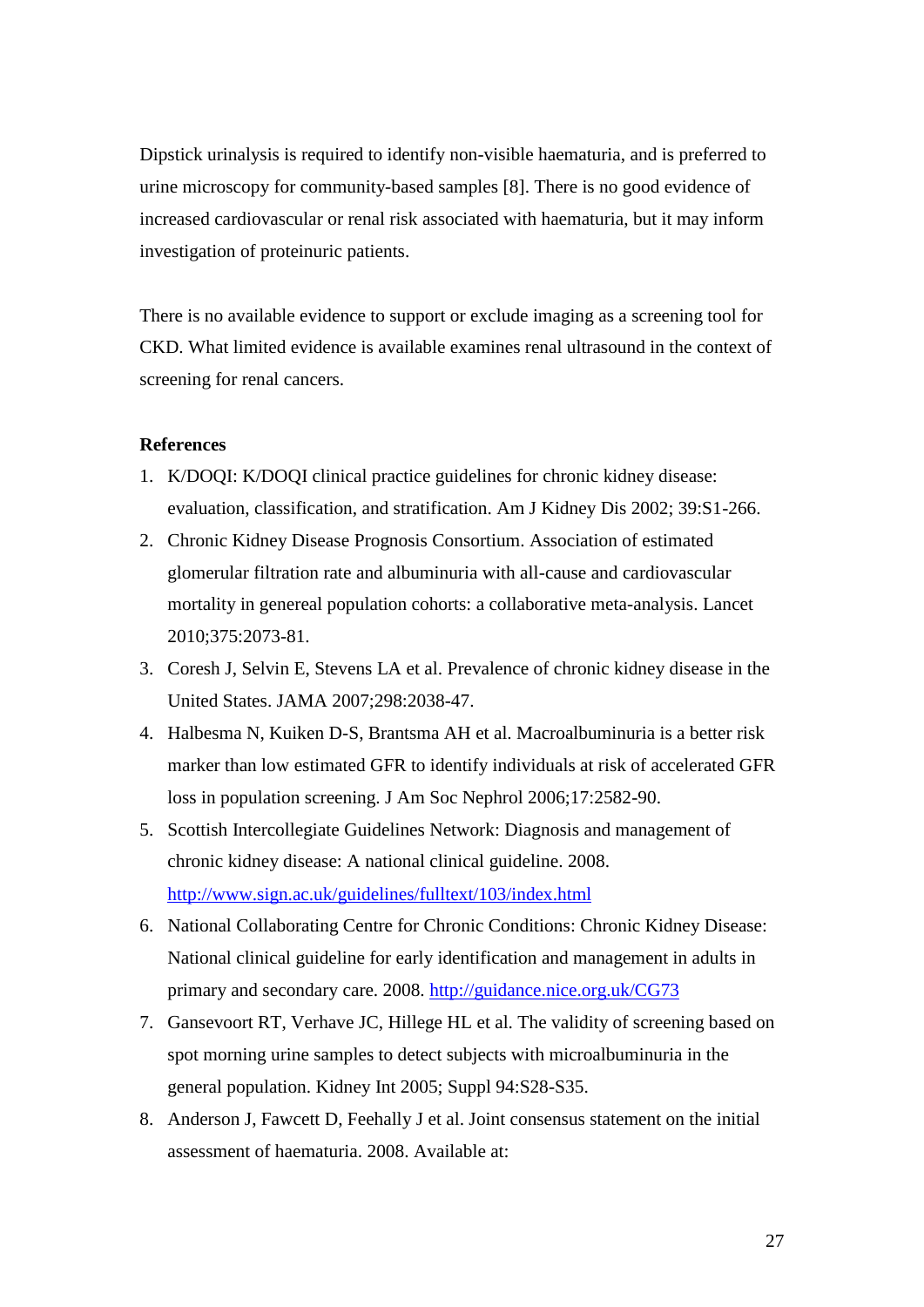[www.renal.org/Libraries/Publications/RA-](http://www.renal.org/Libraries/Publications/RA-BAUS_Haematuria_Consensus_Guidelines.sflb.ashx)[BAUS\\_Haematuria\\_Consensus\\_Guidelines.sflb.ashx](http://www.renal.org/Libraries/Publications/RA-BAUS_Haematuria_Consensus_Guidelines.sflb.ashx) 

#### **Guideline 1.6 – CKD : Detection and Monitoring of CKD**

**We recommend that detection of an initial abnormal estimated GFR result should prompt a clinical assessment and a repeat test within 2 weeks to assess the rate of change in GFR. If the GFR is stable, a further test should be performed after 90 days to confirm the diagnosis of CKD. If the diagnosis of CKD is confirmed at least 3 assessments of estimated GFR should be made over not less than 90 days to evaluate the rate of change in GFR. (1D)**

## **Audit Measure**

1. Proportion of initial abnormal estimated GFR results that are followed by a repeat test within 2 weeks and a further test at 90 days (where appropriate) 2. Proportion of patients with CKD stage 3 or worse in whom the diagnosis has been confirmed by two estimated GFR readings, at least 90 days apart. 3. Proportion of patients with a confirmed diagnosis of CKD in whom the rate of change in GFR has been evaluated with at least 3 assessments of GFR over not less than 90 days.

#### **Rationale**

Whilst many patients with acute kidney injury (AKI) have obvious symptoms and signs, some do not (e.g. drug-induced interstitial nephritis may be asymptomatic until advanced renal failure has developed). It is difficult to reliably determine whether an asymptomatic patient with reduced GFR has AKI or CKD, in the absence of previous renal function tests. Given the importance of excluding AKI, it is recommended that any patient with a reduced GFR and no previous evidence of renal impairment should have a repeat eGFR within two weeks [1]. The two week limit is not supported by evidence but is based on clinical consensus. The clinical context may mandate more rapid action.

The definition of CKD requires that the reduction of eGFR (or indeed other evidence of kidney damage) be demonstrated to be present for >90 days [1,2], and thus requires repeat testing of blood and urine after that time. There is significant biological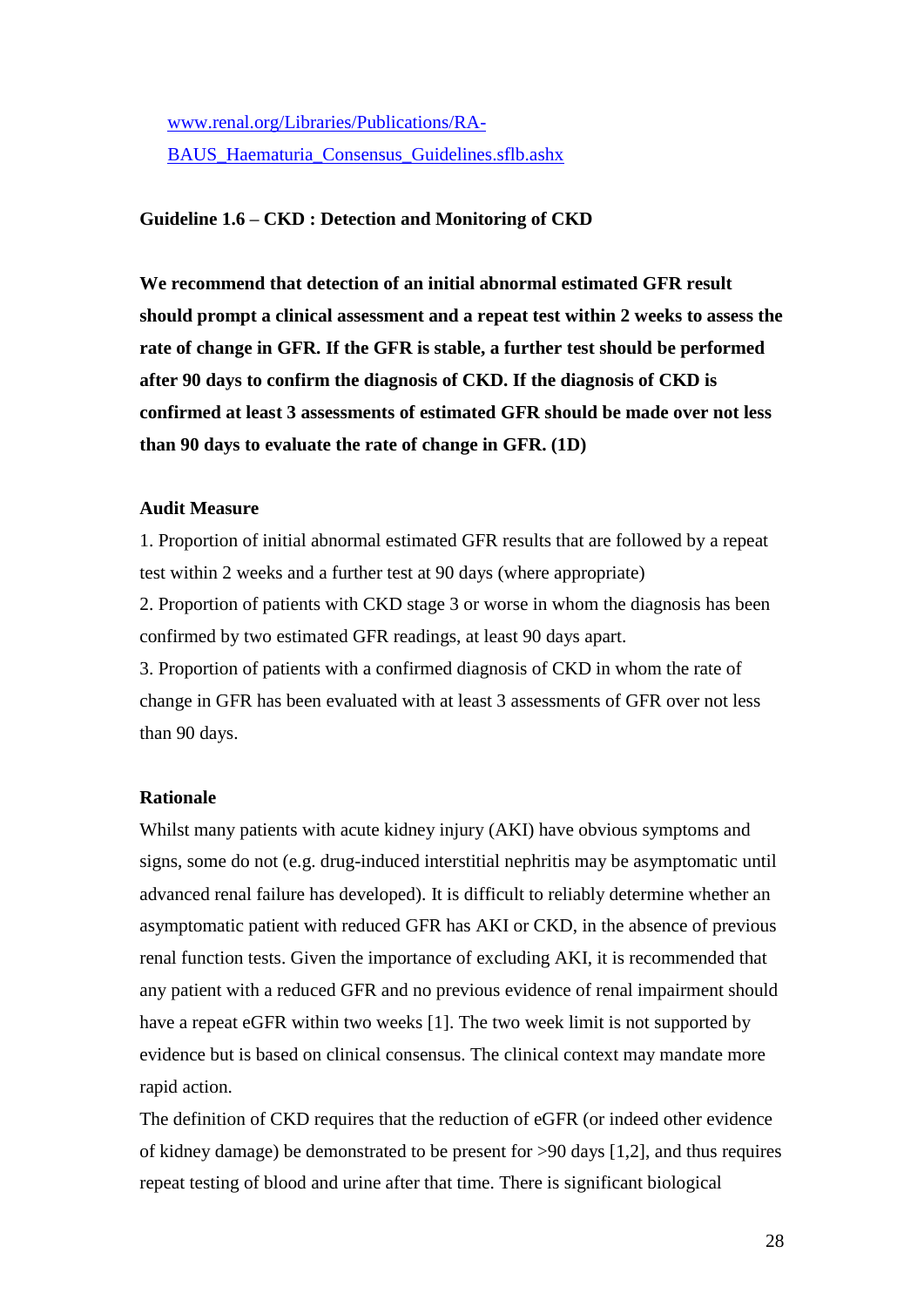variation in serum creatinine and to a lesser extent analytical variation. Biological variation is greater in patients with CKD [3] and diabetes mellitus [4] than in the normal population. The intra-individual variation is in part due to diurnal rhythms, and in part due to food intake and hydration status. It should also be appreciated that GFR also varies within individuals in response to fluid status and protein intake. Repeating the serum creatinine in a patient who has not eaten meat for the last 12 hours, will minimise over-diagnosis [5]. It is also important to note if medications which alter serum creatinine have been prescribed or discontinued (most commonly trimethoprim and cimetidine). These drugs compete with creatinine for tubular secretion, and thus raise the serum creatinine (and thus reduce the *estimated* GFR), but with no effect on actual GFR.

One of the more important issues to establish in a patient with newly diagnosed CKD, is whether the kidney function is stable or deteriorating, and if deteriorating, at what rate. This requires a number of repeat eGFR measurements over a period of time. Based on expert consensus, NICE recommend a minimum of three samples spaced over at least 90 days [1]. The rate of decline of GFR in normal healthy adults is a matter of controversy, but is reported as 0.4-1.2 mL/min/year [6]. Rate of GFR decline in renal patients varies substantially between patients, but is typically ~4-5 mL/min/year [7]. Traditionally kidney function was seen as deteriorating linearly at a predictable rate. This is true in many patients with proteinuric glomerular disease, or with polycystic kidney disease, but does not necessarily apply to the large majority of patients with ill-defined CKD [8,9]. Some will be stable, or may oscillate or deteriorate unpredictably. Unfortunately, this makes simple linear regression less useful to predict the rate of decline. Viewing the graph of eGFR against time remains a clinically useful approach. If the rate of decline remains unpredictable on the graph, this may prompt more frequent monitoring. Similarly patients with a rapid rate of decline would require more detailed investigation, closer monitoring, consideration of referral to a nephrologist and potentially more active intervention.

#### **References**

1. National Collaborating Centre for Chronic Conditions: Chronic Kidney Disease: National clinical guideline for early identification and management in adults in primary and secondary care. 2008.<http://guidance.nice.org.uk/CG73>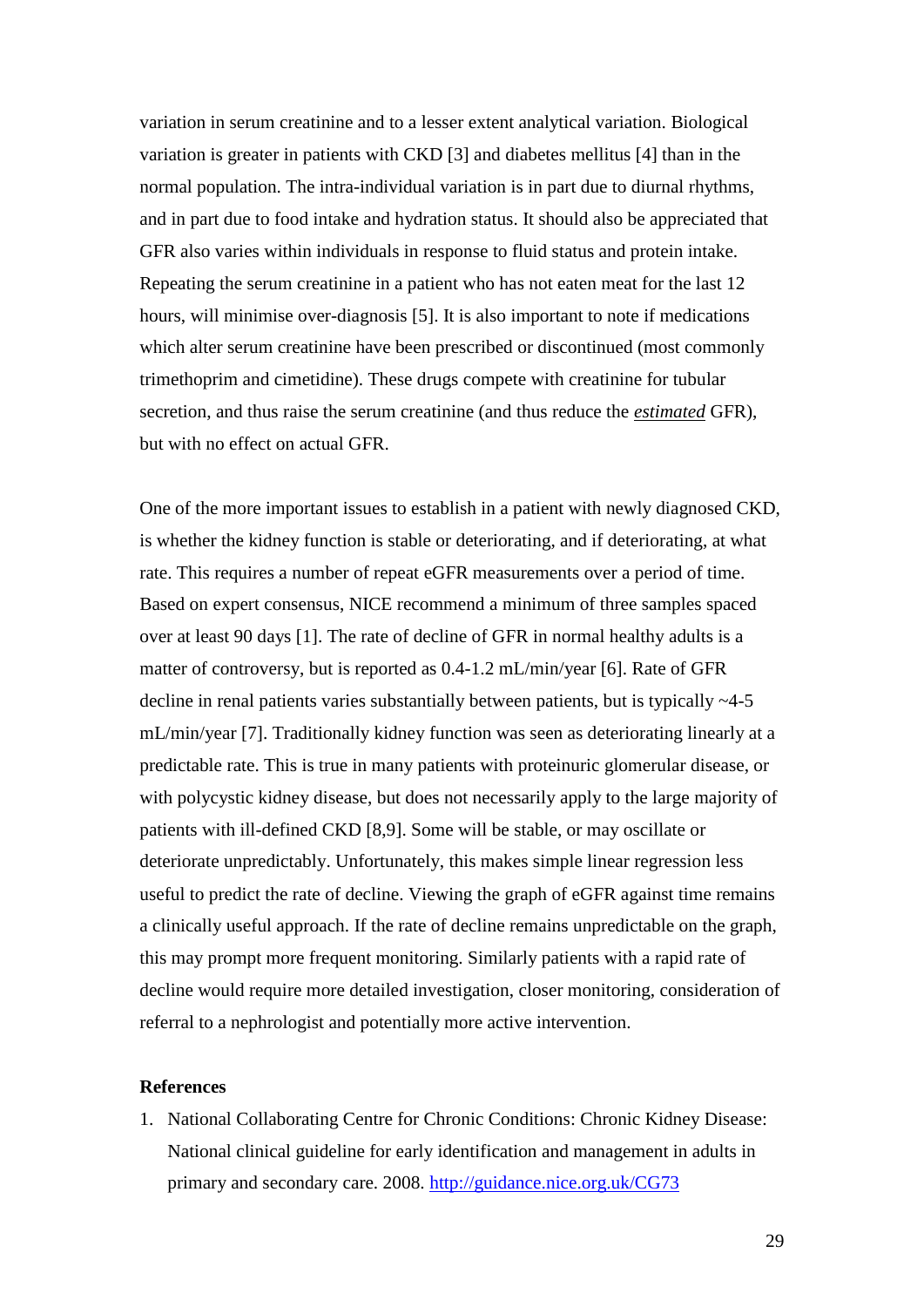- 2. Scottish Intercollegiate Guidelines Network: Diagnosis and management of chronic kidney disease: A national clinical guideline. 2008. <http://www.sign.ac.uk/guidelines/fulltext/103/index.html>
- 3. Holzel WG. Intra-individual variation of some analytes in serum of patients with chronic renal failure. Clin Chem 1987;33:670-3.
- 4. Holzel WG. Intra-individual variation of some analytes in serum of patients with insulin-dependent diabetes mellitus. Clin Chem 1987;33:57-61.
- 5. Preiss DJ, Godber IM, Lamb EJ et al. The influence of a cooked-meat meal on estimated glomerular filtration rate. Ann Clin Biochem 2007;44:35-42.
- 6. Douville P, Martel AR, Talbot J, Desmeules S, Langlois S, Agharazii M. Impact of age on glomerular filtration estimates. Nephrol Dial Transplant 2009;24:97- 103.
- 7. Klahr S, Levey AS, Beck GJ et al. The effects of dietary protein restriction and blood-pressure control on the progression of chronic renal disease. N Engl J Med 1994;330:877-84.
- 8. John R, Webb M, Young A, Stevens PE. Unreferred chronic kidney disease: a longitudinal study. Am J Kidney Dis 2004;43:825-35.
- 9. Jones C, Roderick P, Harris S, Rogerson M. Decline in kidney function before and after nephrology referral and the effect on survival in moderate to advanced chronic kidney disease. Nephrol Dial Transplant 2006;21:2133-2143.

# **Guideline 1.7 – CKD : Detection and Monitoring of CKD**

**We recommend that detection of an initial level of proteinuria equivalent to <0.5g/day of total protein (including levels compatible with microalbuminuria) should be confirmed with a repeat test performed on an early morning urine specimen. For the diagnosis of microalbuminuria 2 abnormal results from 3 specimens are required. (1B)**

## **Audit Measures**

1. Proportion of patients with proteinuria equivalent to <0.5g/day in whom the result has been confirmed with a repeat test performed on an early morning urine specimen. 2. Proportion of patients with a diagnosis of microalbuminuria in whom the diagnosis has been confirmed with at least 2 abnormal results.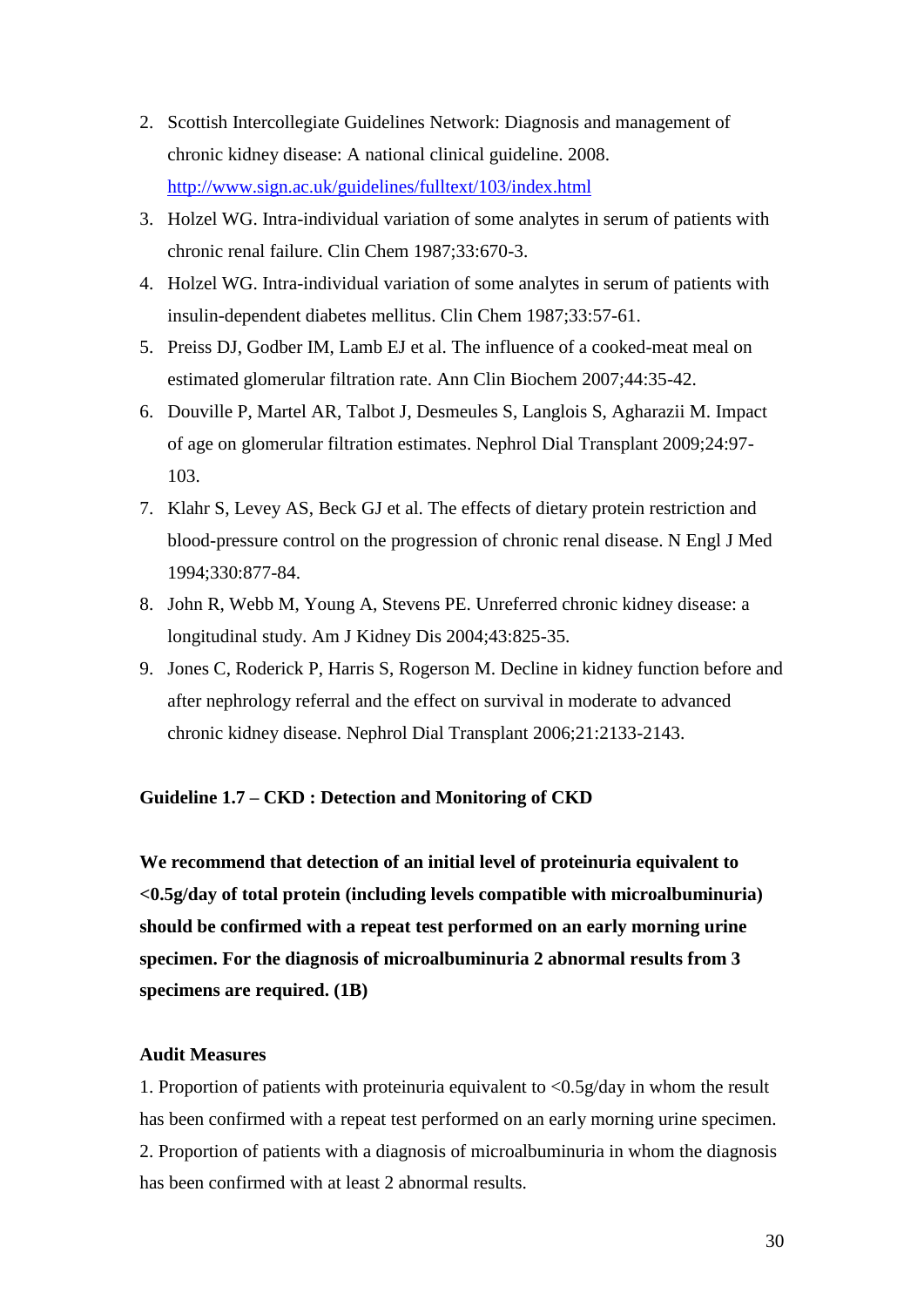#### **Rationale**

Microalbuminuria is a term used to refer to low-level proteinuria which carries increased renal and cardiovascular risk if persistent [1] (in fact the increase risk extends below the microalbuminuria threshold). It is defined as 24-h urine albumin of 30-300 mg/day, but is usually measured as urine ACR (3-30 mg/mmol). As men typically have a higher muscle mass and therefore greater urinary creatinine excretion, sex-specific values are usually used for the lower threshold (2.5 mg/mmol for men; 3.5 mg/mmol for women) in the UK. It is not possible to directly convert albuminuria and total proteinuria [2], but 300 mg/day of albuminuria is traditionally taken to equate to 500 mg/day of total proteinuria.

Transient proteinuria at these levels can occur with relatively minor illness, fever or with exercise [3] so it is recommended that proteinuria is defined on repeated samples, to avoid over-diagnosis. Conventionally, two positive out of three is taken to confirm microalbuminuria.

Use of early morning urines to measure ACR gives a more accurate estimate of 24h urine albumin, though random samples have acceptable performance (see guideline CKD 1.3). Additionally, early morning urines allow the exclusion of orthostatic proteinuria. In orthostatic proteinuria significant urinary protein is excreted when erect, but when recumbent the urinary protein is completely normal. This usually occurs in young adults, and has no long-term consequences [4,5].

- 1. Chronic Kidney Disease Prognosis Consortium. Association of estimated glomerular filtration rate and albuminuria with all-cause and cardiovascular mortality in genereal population cohorts: a collaborative meta-analysis. Lancet 2010;375:2073-81.
- 2. Methven S, Macgregor MS, Traynor JP, et al.: Assessing proteinuria in chronic kidney disease: protein-creatinine ratio versus albumin-creatinine ratio. Nephrol Dial Transplant 2010: 25:2991-6.
- 3. Wingo CS, Clapp WL. Proteinuria: potential causes and approach to evaluation. Am J Med Sci 2000;320:188-94.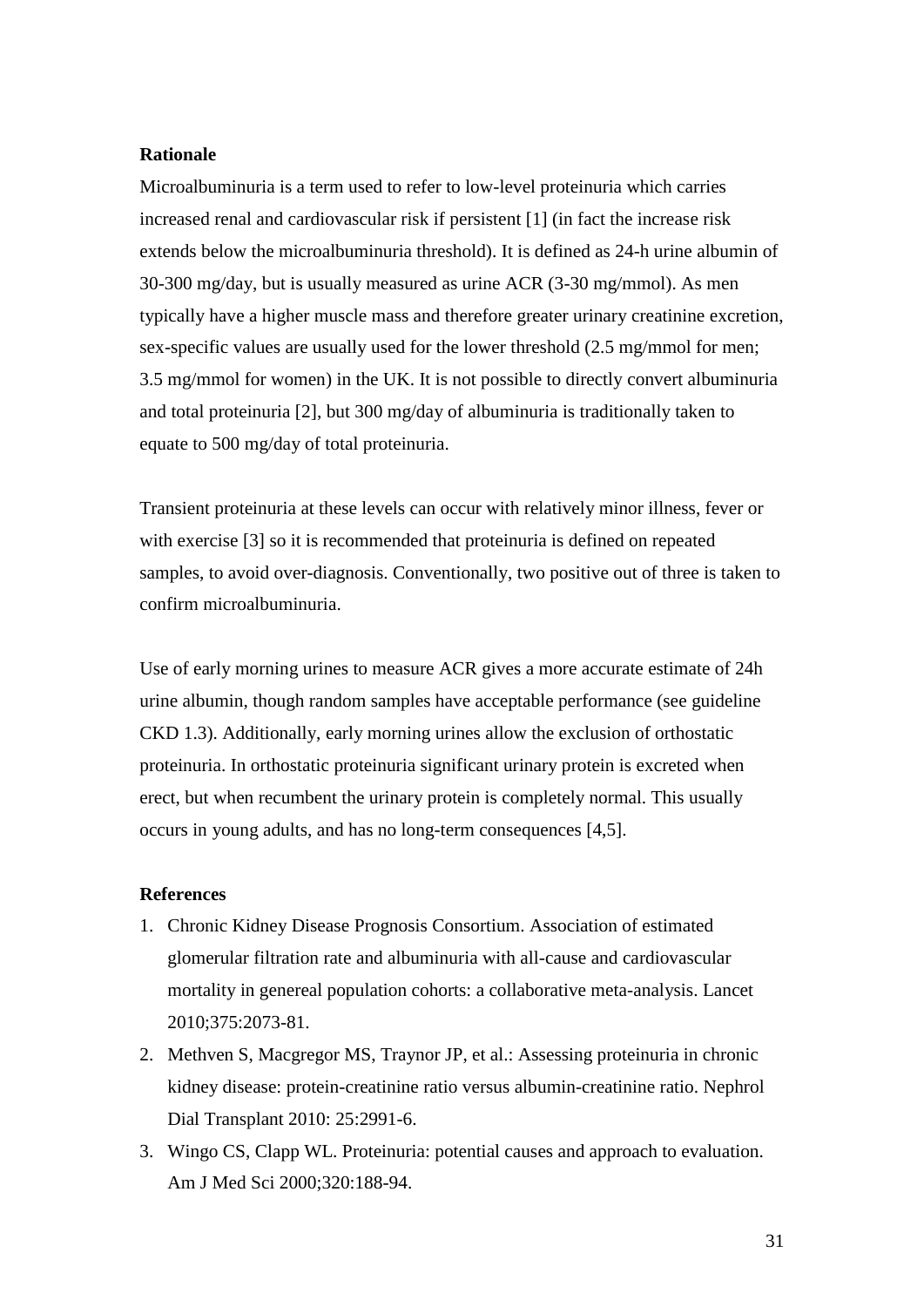- 4. Springberg PD, Garrett LE Jr, Thompson AL Jr, Collins NF, Lordon RE, Robinson RR. Fixed and reproducible orthostatic proteinuria: results of a 20-year follow-up study. Ann Intern Med 1982;97:516-9.
- 5. Rytand DA, Spreiter S. Prognosis in postural (orthostatic) proteinuria: forty to fifty-year follow-up of six patients after diagnosis by Thomas Addison. N Engl J Med 1981;305:618-21.

### **Guideline 1.8 – CKD : Detection and Monitoring of CKD**

**We recommend that patients in whom initial urinalysis reveals nonvisible/microscopic haematuria should have a urine culture performed to exclude a urinary tract infection. If a UTI is excluded two further tests should be performed to confirm the presence of persistent non-visible/microscopic haematuria. Patients with persistent non-visible/microscopic haematuria in the absence of significant proteinuria or a reduced GFR should be referred to a Urology Department for further investigation (1D).**

### **Audit Measures**

1. Proportion of patients with initial detection of non-visible/microscopic haematuria with a urine culture result.

2. Proportion of patients with non-visible/microscopic haematuria in whom the result was confirmed with a total of at least 3 tests.

3. Proportion of patients with persistent non-visible/microscopic haematuria in the absence of significant proteinuria or a reduced GFR that were referred to a Urology Department.

# **Rationale**

Non-visible haematuria is common in the general population, with prevalence varying from 0.2-20% depending on the population definition [1-3]. In most patients it carries no risk, but the primary concern is to exclude structural renal disease, and in particular urological cancers. If non-visible haematuria is persistent, it is essential to exclude cancers, and in the UK this is usually done by fast-track referral to a Urology service. Some have recommended age-specific thresholds (typically >40 years) [4], though cancers can occur at younger ages.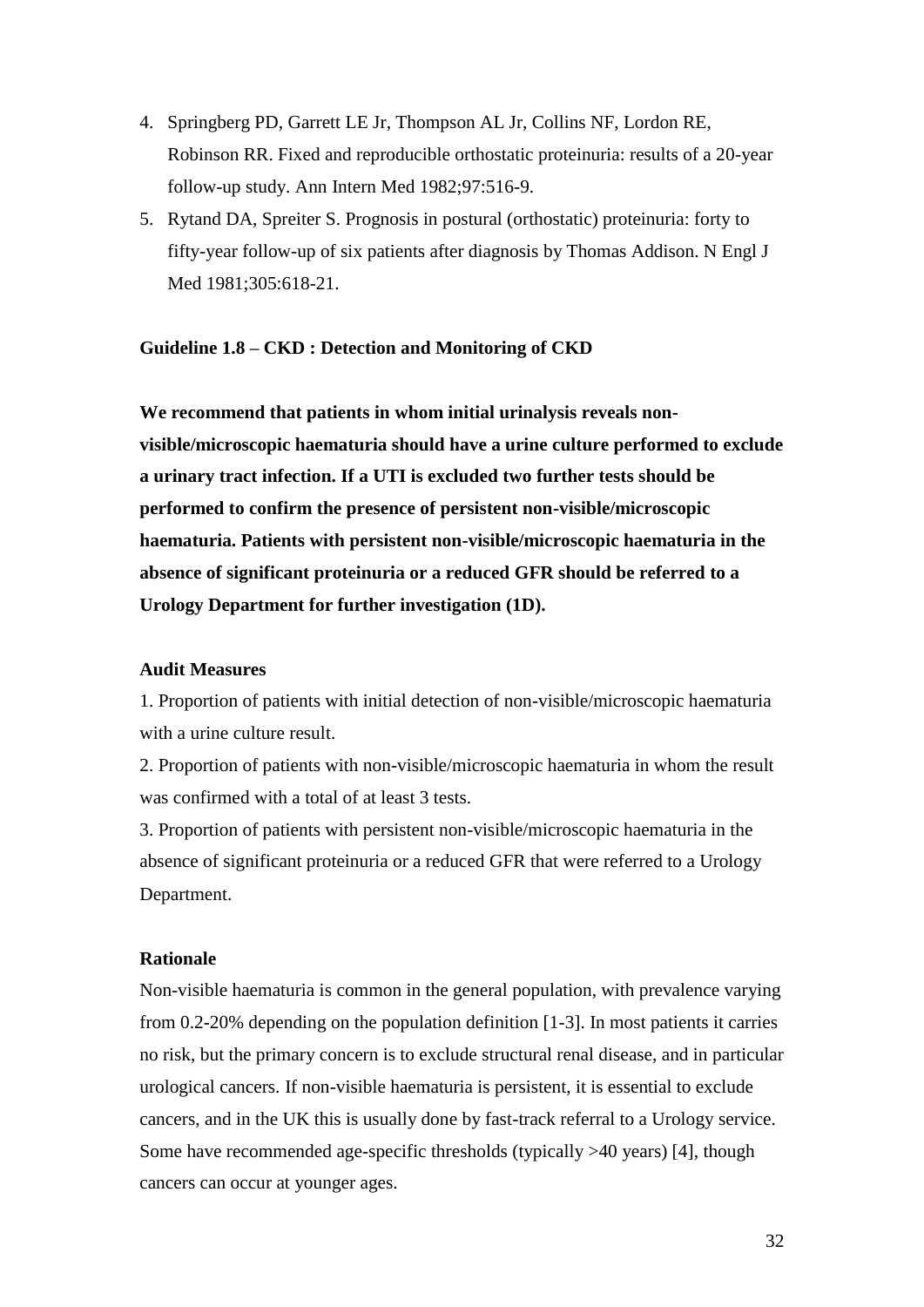Urinary tract infection can cause transient non-visible haematuria, so it is usual to exclude infection before further investigation. Vigorous exercise may also cause transient haematuria, whereas menstruation can cause a spurious positive result. Nonvisible haematuria is commonly transient, and so repeated samples are required to establish persistent haematuria warranting further investigation [5].

In association with a reduced eGFR, proteinuria  $(>0.5 \text{ g/day})$  or hypertension, there is an increased likelihood that the patient has glomerular or vasculitic disease, rather than urological disease. Early referral to Nephrology is therefore recommended [1,6,7].

### **References**

- 1. Rodgers MA, Hempel S, Aho T, Kelly JD, Kleijnen J, Westwood M. Diagnostic tests used in the investigation of adult haematuria: systematic review and economic evaluation. Health Techno Assess 2006;10:1-276.
- 2. Hiatt RA, Ordonez JD. Dipstick urinalysis screening, asymptomatic microhematuria, and subsequent urological cancers in a population-based sample. Cancer Epidemiol Biomarkers Prev 1994;3:439-43.
- 3. Mohr DN, Offord KP, Owen RA, Melton LJ 3<sup>rd</sup>. Asymptomatic microhematuria and urologic disease. JAMA 1986;256:224-9.
- 4. Kelly JD, Fawcett DP, Goldberg LC. Assessment and management of non-visible haematuria in primary care. BMJ 2009;338:a3021.
- 5. Topham PS, Jethwa A, Watkins M, Rees Y, Feehally J. The value of urine screening in a young adult population. Fam Pract 2004;21:18-21.
- 6. National Collaborating Centre for Chronic Conditions: Chronic Kidney Disease: National clinical guideline for early identification and management in adults in primary and secondary care. 2008.<http://guidance.nice.org.uk/CG73>
- 7. Scottish Intercollegiate Guidelines Network: Diagnosis and management of chronic kidney disease: A national clinical guideline. 2008. <http://www.sign.ac.uk/guidelines/fulltext/103/index.html>

#### **Guideline 1.9 – CKD : Detection and Monitoring of CKD**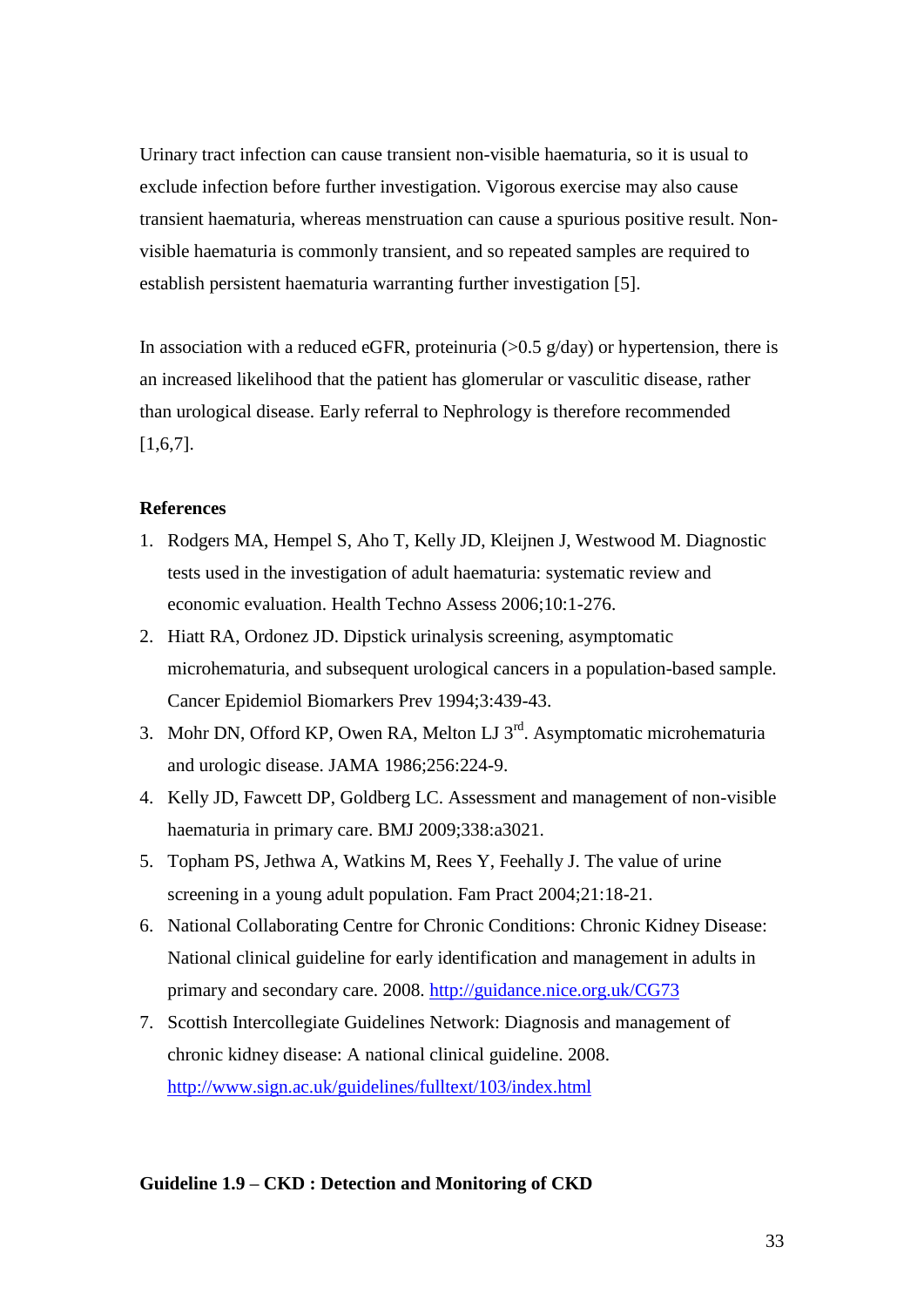**We recommend that among patients with CKD, the estimated GFR should be monitored regularly (1B).**

# **Audit Measure**

Proportion of patients with CKD with regular monitoring of the estimated GFR at the frequency recommended by NICE or local guidelines.

#### **Rationale**

In patients with CKD, GFR is a useful measure of the global function of the kidneys. The prevalence of the complications of renal disease increase as GFR declines, including high blood pressure, hyperphosphataemia, anaemia and metabolic acidosis [1-3]. The optimum frequency of monitoring GFR, however, remains unclear.

In some patients (e.g. primary glomerulopathies, polycystic kidney disease), GFR will decline predictably in a close to linear fashion. However, as noted in guideline CKD 1.6, in many patients with CKD, kidney function may remain stable [4,5]. In others it can decline unpredictably. As it is difficult to reliably predict how an individual patient's kidney function will behave, it is difficult to make recommendations on frequency of monitoring of kidney function. SIGN chose to make no recommendation, whilst NICE made recommendations on frequency of GFR monitoring based on consensus:

|  | Stage 1 and 2 | annually |
|--|---------------|----------|
|--|---------------|----------|

• Stage 3A and B six monthly

- Stage 4 three monthly
- Stage 5 six weekly

We endorse the NICE recommendations, whilst recognising the lack of evidence available to support this approach. Frequency of monitoring must be adjusted in the context of each patient. One would wish to monitor GFR more than annually in a patient with a GFR >60 mL/min/1.73m<sup>2</sup>, who also had heavy proteinuria given the risk of progressive decline in GFR. Conversely, in a patient with an eGFR of 25  $mL/min/1.73m<sup>2</sup>$  (i.e. stage 4 CKD), who was otherwise uncomplicated and had stable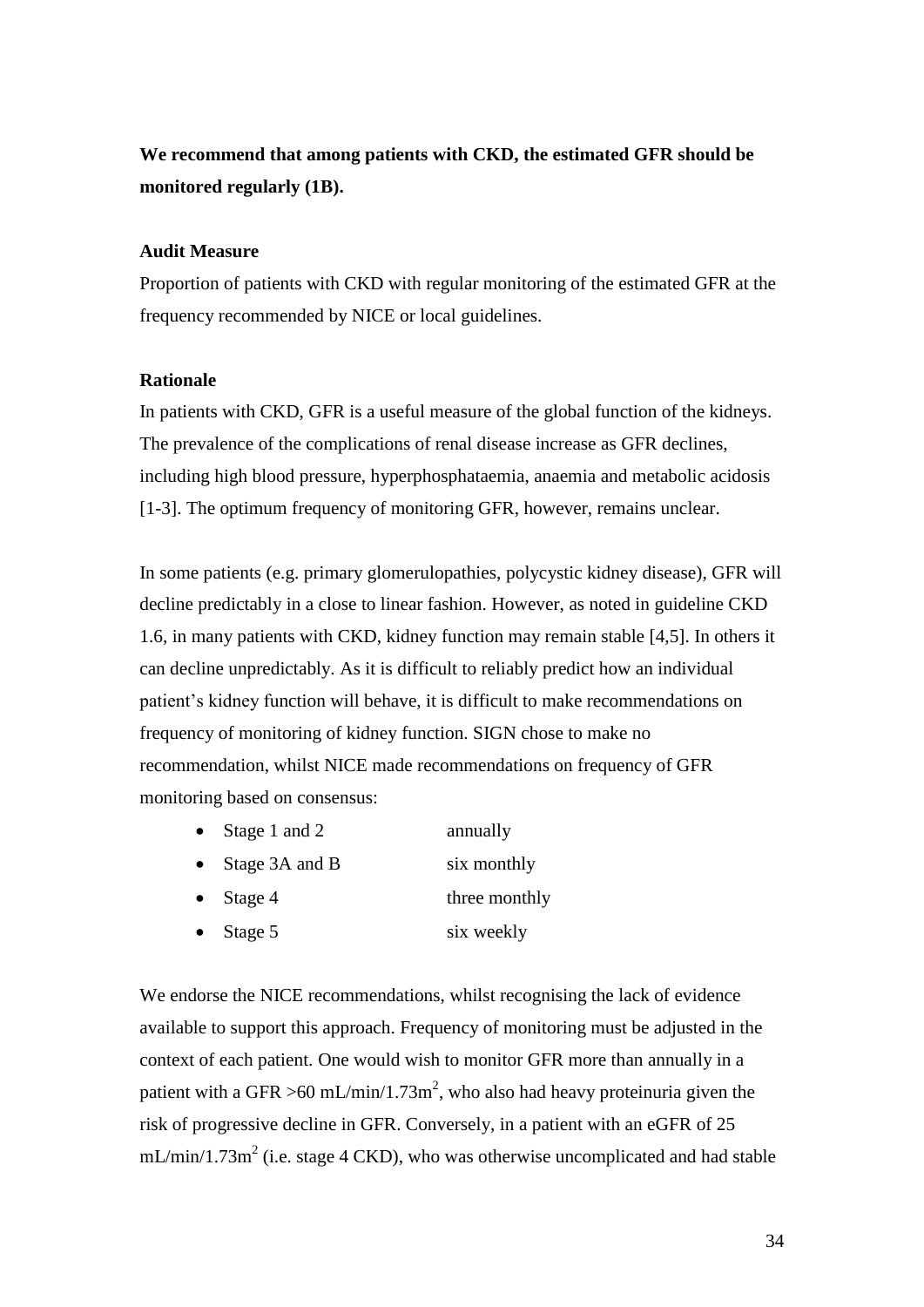function for the preceding year, one could make a case for less frequent monitoring. Given the difference in renal complications between stage 3A and 3B, it would perhaps be more logical to monitor uncomplicated stage 3A annually, though this is equally just opinion.

These recommendations are intended for asymptomatic patients. Patients with symptoms, or who are suffering intercurrent illness or undergoing surgery should have their GFR monitored more frequently.

### **References**

- 1. Hsu C-y, Chertow GM. Elevations of serum phosphorus and potassium in mild to moderate chronic renal insufficiency. Nephrol Dial Transplant 2002;17:1419-25.
- 2. Foley RN, Wang C, Ishani A, Collins AJ. NHANES III: influence of race on GFR thresholds and detection of metabolic abnormalities. J Am Soc Nephrol 2007;18:2575-82.
- 3. Moranne O, Froissart M, Rossert J et al. Timing of onset of CKD-related metabolic complications. J Am Soc Nephrol 2009;20:164-71.
- 4. John R, Webb M, Young A, Stevens PE. Unreferred chronic kidney disease: a longitudinal study. Am J Kidney Dis 2004;43:825-35.
- 5. Jones C, Roderick P, Harris S, Rogerson M. Decline in kidney function before and after nephrology referral and the effect on survival in moderate to advanced chronic kidney disease. Nephrol Dial Transplant 2006;21:2133-2143.

#### **Guideline 1.10 – CKD : Detection and Monitoring of CKD**

# **We recommend that patients with CKD should have the magnitude of their proteinuria assessed at least annually (1C).**

#### **Audit Measure**

Proportion of patients with CKD who have had a measurement of proteinuria within the previous 12 months.

# **Rationale**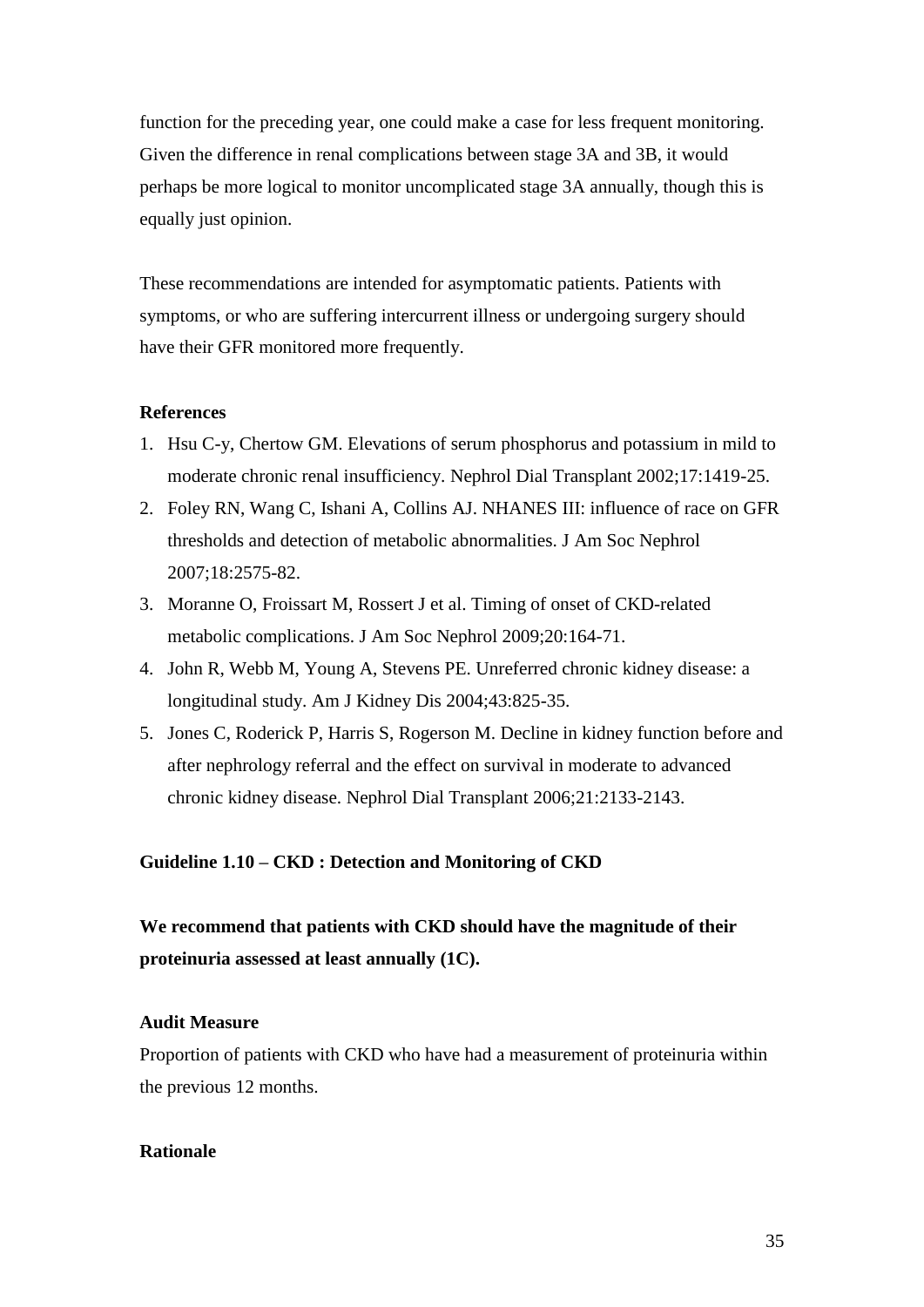A large body of evidence supports the use of proteinuria as an important marker of CKD severity, risk factor for future progression, therapeutic target and marker of therapeutic response (see rationale for guideline CKD 2.3). As such the quantification of proteinuria is essential in the initial investigation of any patient with CKD (guideline CKD 1.3). Proteinuria should also be remeasured to assess response to interventions including antihypertensive medication, ACEI or ARB therapy or where appropriate, immunosuppression. The frequency with which proteinuria is measured will largely be determined by the specific clinical circumstances. There are few data to indicate the optimal frequency for proteinuria monitoring in patients with stable CKD but monitoring at least annually seems clinically reasonable.

#### **Guideline 1.11 – CKD : Detection and Monitoring of CKD**

**We recommend that Nephrology Units should negotiate service agreements for the detection and monitoring of CKD, including criteria for referral to a Nephrologist (1D).**

#### **Audit Measure**

Proportion of Nephrology Units with specific service agreements for the detection and monitoring of CKD within a defined organisational area.

#### **Rationale**

The introduction of eGFR and the K/DOQI Classification was intended to improve detection of previously undiagnosed CKD and resulted in increased numbers of referrals to Nephrology Services in many areas of the UK. Epidemiological studies show that only a minority of patients with CKD are at risk of developing a progressive decline in GFR and that the majority do not require further investigation or specialist management delivered by a Nephrology Service [1]. It is also clear that Nephrology Services would not be able to cope if all patients with an  $e$ GFR<60ml/min/1.73m<sup>2</sup> were to be referred nor could the Health Service afford the associated cost. It is therefore important that each Nephrology Department interact with Commissioners to agree local referral criteria. It is recognised that commissioning arrangements and structures vary within the four countries of the United Kingdom and are in a state of flux. Application of this guideline will therefore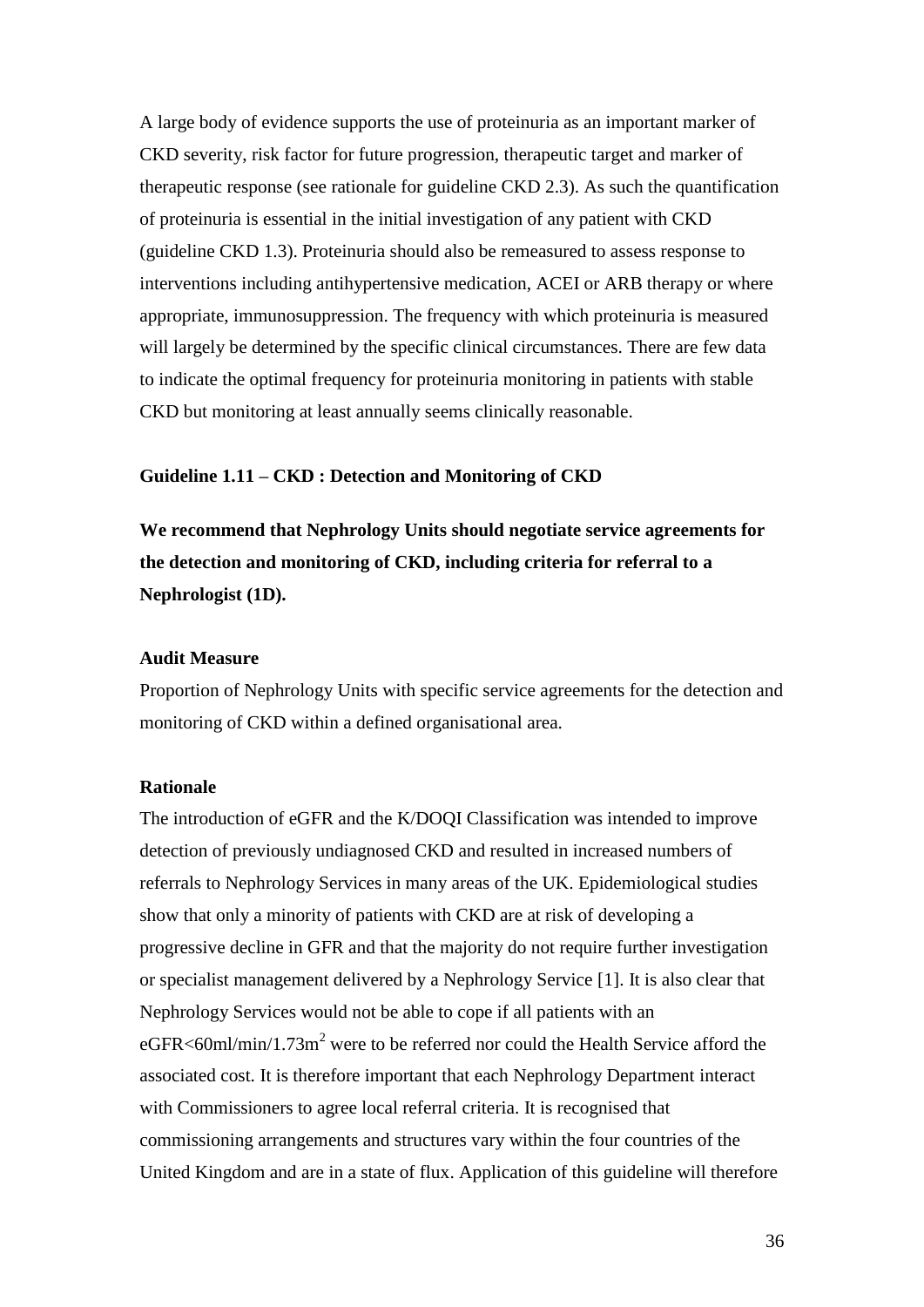depend on local circumstances. Guidance regarding criteria for Nephrology referral has been provided by the National Institute for Health and Clinical Excellence (NICE) [2] and the Scottish Intercollegiate Guideline Network (SIGN) [3]. See also guideline  $CKD 1.9$ 

### **References**

- 1. Taal MW, Brenner BM: Renal risk scores: progress and prospects. Kidney Int 2008; 73:1216-1219.
- 2. National Institute for Health and Clinical Excellence (NICE) (NICE): Chronic Kidney Disease. National clinical guideline for early identification and management in adults in primary and secondary care. 2008.
- 3. Scottish Intercollegiate Guidelines Network (SIGN): Diagnosis and management of chronic kidney disease: A national clinical guideline. 2008.

### **Guideline 1.12 – CKD : Detection and Monitoring of CKD**

**We recommend that a Nephrology Unit should establish an easily accessible nonvisit-based Specialist advice service for Primary Care Physicians (1D).**

#### **Audit Measures**

1. Proportion of all new outpatient attendances that could have been avoided by appropriate non-visit-based specialist advice.

2. Number of requests for non-visit-based advice relative to the total number of referrals per month.

# **Rationale**

A substantial proportion of the population are affected by CKD (4.4-13.1% depending on population and definition) [1,2]. Only a small proportion of these patients can be directly managed by nephrologists at any one time. To maximise the benefit of secondary care expertise, it needs to be freely available to primary care. Some clinicians in the UK have established telephone help-lines to allow primary care doctors to seek advice on patients with CKD, and CKD in general, thus avoiding unnecessary attendances at secondary care clinics, whilst maintaining quality of care for the patient. Others have achieved a similar goal using email advice lines, perhaps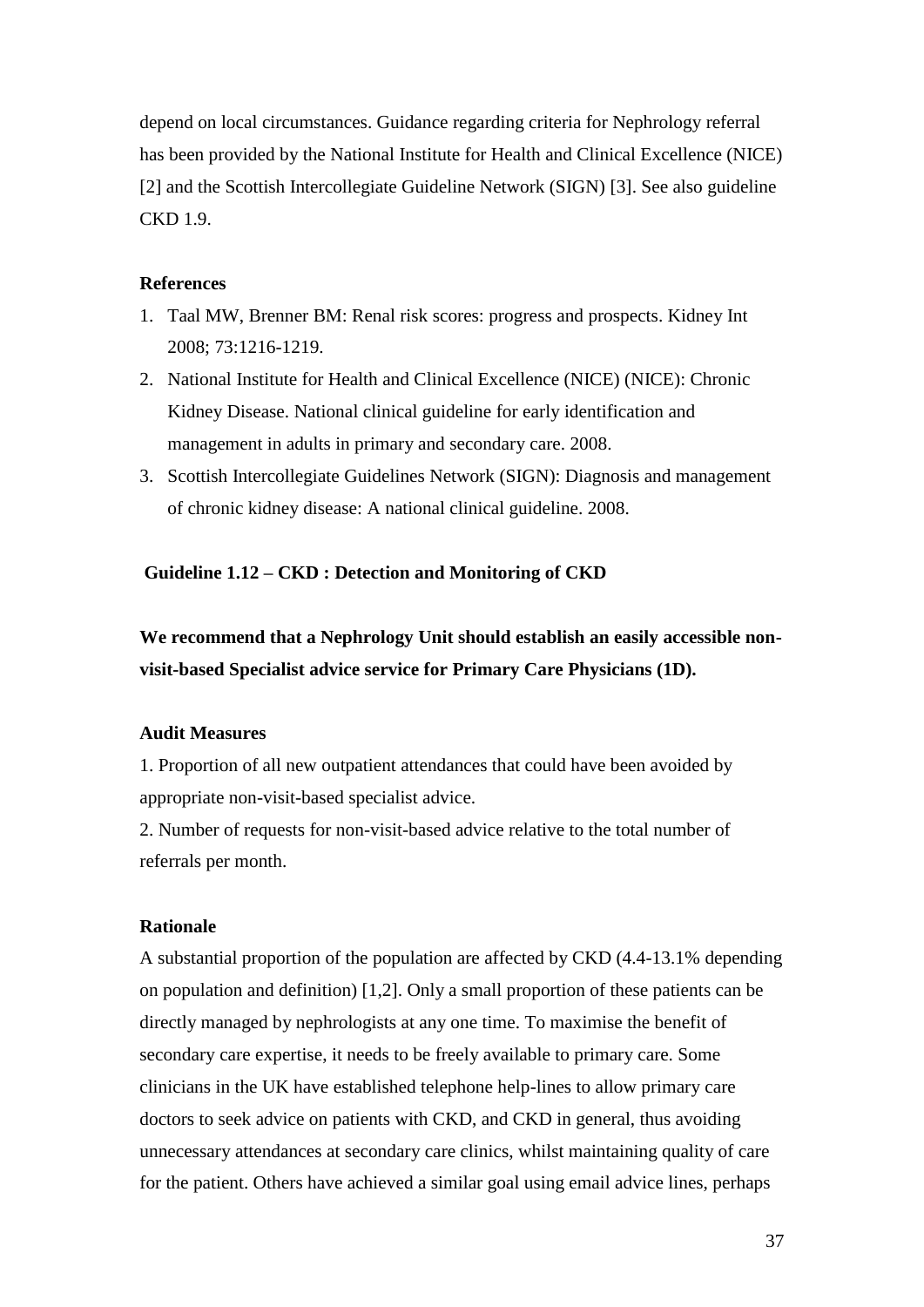supported with websites [3]. In addition to reducing pressure on secondary care clinics, these approaches have the advantage of reducing patient travel, and ongoing interaction with and education of general practitioners. Studies have yet to be performed to establish whether patients who are currently managed by nephrologists could be equally well managed with this approach.

#### **References**

- 1. Coresh J, Selvin E, Stevens LA et al. Prevalence of chronic kidney disease in the United States. JAMA 2007;298:2038-47.
- 2. MacGregor MS. How common is early kidney disease? Nephrol Dial Transplant 2007;22(Suppl 9):ix8-ix18.
- 3. EdRen. Website of the Royal Infirmary of Edinburgh Renal Unit. Available at: renux.dmed.ed.ac.uk/edren (Accessed 1<sup>st</sup> August, 2010).

# **2. Chronic Kidney Disease (CKD) (Guidelines CKD 2.1 – 2.13)**

#### **Guideline 2.1 – CKD : Treatment of patients with CKD**

**We recommend that in patients with CKD, systolic blood pressure should be lowered to <140 mmHg (target range 120-139mmHg) and the diastolic blood pressure to <90mmHg for the majority. For those with diabetes mellitus or proteinuria of 1g/24 hours or greater, the systolic blood pressure should be lowered to <130 mmHg (target range 120-129mmHg) and the diastolic blood pressure to <80mmHg unless the risks are considered to outweigh the potential benefits. Antihypertensive therapy should be individualised and lowering the systolic blood pressure to <120mmHg should be avoided (1B).**

# **Audit Measures**

1. Proportion of patients with CKD and follow-up for at least 6 months, whose last recorded blood pressure was within the target range specified above unless specifically contraindicated.

2. Proportion of patients with CKD and hypertension, followed up for at least 6 months, with a systolic blood pressure <120mmHg in the absence of cardiac failure.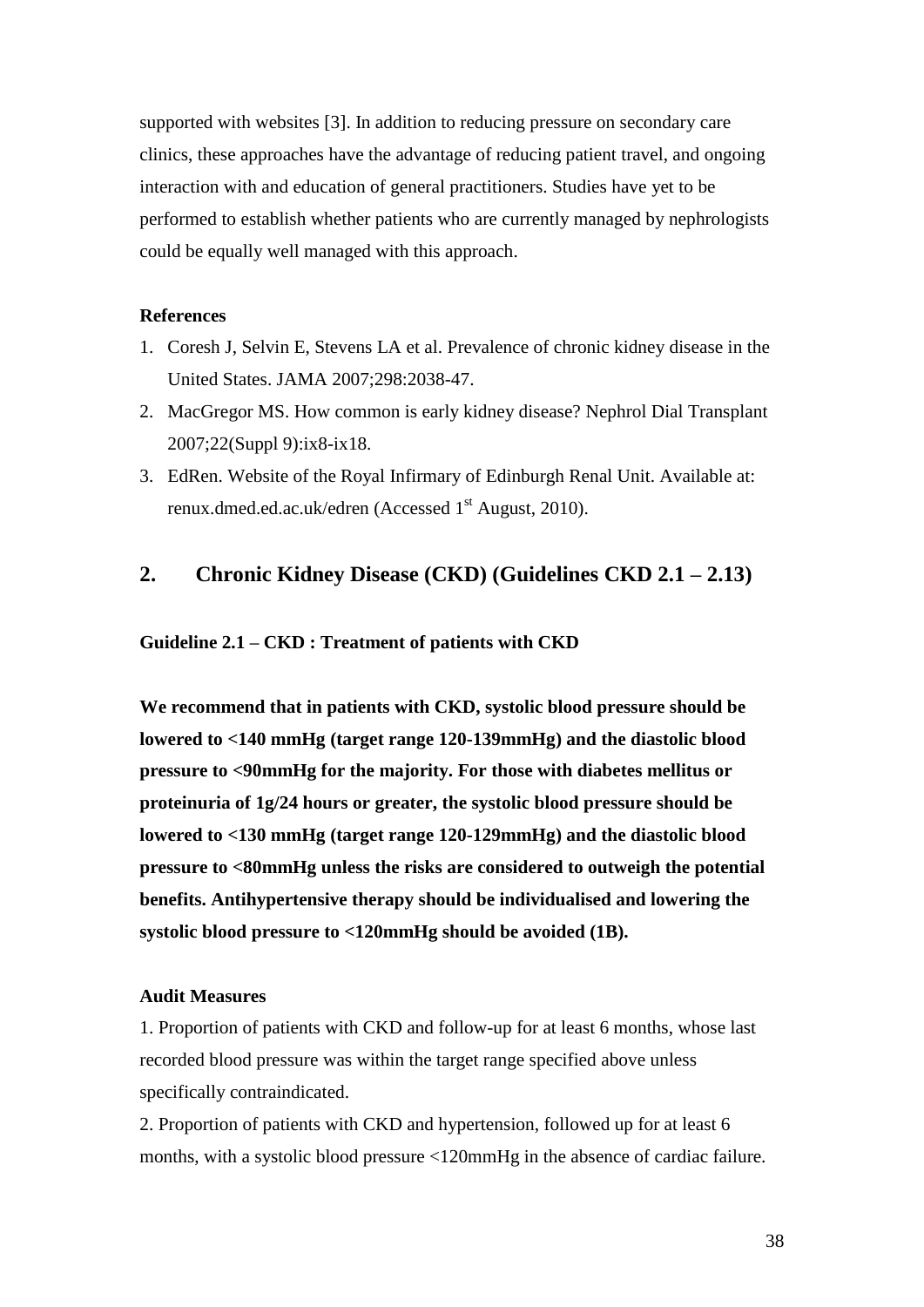#### **Rationale**

The treatment of hypertension affords the dual benefit of slowing the rate of progression of CKD and reducing cardiovascular risk in patients with CKD. Whereas the evidence that blood pressure lowering confers renal and cardiovascular protection is clear the optimal level of blood pressure control is less well established. Two large prospective randomised studies have investigated the effect of lower target blood pressures on CKD progression but have failed to provide clear answers [1,2]. Nevertheless, the MDRD study did show that the level of proteinuria at baseline significantly modulated the effect of blood pressure lowering such that a lower blood pressure target (MAP≤92mmHg, equivalent to ≤125/75mmHg vs. MAP≤107mmHg, equivalent to  $\leq$ 140/90mmHg) was associated with a slower rate of GFR decline among patients with >1g/day of proteinuria. Furthermore, secondary analysis revealed significant correlations between rate of GFR decline and achieved blood pressure prompting the authors to suggest blood pressure targets of <130/80mmHg for patients with <1g/day of proteinuria and <125/75mmHg for those with >1g/day of proteinuria [3]. Long-term follow-up of 840 patients from the MDRD study showed adjusted hazard ratios of 0.68 (0.57-0.82) and 0.77 (0.65-0.91) for ESKD and a composite endpoint of ESKD and all-cause mortality, respectively for patients originally randomised to the low blood pressure target [4]. In addition, data from the ESCAPE Trial show that among children with CKD receiving treatment with an ACE inhibitor, randomisation to a lower blood pressure target was associated with a significantly reduced risk of reaching ESKD or doubling of serum creatinine [5]. Similarly, a metaanalysis of data from 1860 non-diabetic patients with CKD reported the lowest risk of CKD progression in patients with systolic blood pressure 110-129mmHg but a higher risk of progression associated with SBP<110mmHg [6]. A similar note of caution has been sounded by a secondary analysis of data from the Irbesartan Diabetic Nephropathy Trial [7]. Whereas the analysis showed a trend of improved renal and patient survival associated with lower achieved systolic blood pressure, there was a significant increase in all-cause mortality among patients with achieved systolic blood pressure <120mmHg. Furthermore, secondary analysis of data from the Ongoing Telmisartan Alone and in combination with Ramipril Global EndpoinT (ONTARGET) trial found that subjects who achieved a systolic blood pressure of <120mmHg had a significantly higher cardiovascular mortality than those who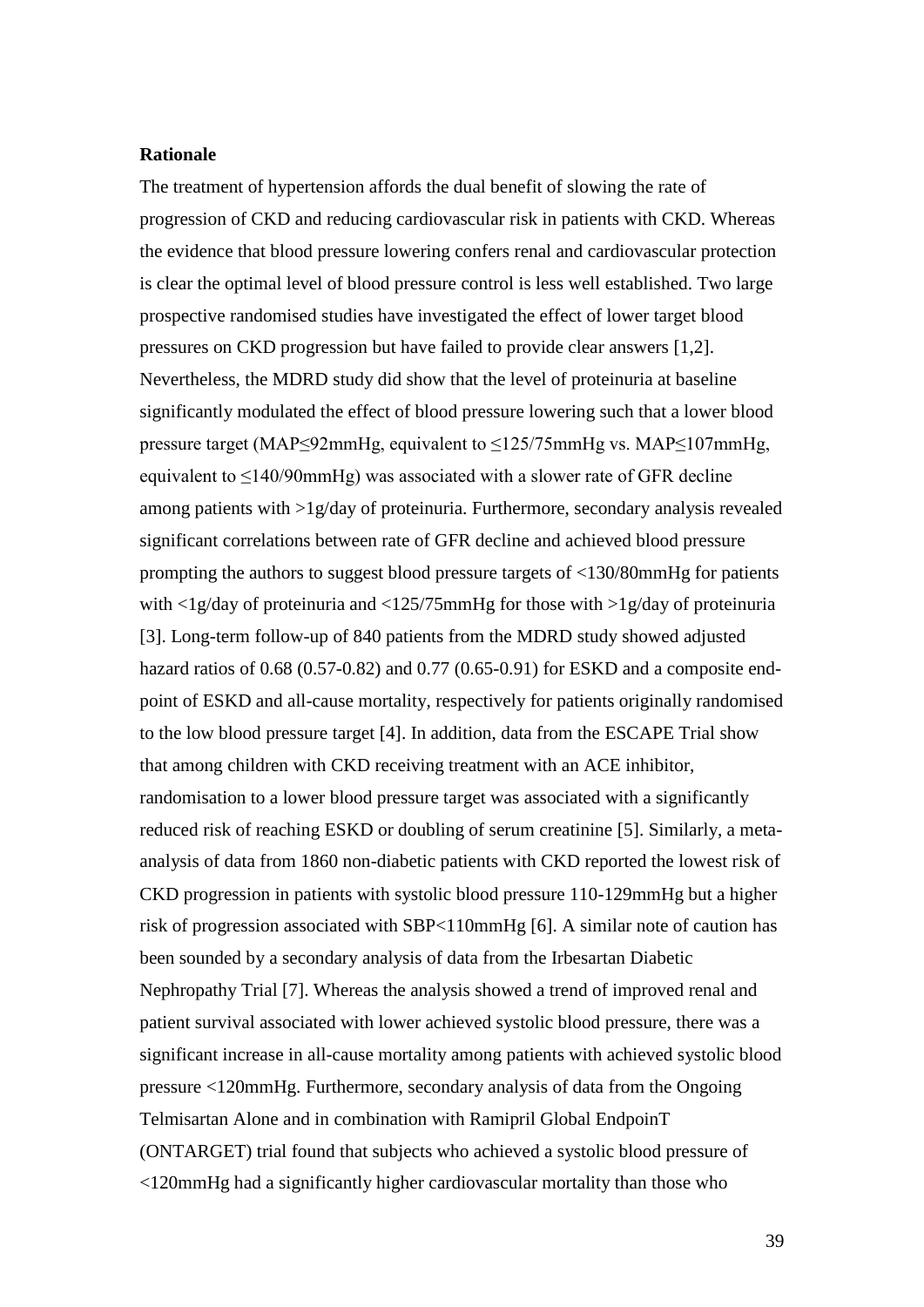achieved a systolic blood pressure of 120-129mmHg [8]. Similarly, the ACCORD study reported no additional benefit with respect to cardiovascular end-points among patients with diabetes randomised to strict blood pressure control aiming to achieve a systolic blood pressure <120mmHg (versus conventional control to <130/80mmHg), but the lower blood pressure target was associated with more treatment-related adverse events and a greater decline in GFR [9]. There is therefore no evidence to support lowering blood pressure to below a systolic pressure of 120mmHg and caution should be exercised particularly in patients who may suffer harm from excessive lowering of blood pressure e.g. patients with autonomic neuropathy or postural hypotension.

Many national and international renal, hypertension and diabetes organisations recommend a target blood pressure of <130/80mmHg for all patients with CKD [10]. Whereas there is some evidence to support a lower target of  $\langle 125/75 \text{mmHg} \rangle$  in patients with >1g/day of proteinuria there is concern that lower blood pressures may be associated with adverse outcomes in some patients. The NICE guidance recommends that systolic blood pressure should be controlled to <140mmHg (target range 139-120mmHg) and the diastolic blood pressure to <90mmHg. For patients with significant proteinuria (urine ACR  $\geq$  70mg/mmol; urine PCR  $\geq$  100mg/mmol; 24 hour urinary protein excretion  $\geq 1g$ ) or diabetes and CKD, a lower blood pressure (systolic <130mmHg, target range 129-120mmHg and diastolic <80mmHg) is recommended.

The inherent difficulty associated with setting specific numeric targets for blood pressure control as well as the limited nature of the supporting evidence has recently been discussed in detail [11]. In view of the Gaussian distribution of blood pressure values in a population, setting a specific minimum target for blood pressure will result in achieved mean blood pressures substantially below this value. Given recent data discussed above regarding the potential dangers of excessive blood pressure lowering, it must be emphasized that antihypertensive therapy should be individualised and that lowering systolic blood pressure to below 120mmHg should be avoided.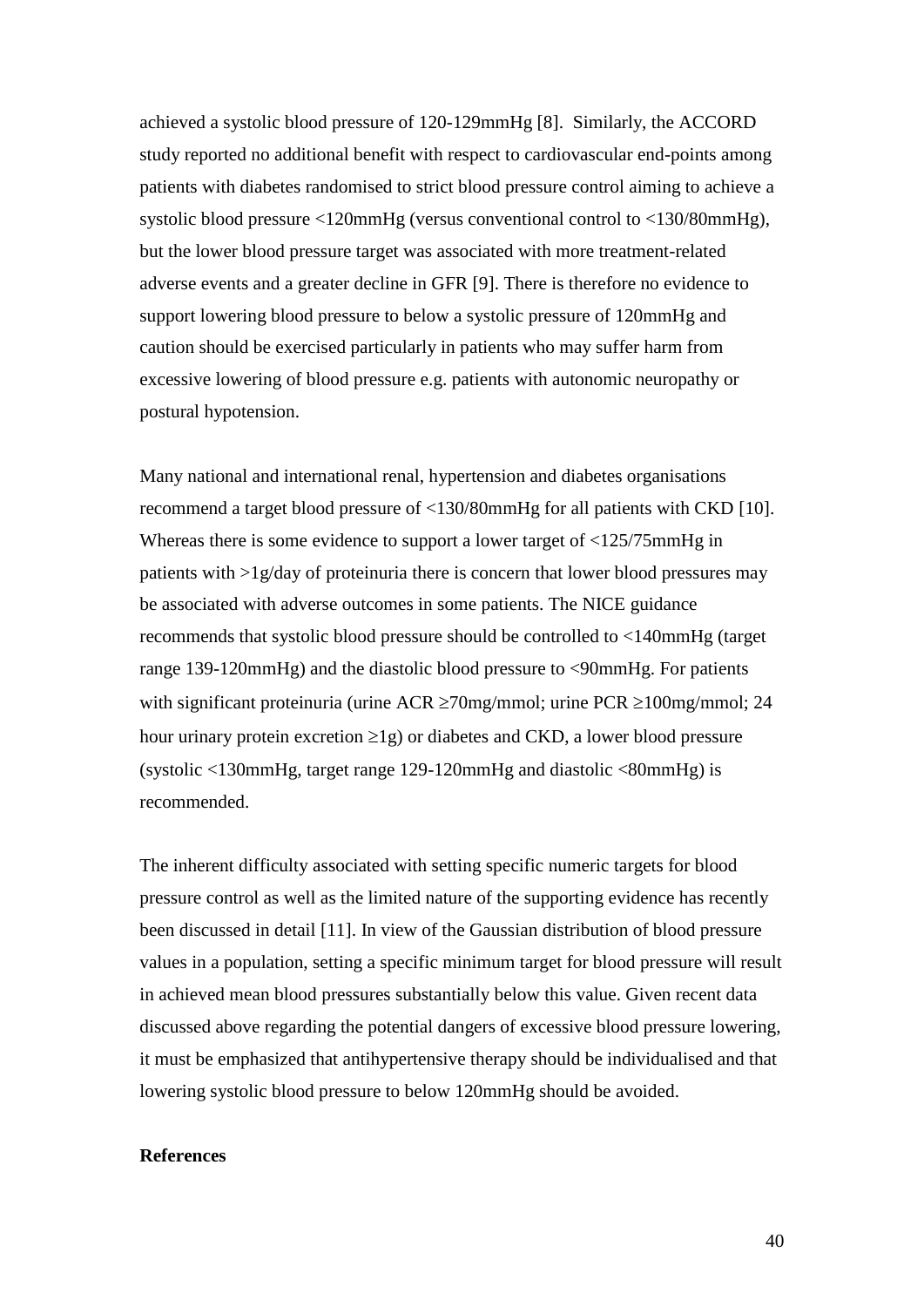- 1. Klahr S, Levey AS, Beck GJ, et al.: The effects of dietary protein restriction and blood-pressure control on the progression of chronic renal disease. Modification of Diet in Renal Disease Study Group. N Engl J Med 1994; 330:877-884.
- 2. Wright JT, Jr., Bakris G, Greene T, et al.: Effect of blood pressure lowering and antihypertensive drug class on progression of hypertensive kidney disease: results from the AASK trial. JAMA 2002; 288:2421-2431.
- 3. Peterson JC, Adler S, Burkart JM, et al.: Blood pressure control, proteinuria, and the progression of renal disease. The Modification of Diet in Renal Disease Study. Ann Intern Med 1995; 123:754-762.
- 4. Sarnak MJ, Greene T, Wang X, et al.: The effect of a lower target blood pressure on the progression of kidney disease: long-term follow-up of the modification of diet in renal disease study. Ann Intern Med 2005; 142:342-351.
- 5. Wuhl E, Trivelli A, Picca S, et al.: Strict blood-pressure control and progression of renal failure in children. N Engl J Med 2009; 361:1639-1650.
- 6. Jafar TH, Schmid CH, Stark PC, et al.: The rate of progression of renal disease may not be slower in women compared with men: a patient-level meta-analysis. Nephrol Dial Transplant 2003; 18:2047-2053.
- 7. Pohl MA, Blumenthal S, Cordonnier DJ, et al.: Independent and additive impact of blood pressure control and angiotensin II receptor blockade on renal outcomes in the Irbesartan Diabetic Nephropathy Trial: Clinical implications and limitations. J Am Soc Nephrol 2005; 16:3027-3037.
- 8. Sleight P, Redon J, Verdecchia P, et al.: Prognostic value of blood pressure in patients with high vascular risk in the Ongoing Telmisartan Alone and in combination with Ramipril Global Endpoint Trial study. J Hypertens 2009; 27:1360-1369.
- 9. Cushman WC, Evans GW, Byington RP, et al.: Effects of intensive bloodpressure control in type 2 diabetes mellitus. N Engl J Med 2010; 362:1575-1585.
- 10. Li PK, Weening JJ, Dirks J, et al.: A report with consensus statements of the International Society of Nephrology 2004 Consensus Workshop on Prevention of Progression of Renal Disease, Hong Kong, June 29, 2004. Kidney Int Suppl 2005; 94:S2-S7.
- 11. Lewis JB: Blood pressure control in chronic kidney disease: is less really more? J Am Soc Nephrol 2010; 21:1086-1092.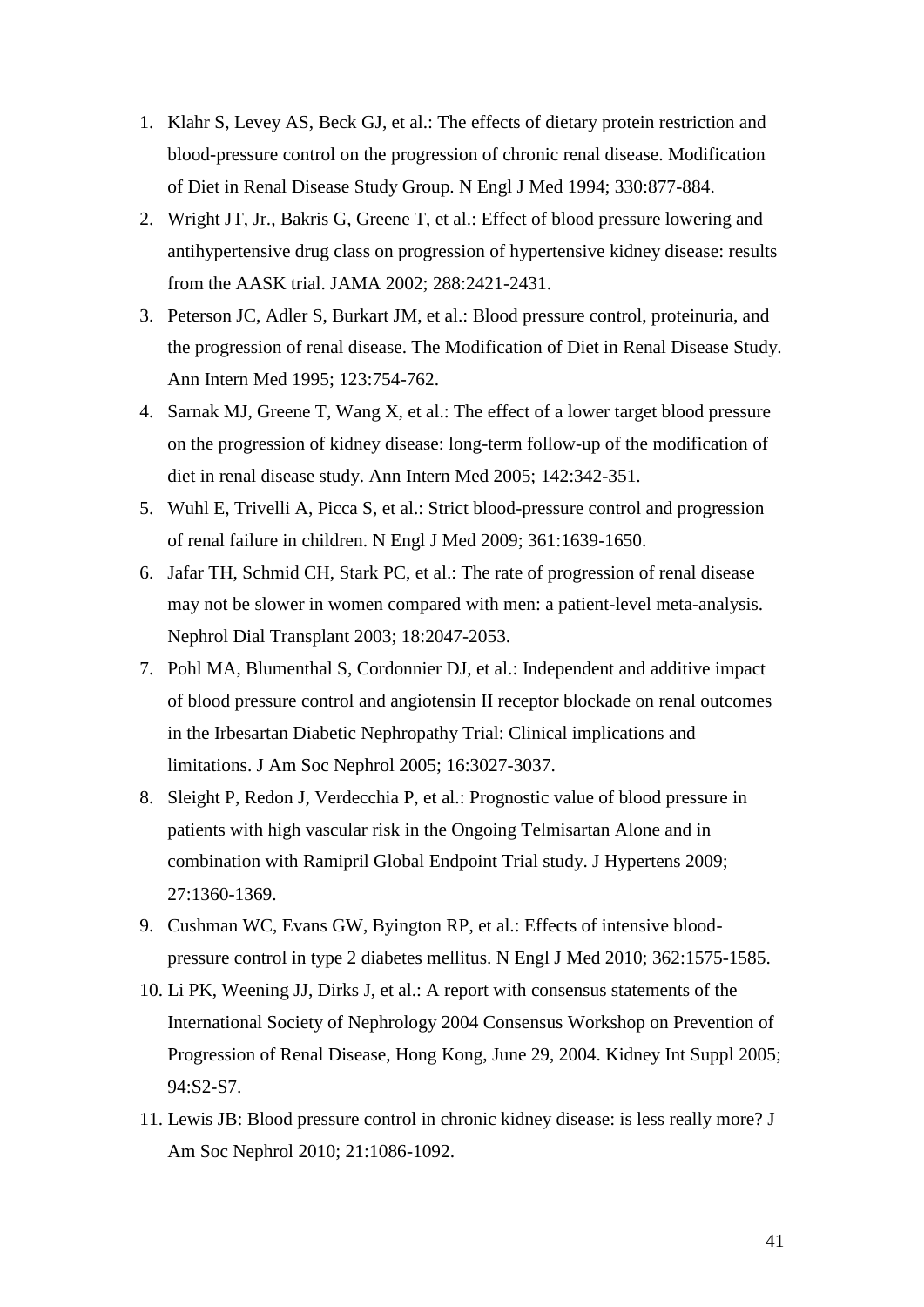#### **Guideline 2.2 – CKD : Treatment of patients with CKD**

**We recommend that Angiotensin-Converting Enzyme Inhibitor (ACEI) or Angiotensin Receptor Blocker (ARB) treatment should form part of the antihypertensive therapy of patients with CKD and urinary protein excretion of >0.5g/day unless there is a specific contraindication (1A).**

#### **Audit Measure**

Proportion of proteinuric CKD patients (as defined above) without contraindications, who have an ACEI or ARB on their last recorded list of chronic medications.

#### **Rationale**

Several large prospective randomised controlled trials among different groups of patients with CKD provide evidence that ACEI or ARB treatment affords significant renal protection in addition to that attributable to blood pressure lowering. Specifically, ACEI treatment has been shown to slow CKD progression among patients with type 1 diabetes mellitus and established nephropathy [1] as well as patients with non-diabetic CKD and proteinuria >1g/day [2-4]. Furthermore a recent randomised study has shown that ACEI treatment may afford significant renal protection (43% reduction in risk of doubling serum creatinine, ESKD or death) in non-diabetic patients with advanced renal disease (serum creatinine 264-440 $\mu$ mol/l) [5]. A meta-analysis of data from 11 randomized controlled trails that compared ACEI with other antihypertensives among patients with predominantly non-diabetic CKD showed a significantly lower risk of ESKD incidence (relative risk 0.69; 95%CI 0.51-0.94) associated with ACEI treatment after adjustment for differences in level of blood pressure control [6]. The analysis also found greater renal protective benefit associated with ACEI treatment in patients with higher levels of baseline proteinuria but no benefit could be shown for those with proteinuria <0.5g/day. This analysis did not however include data from the AASK study, which reported a lower incidence of the combined end-point of >50% GFR reduction, ESKD or death among African American patients with mild baseline proteinuria (mean 0.6g/day among males and 0.4g/day among females) randomised to ACEI treatment versus a calcium channel blocker or a  $\beta$ -blocker [4]. ARB treatment has been shown to afford significant renal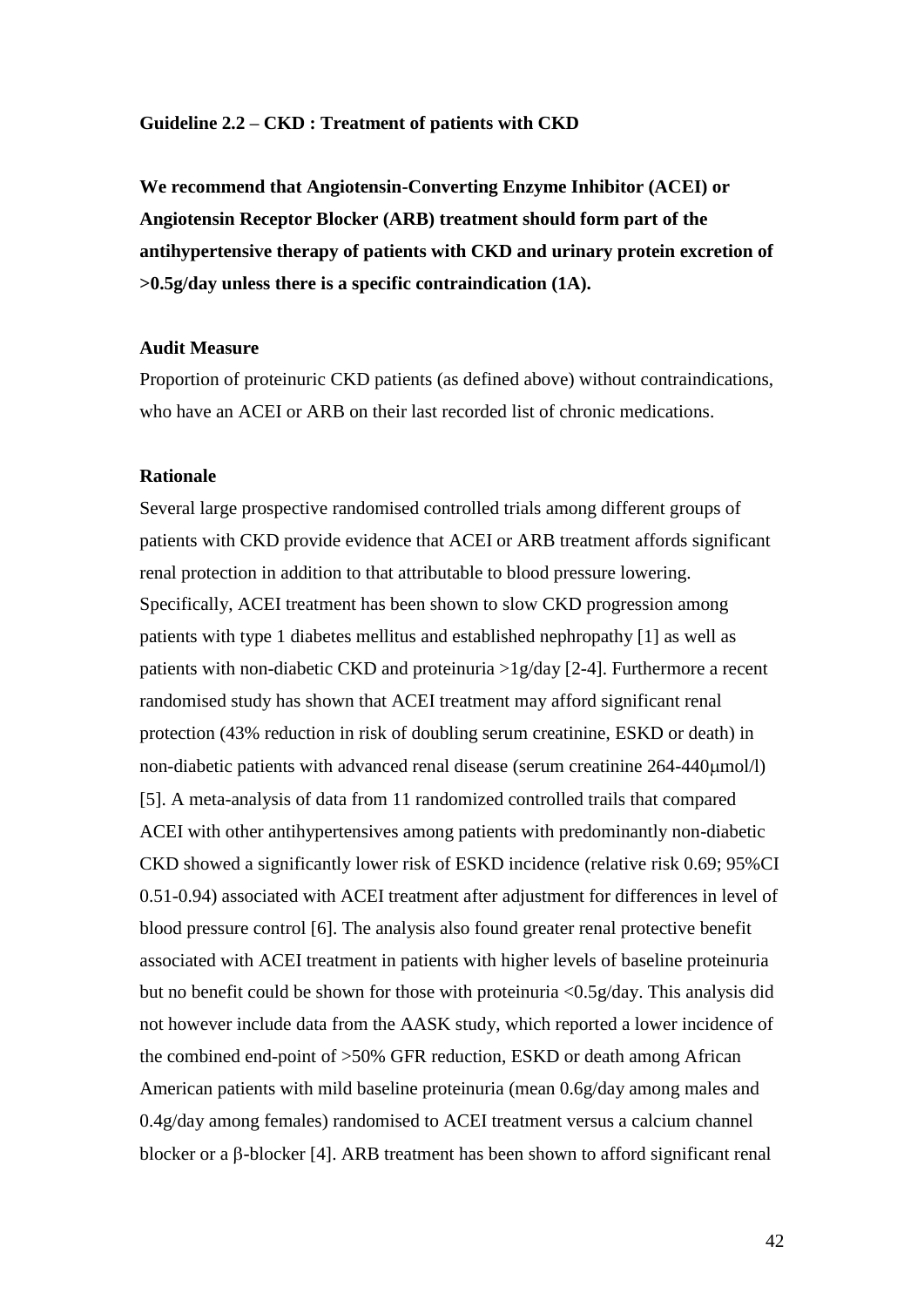protection in two large randomised studies of patients with type 2 diabetes and established nephropathy [7,8]. A meta-analysis of clinical trials among patients with diabetic nephropathy confirmed that ACEI or ARB treatment was associated with improved renal outcomes versus placebo. ACEI treatment was also associated with lower mortality but ARB treatment was not [9]. Few trials have directly compared ACEI with ARB treatment but one study has found no significant difference among patients with diabetic nephropathy [10] and another reported no difference in renal outcomes or mortality among hypertensive patients with cardiovascular risk factors, some of whom had CKD [11].

Two large prospective randomised controlled studies have reported significant reductions in cardiovascular morbidity and mortality associated with ACEI treatment among patients with a high risk for future cardiovascular events [12,13]. On the other hand the primary analysis of Prevention of Events with ACE inhibition (PEACE) trial found no such benefit among patients with stable coronary heart disease and low risk of cardiovascular events [14]. Interestingly a secondary analysis of the PEACE trial data found a higher risk of death among patients with an estimated GFR of  $\leq 60$ ml/min/1.73m<sup>2</sup> at baseline and a significant reduction in all cause mortality associated with ACEI treatment in this subgroup [15]. Whereas none of the above studies specifically included patients with CKD and all excluded patients with moderate or severe renal impairment, these data do provide support for the notion that ACEI treatment reduces cardiovascular risk in high-risk patients. As cardiovascular disease remains the most important cause of death among CKD patients it seems reasonable to recommend ACEI or ARB treatment for reduction of cardiovascular risk as well as slowing of CKD progression.

Insufficient evidence exists to recommend the use of combination ACEI and ARB therapy. The formal withdrawal of the only randomised trial to report benefit with respect to hard renal outcomes in patients with CKD and proteinuria (due to serious concerns regarding the conduct of the study and analysis of the data) [16] has reduced the evidence base to several relatively small studies that showed greater reduction of proteinuria (a surrogate end-point) with combination therapy [17]. Moreover a large trial of combination therapy in patients with hypertension and increased cardiovascular risk but mild or absent proteinuria reported no additional benefit with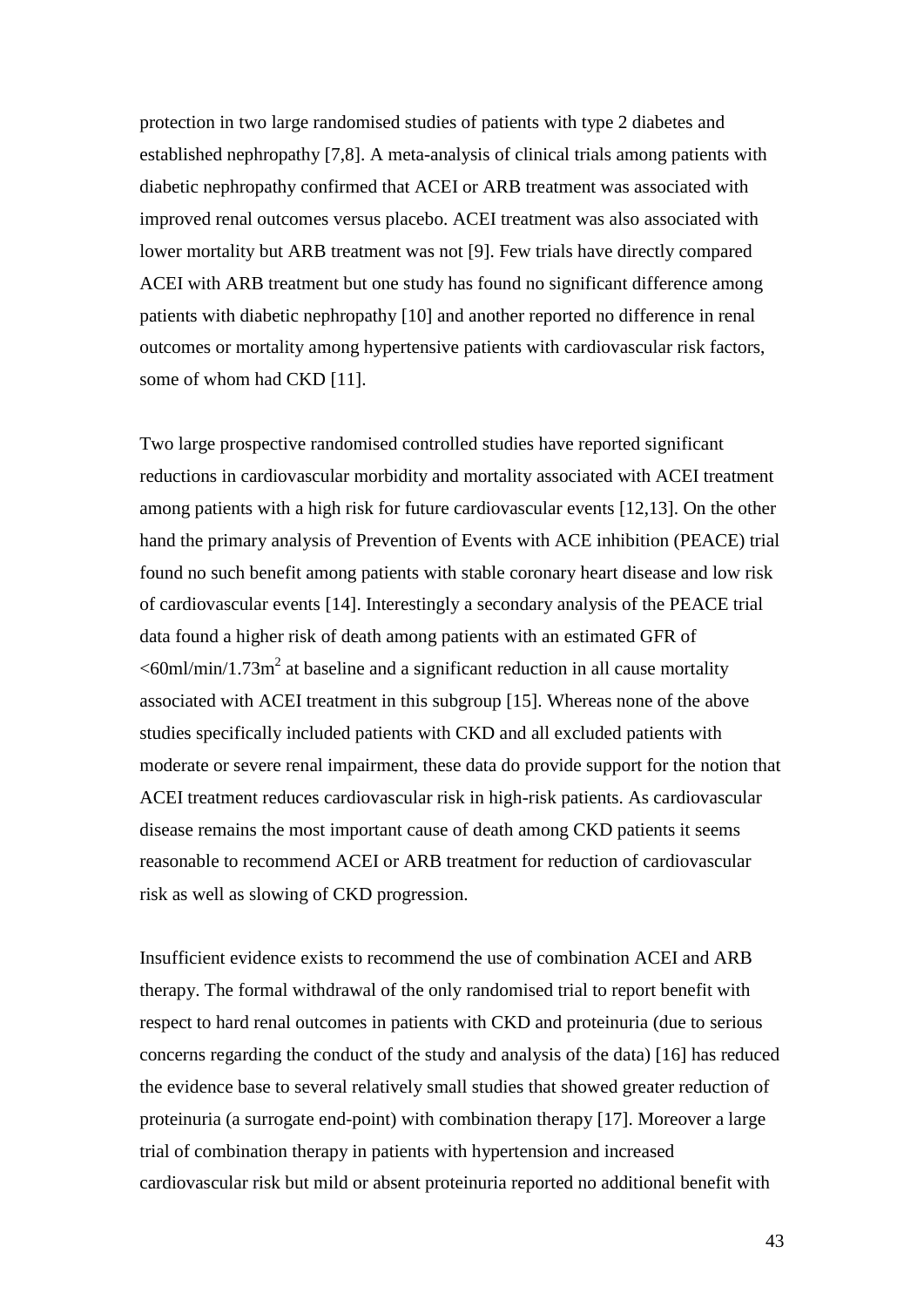respect to cardiovascular outcomes but did observe an increase in the combined endpoint of creatinine doubling, ESKD or death [11], indicating that combination ACEI and ARB therapy may be associated with adverse outcomes in some patient groups.

- 1. Lewis EJ, Hunsicker LG, Bain RP, Rohde RD: The effect of angiotensinconverting-enzyme inhibition on diabetic nephropathy. N Engl J Med 1993; 329:1456-1462.
- 2. Gruppo Italiano di Studi Epidemiologici in Nefrologia (GISEN): Randomised placebo-controlled trial of effect of ramipril on decline in glomerular filtration rate and risk of terminal renal failure in proteinuric, non-diabetic nephropathy. Lancet 1997; 349:1857-1863.
- 3. Ruggenenti P, Perna A, Gherardi G, et al.: Renoprotective properties of ACEinhibition in non-diabetic nephropathies with non-nephrotic proteinuria. Lancet 1999; 354:359-364.
- 4. Wright JT, Jr., Bakris G, Greene T, et al.: Effect of blood pressure lowering and antihypertensive drug class on progression of hypertensive kidney disease: results from the AASK trial. JAMA 2002; 288:2421-2431.
- 5. Hou FF, Zhang X, Zhang GH, et al.: Efficacy and safety of benazepril for advanced chronic renal insufficiency. N Eng J Med 2006; 354:131-140.
- 6. Jafar TH, Schmid CH, Landa M, et al.: Angiotensin-converting enzyme inhibitors and progression of nondiabetic renal disease. A meta-analysis of patient-level data. Ann Int Med 2001; 135:73-87.
- 7. Brenner BM, Cooper ME, de Zeeuw D, et al.: Effects of losartan on renal and cardiovascular outcomes in patients with type 2 diabetes and nephropathy. New Engl J Med 2001; 345:861-869.
- 8. Lewis EJ, Hunsicker LG, Clarke WR, et al.: Renoprotective effect of the angiotensin-receptor antagonist irbesartan in patients with nephropathy due to type 2 diabetes. New Engl J Med 2001; 345:851-860.
- 9. Strippoli GFM, Craig M, Deeks JJ, et al.: Effects of angiotensin converting enzyme inhibitors and angiotensin II receptor antagonists on mortality and renal outcomes in diabetic nephropathy: systematic review. BMJ 2004; 329:828-831.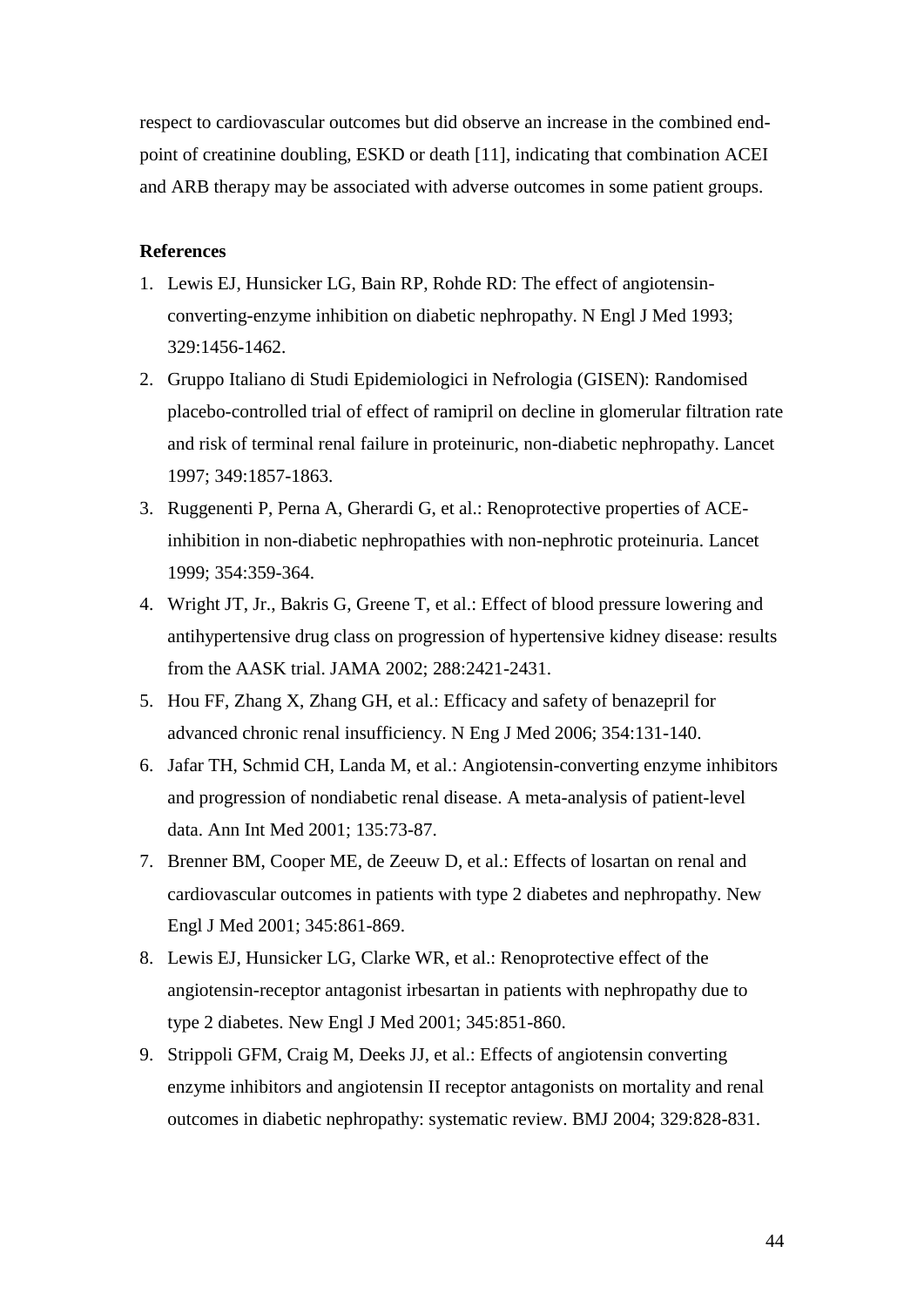- 10. Barnett AH, Bain SC, Bouter P, et al.: Angiotensin-receptor blockade versus converting-enzyme inhibition in type 2 diabetes and nephropathy. New Engl J Med 2004; 351:1952-1961.
- 11. Mann JF, Schmieder RE, McQueen M, et al.: Renal outcomes with telmisartan, ramipril, or both, in people at high vascular risk (the ONTARGET study): a multicentre, randomised, double-blind, controlled trial. Lancet 2008; 372:547-553.
- 12. The HOPE Study Investigators: Effects of an angiotensin-converting-enzyme inhibitor, ramipril on cardiovascular events in high-risk patients. N Engl J Med 2000; 342:145-153.
- 13. Fox KM: Efficacy of perindopril in reduction of cardiovascular events among patients with stable coronary artery disease: randomised, double-blind, placebocontrolled, multicentre trial (the EUROPA study). Lancet 2003; 362:782-788.
- 14. Braunwald E, Domanski MJ, Fowler SE, et al.: Angiotensin-converting-enzyme inhibition in stable coronary artery disease. New Engl J Med 2004; 351:2058- 2068.
- 15. Solomon SD, Rice MM, K AJ, et al.: Renal function and effectiveness of angiotensin-converting enzyme inhibitor therapy in patients with chronic stable coronary disease in the Prevention of Events with ACE inhibition (PEACE) trial. Circulation 2006; 114:26-31.
- 16. Editors T: Retraction--Combination treatment of angiotensin-II receptor blocker and angiotensin-converting-enzyme inhibitor in non-diabetic renal disease (COOPERATE): a randomised controlled trial. Lancet 2009; 374:1226.
- 17. Kunz R, Friedrich C, Wolbers M, Mann JF: Meta-analysis: effect of monotherapy and combination therapy with inhibitors of the renin angiotensin system on proteinuria in renal disease. Ann Intern Med 2008; 148:30-48.

# **Guideline 2.3 – CKD : Treatment of patients with CKD**

**We recommend that patients with CKD and proteinuria >0.5g/day should have their ACEI or ARB and other antihypertensive treatment escalated to achieve the lowest possible level of proteinuria (1B).**

# **Audit Measure**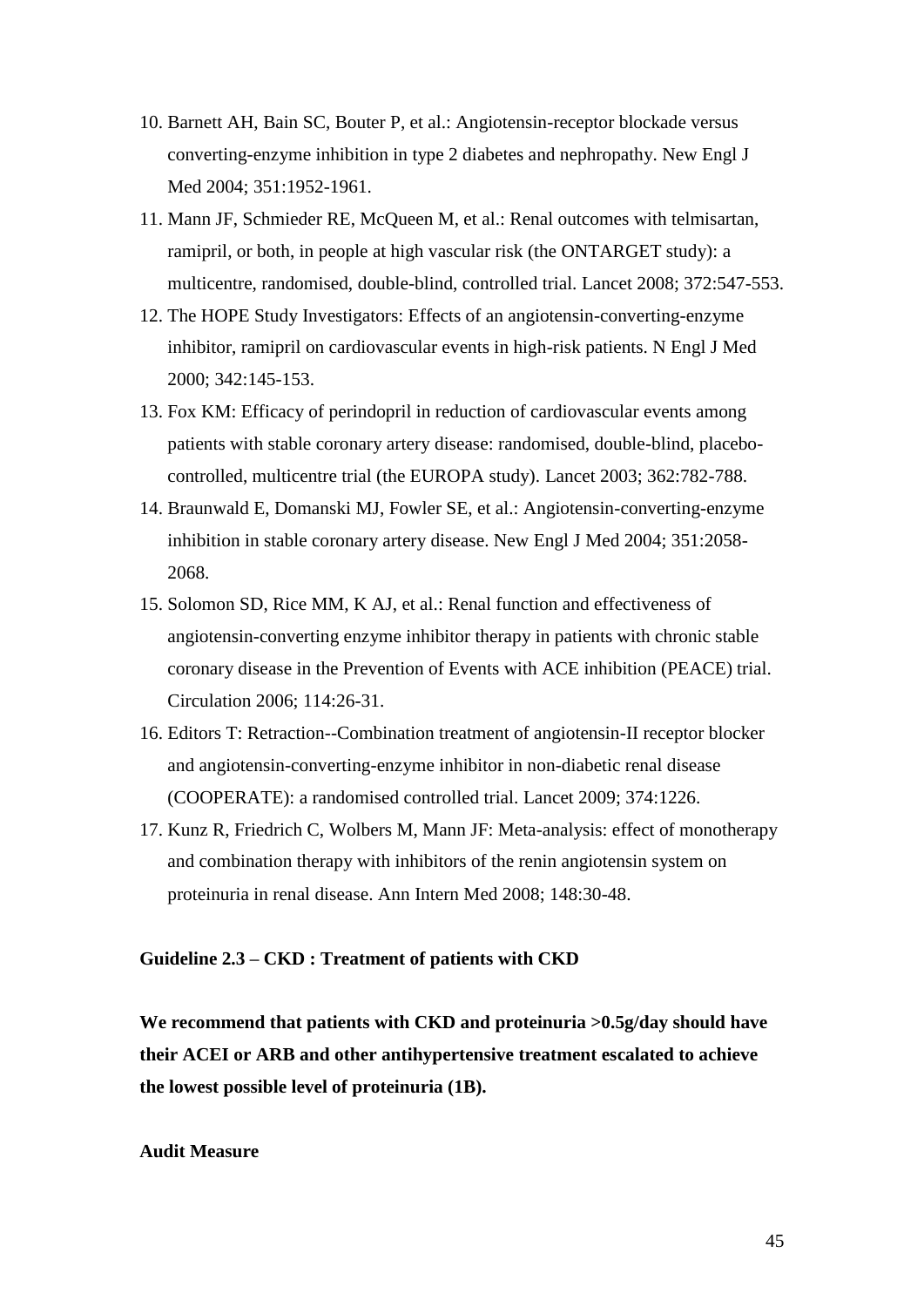Proportion of patients with CKD and proteinuria who achieve a decrease in proteinuria to <0.5g/day.

# **Rationale**

Patients with significant proteinuria are at increased risk of renal and cardiovascular events [1]. Treatment of blood pressure to a lower than usual target of <130/80 mmHg has been demonstrated to reduce the risk of renal events in non-diabetic patients with proteinuria >1g/day [2]. Similarly treatment with ACEi/ARB has been shown to reduce risk of renal events in non-diabetic patients with proteinuria >0.5g/day [3].

The degree of renal risk is associated with the baseline and follow-up level of proteinuria [4,5]. *Post hoc* analyses demonstrate that greater reductions in proteinuria are associated with greater reductions in renal risk [4-7]. For example, in the African-American Study of Kidney Disease, a more than 50% reduction in baseline proteinuria by six months was associated with approximately 75% reduction in the risk of end-stage kidney disease [5]. In the Irbesartan Diabetic Nephropathy Trial each halving of albuminuria gave a 56% reduction in the risk of renal failure [6]. Furthermore, in one prospective study, proteinuric  $(>\!1g/day)$  patients with CKD randomised to the maximum anti-proteinuric dose of ACEI or ARB treatment evidenced a significantly lower incidence of the primary end-point of ESRD or creatinine doubling than those randomised to fixed dose ACEI or ARB treatment despite equivalent blood pressure control [8].

Thus, if the systolic blood pressure target of <130 mmHg has been achieved, it is reasonable to continue escalating the antihypertensive medication to achieve further reductions in proteinuria to less than 0.5 g/day. However, systolic blood pressure below 120 mmHg may increase the risk of loss of renal function [4], so caution is warranted (see Guideline CKD 2.1).

#### **References**

1. Chronic Kidney Disease Prognosis Consortium. Association of estimated glomerular filtration rate and albuminuria with all-cause and cardiovascular mortality in general population cohorts: a collaborative meta-analysis. Lancet 2010;375:2073-81.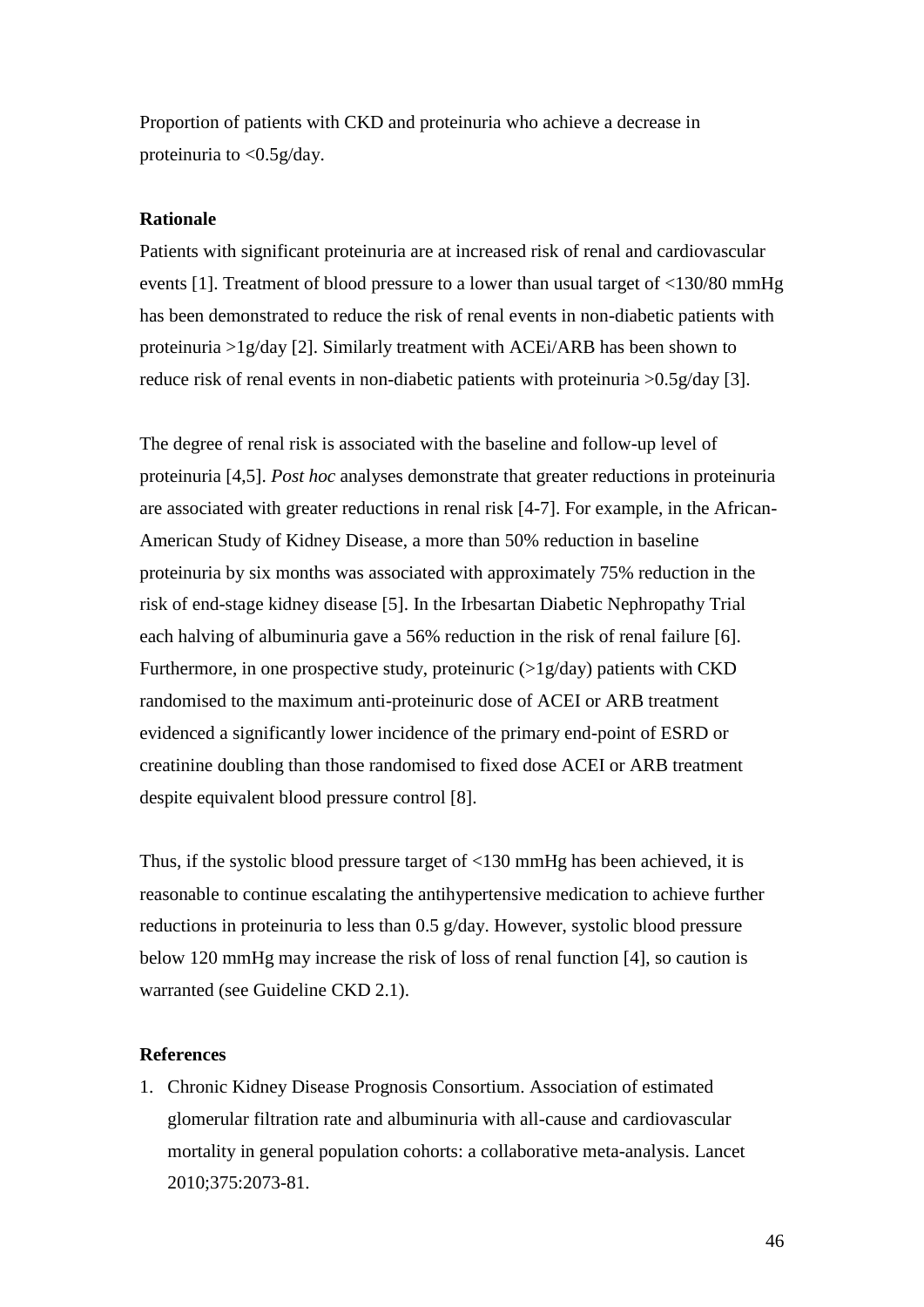- 2. Jafar TH, Stark PC, Schmid CH et al. Progression of chronic kidney disease: the role of blood pressure control, proteinuria, and angiotensin-converting enzyme inhibition: a patient-level meta-analysis. Ann Intern Med 2003;139:244-52.
- 3. Jafar TH, Schmid CH, Landa M et al. Angiotensin-converting enzyme inhibitors and progression of nondiabetic renal disease. A meta-analysis of patient-level data. Ann Intern Med 2001;135:73-87.
- 4. Sleight P, Redon J, Verdecchia P, et al.: Prognostic value of blood pressure in patients with high vascular risk in the Ongoing Telmisartan Alone and in combination with Ramipril Global Endpoint Trial study. J Hypertens 2009; 27:1360-1369..
- 5. Lea J, Greene T, Hebert L et al. The relationship between magnitude of proteinuria reduction and risk of end-stage renal disease. Arch Intern Med 2005;165:947-53.
- 6. Atkins RC, Briganti EM, Lewis JB et al. Proteinuria reduction and progression to renal failure in patients with type 2 diabetes mellitus and overt nephropathy. Am J Kidney Dis 2005;45:281-7.
- 7. Eijkelkamp WBA, Zhang Z, Remuzzi G et al. Albuminuria is a target for renoprotective therapy independent from blood pressure in patients with type 2 diabetic nephropathy: post hoc analysis from the reduction in endpoints in NIDDM with the angiotensin II antagonist losartan (RENAAL) trial. J Am Soc Nephrol 2007;18:1540-6.
- 8. Hou FF, Xie D, Zhang X et al. Renoprotection of Optimal Antiproteinuric Doses (ROAD) Study: a randomized controlled study of benazepril and losartan in chronic renal insufficiency. J Am Soc Nephrol. 2007;18:1889-98.

# **Guideline 2.4 – CKD : Treatment of patients with CKD**

**We recommend that patients with diabetes mellitus and microalbuminuria should be treated with an ACEI or ARB, titrated to maximum licensed antihypertensive dose if tolerated, regardless of the initial blood pressure, unless these drugs are specifically contraindicated. Hypotension should be avoided (1A).**

# **Audit Measures**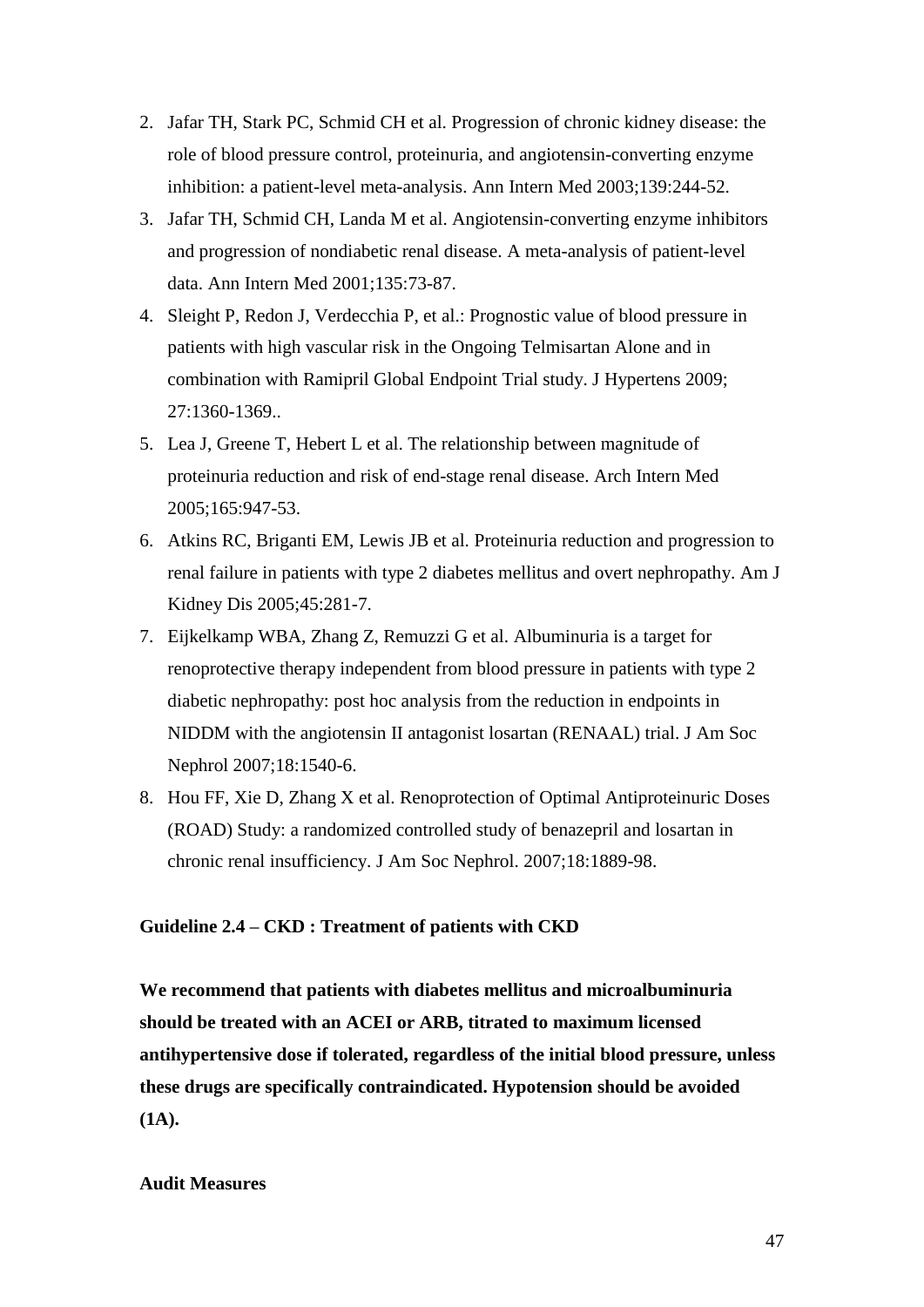1. Proportion of patients with diabetes mellitus and microalbuminuria (without specific contraindications) who had an ACEI or ARB on their last recorded list of chronic medications.

2. Proportion of patients receiving an ACEI or ARB for diabetes and microalbuminuria who received the maximum licensed antihypertensive dose (or maximum dose tolerated without hypotension) on their most recent prescription.

#### **Rationale**

The presence of microalbuminuria in patients with diabetes mellitus represents the earliest stage of diabetic nephropathy and identifies patients at increased risk of developing overt diabetic nephropathy characterised by a progressive decline in renal function. There is a large body of evidence indicating that in diabetic patients with microalbuminuria, ACEI or ARB treatment reduces or delays progression from microalbuminuria to overt nephropathy and reduces cardiovascular risk [1]. Among type 1 diabetic patients a meta-analysis of 12 studies including 689 patients reported that ACEI treatment was associated with a marked reduction in the risk of progression to overt nephropathy (odds ratio 0.38, 95%CI 0.25 to 0.57) [2]. Among patients with type 2 diabetes the evidence is somewhat less clear. On the one hand several studies have shown a reduction in the amount of microalbuminuria or a decrease in the risk of progression from microalbuminuria to overt nephropathy (risk reduction 24-67%) with ACEI treatment [3-7] but one relatively large study found no renal protective benefit of ACEI over  $\beta$ -blocker treatment among hypertensive type 2 diabetic patients with normo- or microalbuminuria [8]. It should also be noted, however, that subgroup analysis of the HOPE Study found that ACEI treatment was associated with a 25% reduction in the combined primary end-point of myocardial infarction, stroke or cardiovascular death as well as a 24% reduction in the incidence of overt nephropathy among type 2 diabetic patients with normo- or microalbuminuria [7]. One large trial has shown a renal protective benefit of ARB treatment among type 2 diabetic patients with microalbuminuria. Importantly Irbesartan treatment (at 150mg or 300mg/day) was associated with a *dose-dependent* reduction in the incidence of overt proteinuria (hazard ratio 0.30; 95%CI 0.14 to 0.61 for 300mg dose) [9]. A meta-analysis of studies that included patients with diabetic nephropathy reported that treatment with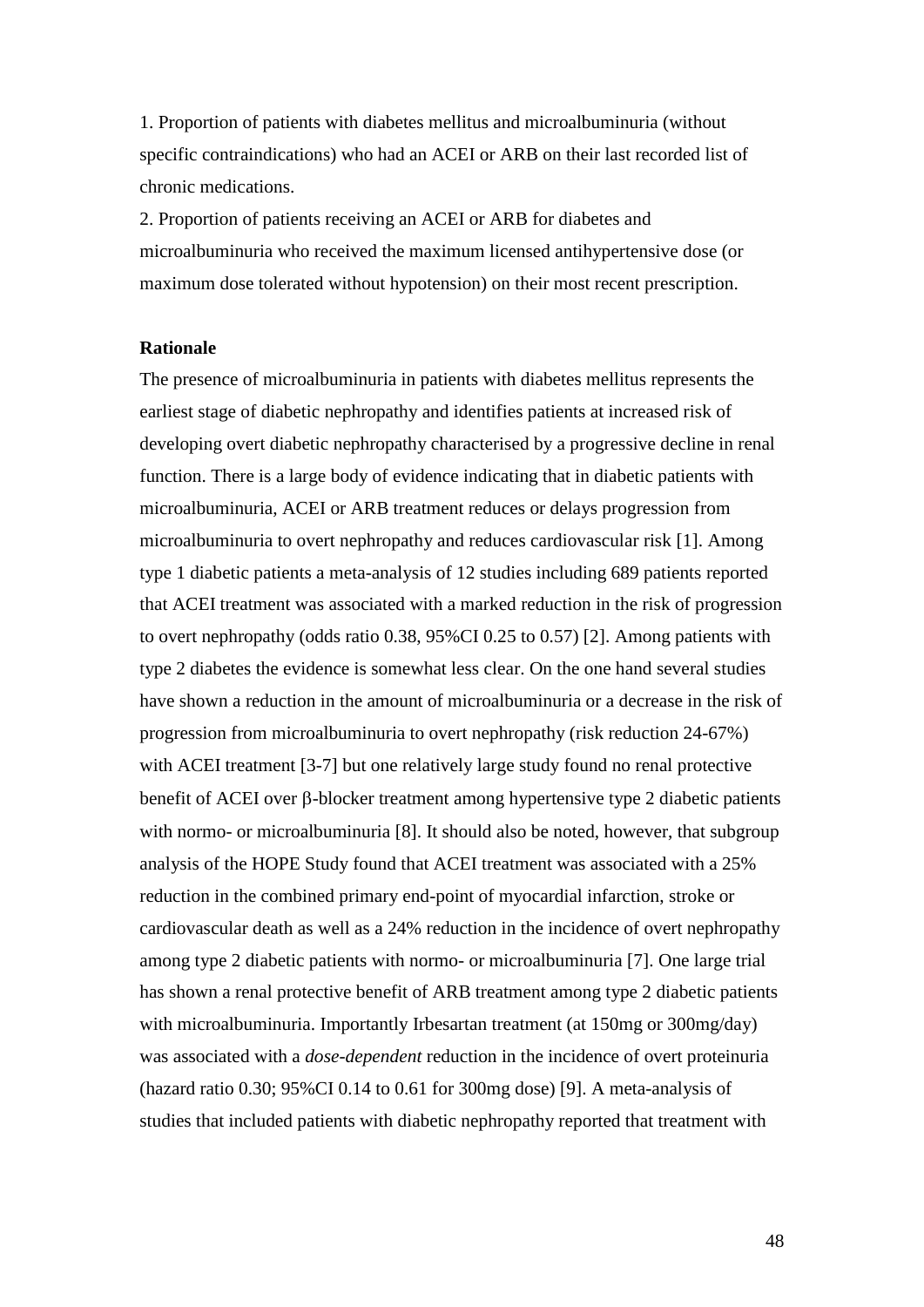an ACEI or ARB was associated with reduced progression from micro- to macroalbuminuria and increased regression from micro-to normoalbuminuria [10].

Based on the results of the above study that investigated the effects of Irbesartan [9] we recommend that the dose of ACEI or ARB should be increased to the maximum licensed antihypertensive dose (British National Formulary) or the maximum tolerated dose. Some published evidence suggests that doses of ARB higher than the currently licensed maximum may afford additional benefit [11]. At present, however, the evidence is not strong enough to recommend higher doses of ARB as standard treatment for microalbuminuria.

It remains uncertain whether or not patients with diabetes and hypertension but without microalbuminuria should be treated with ACEI or ARB to prevent microalbuminuria. Several trials in patients with type1 diabetes have found no benefit with either ACEI or ARB treatment [12,13]. Indeed in one study ARB treatment was associated with an increased incidence of microalbuminuria [14]. On the other hand, two large trials in patients with type 2 diabetes have reported significant reductions in the incidence of microalbuminuria with ACEI [15] or ARB [16] treatment whereas one relative small trial found no benefit with ACEI treatment [17]. In the BENEDICT Trial, treatment with trandolapril alone or in combination with verapamil, significantly delayed the onset of microalbuminuria. GFR was not affected by the treatment and there was no difference in adverse events between groups [15]. In the ROADMAP trial treatment with olmesartan significantly reduced the cumulative incidence of microalbuminuria. There was, however, a small but significant reduction in GFR associated with olmesartan treatment. Although total mortality was similar between the groups there was a significantly higher cardiovascular mortality observed in the olmesartan group. The absolute number of cardiovascular deaths was, however, very low (0.7% versus 0.1%) and the authors propose that the increased cardiovascular mortality was due to hypotensive episodes in subjects with pre-existing cardiovascular disease (CVD) [16]. Whether or not the prevention of microalbuminuria by these interventions translates into long-term benefit with respect to renal or cardiovascular outcomes remains to be determined. Nevertheless, it seems reasonable to recommend the use of ACEI or ARB treatment as part of the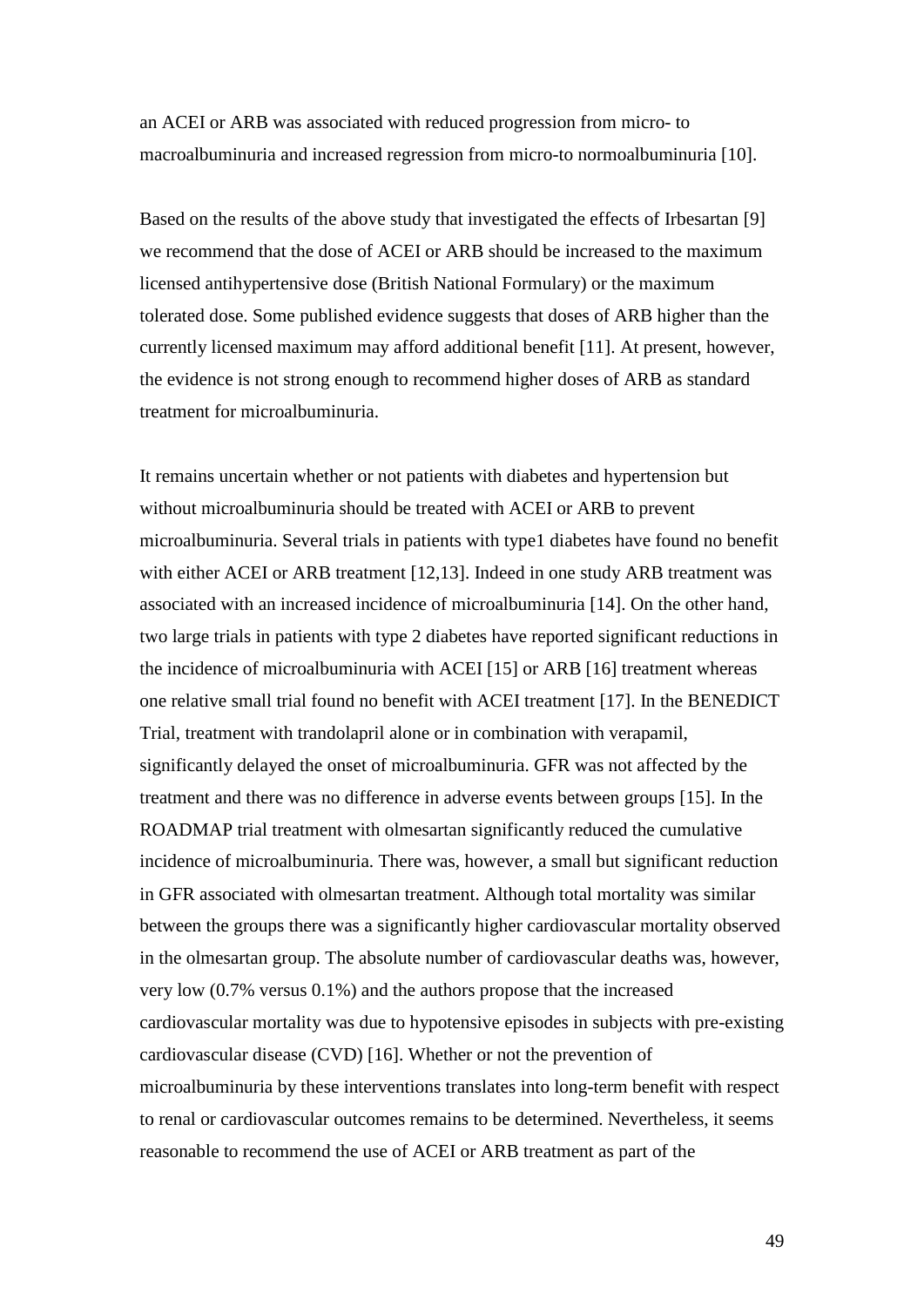antihypertensive therapy for patients with type 2 diabetes, but hypotension should be avoided, particularly in those with cardiovascular disease.

- 1. Ruggenenti P, Cravedi P, Remuzzi G: The RAAS in the pathogenesis and treatment of diabetic nephropathy. Nat Rev Nephrol 2010; 6:319-330.
- 2. The A. C. E. Inhibitors in Diabetic Nephropathy Trialist Group: Should all patients with type 1 diabetes mellitus and microalbuminuria receive angiotensinconverting enzyme inhibitors? A meta-analysis of individual patient data. Ann Int Med 2001; 134:370-379.
- 3. Sano T, Kawamura T, Matsumae H, et al.: Effects of long-term enalapril treatment on persistent micro-albuminuria in well-controlled hypertensive and normotensive NIDDM patients. Diabetes Care 1994; 17:420-424.
- 4. Trevisan R, Tiengo A: Effect of low-dose ramipril on microalbuminuria in normotensive or mild hypertensive non-insulin-dependent diabetic patients. North-East Italy Microalbuminuria Study Group. Am J Hypertension 1995; 8:876- 883.
- 5. Agardh CD, Garcia-Puig J, Charbonnel B, et al.: Greater reduction of urinary albumin excretion in hypertensive type II diabetic patients with incipient nephropathy by lisinopril than by nifedipine. J Hum Hypertens 1996; 10:185-192.
- 6. Ahmad J, Siddiqui MA, Ahmad H: Effective postponement of diabetic nephropathy with enalapril in normotensive type 2 diabetic patients with microalbuminuria. Diabetes Care 1997; 20:1576-1581.
- 7. The HOPE Study Investigators: Effects of ramipril on cardiovascular and microvascular outcomes in people with diabetes mellitus: results of the HOPE study and MICRO-HOPE substudy. Lancet 2000; 355:253-259.
- 8. UK Prospective Diabetes Study Group: Efficacy of atenolol and captopril in reducing risk of macrovascular and microvascular complications in type 2 diabetes: UKPDS 39. BMJ 1998; 317:713-720.
- 9. Parving HH, Lehnert H, Brochner-Mortensen J, et al.: The effect of irbesartan on the development of diabetic nephropathy in patients with type 2 diabetes. New Engl J Med 2001; 345:870-878.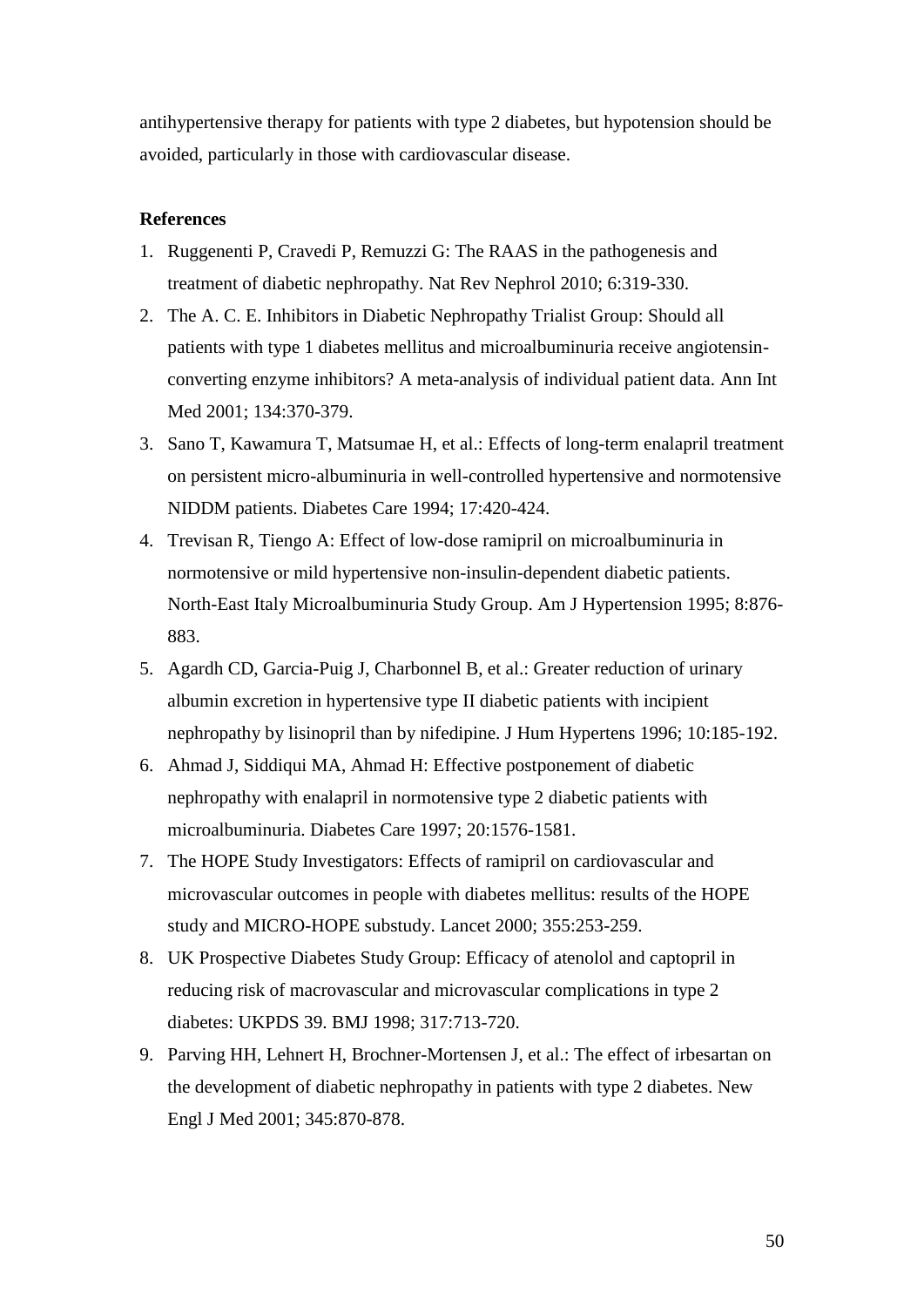- 10. Strippoli GFM, Craig M, Deeks JJ, et al.: Effects of angiotensin converting enzyme inhibitors and angiotensin II receptor antagonists on mortality and renal outcomes in diabetic nephropathy: systematic review. BMJ 2004; 329:828-831.
- 11. Rossing K, Schjoedt KJ, Jensen BR, et al.: Enhanced renoprotective effects of ultrahigh doses of irbesartan in patients with type 2 diabetes and microalbuminuria. Kidney Int 2005; 68:1190-1198.
- 12. Anonymous: Randomised placebo-controlled trial of lisinopril in normotensive patients with insulin-dependent diabetes and normoalbuminuria or microalbuminuria. The EUCLID Study Group. Lancet 1997; 349:1787-1792.
- 13. Bilous R, Chaturvedi N, Sjolie AK, et al.: Effect of candesartan on microalbuminuria and albumin excretion rate in diabetes: three randomized trials. Ann Intern Med 2009; 151:11-20, W13-14.
- 14. Mauer M, Zinman B, Gardiner R, et al.: Renal and retinal effects of enalapril and losartan in type 1 diabetes. N Engl J Med 2009; 361:40-51.
- 15. Ruggenenti P, Fassi A, Ilieva AP, et al.: Preventing microalbuminuria in type 2 diabetes. New Engl J Med 2004; 351:1941-1951.
- 16. Haller H, Januszewicz A, Mimran A, et al.: Prevention of microalbuminuria in type 2 diabetes (ROADMAP Trial). European Renal Association Meeting, Munich 2010:OM005.
- 17. Baba S: Nifedipine and enalapril equally reduce the progression of nephropathy in hypertensive type 2 diabetics. Diabetes Res Clin Pract 2001; 54:191-201.

# **Guideline 2.5 – CKD : Treatment of patients with CKD**

# **We recommend that patients with diabetes mellitus and CKD should achieve good glycaemic control (1B).**

#### **Audit Measure**

1. Proportion of patients with diabetic nephropathy and follow-up for at least 6 months, whose last recorded  $HBA_{1C}$  was below their agreed target.

2. Average  $HBA_{1C}$  of all patients with diabetes mellitus and CKD.

# **Rationale**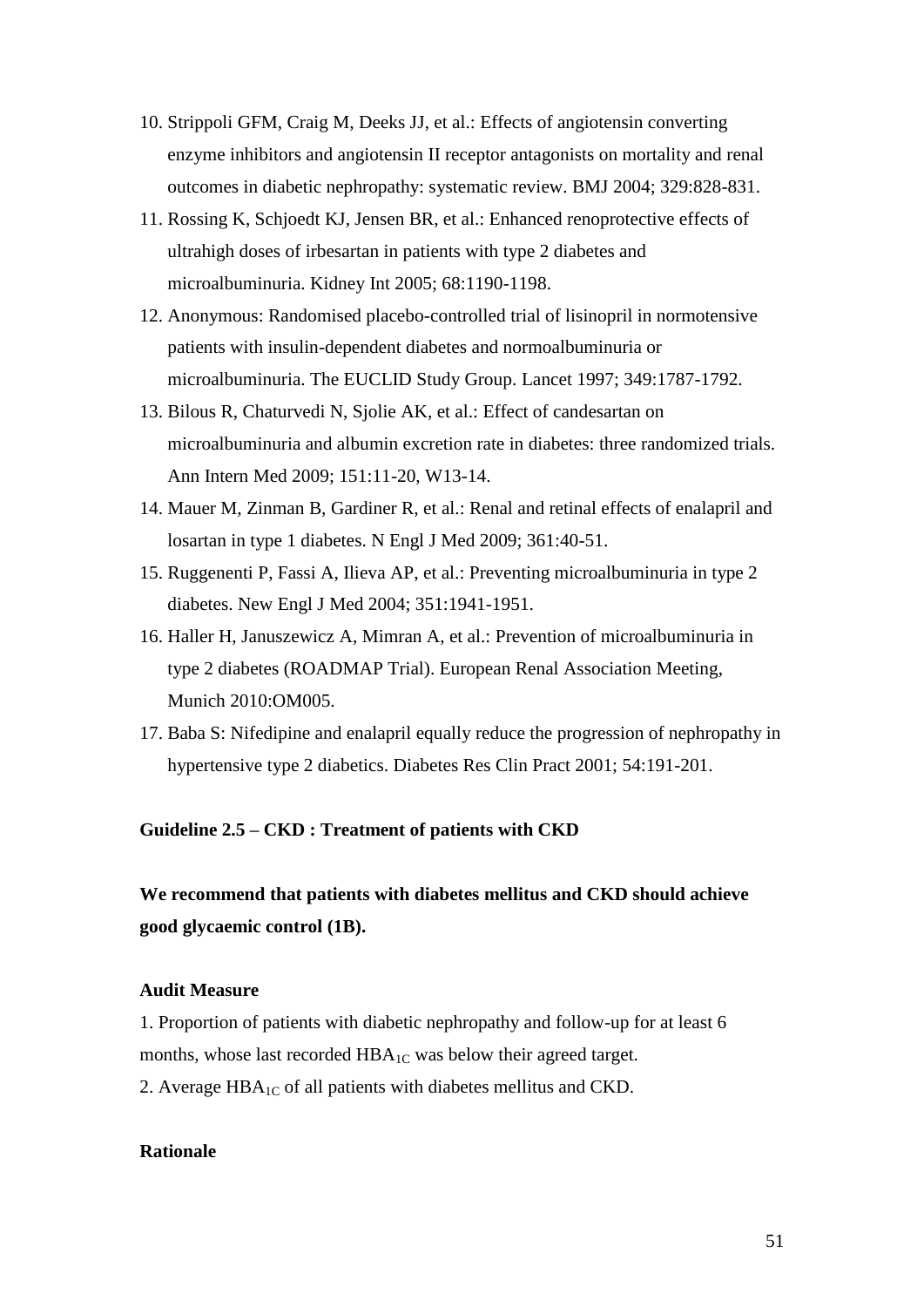The DCCT [1] and UKPDS [2] trials provided strong evidence that improved glycaemic control prevents the development of microalbuminuria as well as other microvascular complications in patients with type 1 and 2 diabetes mellitus, respectively. Moreover, long term follow up of participants in the UKPDS trial reported that the reduction in risk of microvascular complications observed in those randomized to tight glycaemic control persisted during 10 years of post trial follow up, despite the loss of between group differences in glycosylated haemoglobin after the first post trial year [3]. Subjects previously in the intensive glycaemic control group also evidenced a lower incidence of myocardial infarction and death from any cause. In contrast, evidence of the potential renal protective benefits of good glycaemic control in patients who already have microalbuminuria is not conclusive. Among patients with type 1 diabetes, only 2 [4,5] of 5 small studies [4-8] found a reduction in progression to overt nephropathy in patients randomised to improved versus normal glycaemic control. Nevertheless, the reported histological reversal of diabetic glomerular lesions in type 1 diabetic patients with normo- or microalbuminuria after pancreatic transplantation does suggest that improved glycaemic control is of benefit in the long term [9]. In the UKPDS Study improved glycaemic control was associated with a delay in the development of overt proteinuria and slowing of the rate of increase in serum creatinine among type 2 diabetic patients with microalbuminuria [2]. Unfortunately there are no data available regarding the effect of glycaemic control on the progression of established diabetic nephropathy. Nevertheless patients with all stages of diabetic nephropathy remain at increased risk of other microvascular complications and good glycaemic control should therefore be maintained to reduce this risk. The precise level of glycaemic control to be achieved remains somewhat controversial. In the DCCT and UKPDS trials the mean achieved HBA<sub>1C</sub> was 7-7.5% (53-59mmol/mol) [1,2]. The Joint British Societies' "Guidelines" on prevention of cardiovascular disease in clinical practice" recommends an "optimal target" for  $HBA_{1C}$  of <6.5% (<48mmol/mol) but an "audit standard" of <7.5% (<59mmol/mol) [10]. Two recent randomised trials have indicated that aiming for more intensive glycaemic control may be associated with adverse events among patients with type 2 diabetes. One trial reported an increased mortality and no reduction in major cardiovascular events associated with randomisation to  $HBA_{1C}$ <6% (<42mmol/mol) [11] whereas another trial reported reduced microvascular complications (due largely to a 21% relative reduction in the incidence of diabetic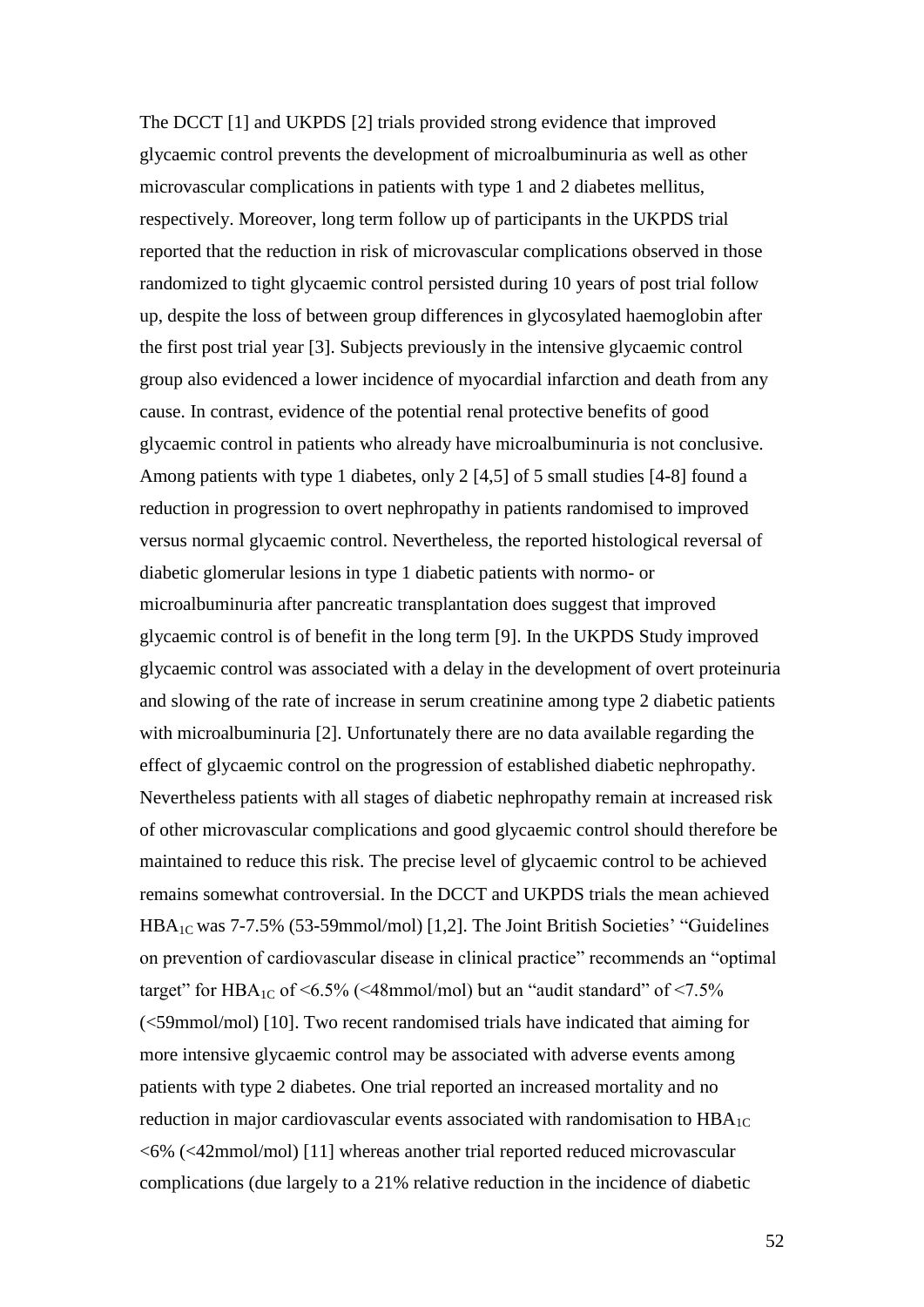nephropathy) but no benefit with respect to macrovascular events or survival and a small but significantly increased risk of severe hypoglycaemia among those randomised to  $HBA_{1C} \le 6.5\%$  (<48mmol/mol) [12]. Due to concerns about the increased risk of hypoglycaemia in patients with reduced renal function, we recommend a general target of  $HBA_{1C} \le 7.5\%$  ( $\le 59$ mmol/mol) for patients with CKD but have avoided placing a specific target in the audit measures. For a population to achieve similar glycaemic control to the DCCT and UKPDS populations, approximately 50% should achieve this target. Whereas the benefits of good glycaemic control are well established, the potential risks should also be considered and therapeutic targets should therefore be individualised and agreed with the patient.

- 1. The Diabetes Control and Complications (DCCT) Research Group: The effect of intensive treatment of diabetes on the development and progression of long-term complications in insulin-dependent diabetes mellitus. N Engl J Med 1993; 329:977-986.
- 2. UK Prospective Diabetes Study (UKPDS) Group: Intensive blood-glucose control with sulphonylureas or insulin compared with conventional treatment and risk of complications in patients with type 2 diabetes (UKPDS 33).. Lancet 1998; 352:837-853.
- 3. Holman RR, Paul SK, Bethel MA, et al.: 10-year follow-up of intensive glucose control in type 2 diabetes. N Engl J Med 2008; 359:1577-1589.
- 4. Feldt-Rasmussen B, Mathiesen ER, Deckert T: Effect of two years of strict metabolic control on progression of incipient nephropathy in insulin-dependent diabetes. Lancet 1986; 2:1300-1304.
- 5. Reichard P, Nilsson BY, Rosenqvist U: The effect of long-term intensified insulin treatment on the development of microvascular complications of diabetes mellitus. New Engl J Med 1993; 329:304-309.
- 6. Bangstad HJ, Osterby R, Dahl-Jorgensen K, et al.: Improvement of blood glucose control in IDDM patients retards the progression of morphological changes in early diabetic nephropathy. Diabetologia 1994; 37:483-490.
- 7. Anonymous: Intensive therapy and progression to clinical albuminuria in patients with insulin dependent diabetes mellitus and microalbuminuria. Microalbuminuria Collaborative Study Group, United Kingdom. BMJ 1995; 311:973-977.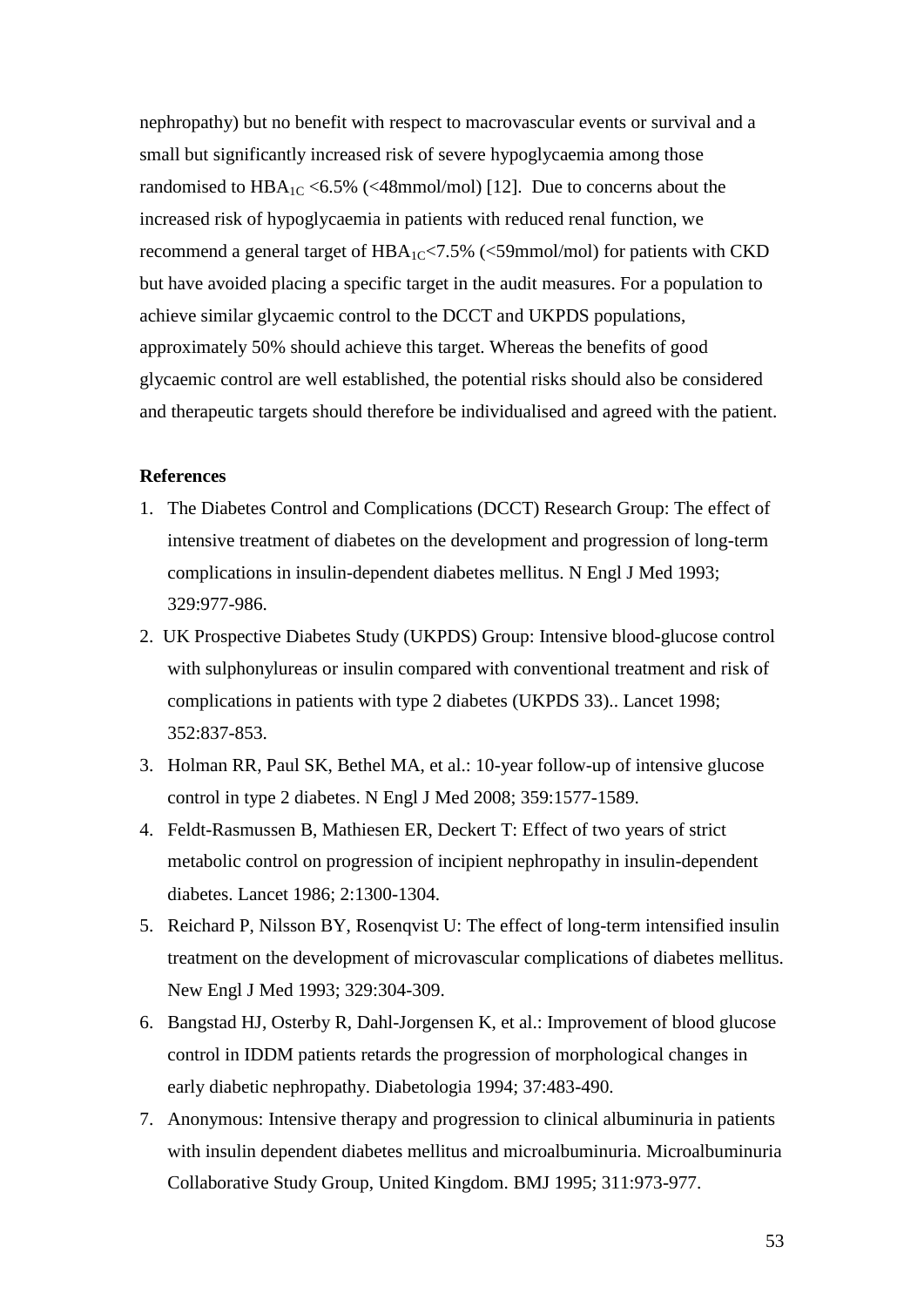- 8. The Diabetes Control and Complications (DCCT) Research Group: Effect of intensive therapy on the development and progression of diabetic nephropathy in the Diabetes Control and Complications Trial. Kidney Int 1995; 47:1703-1720.
- 9. Fioretto P, Steffes MW, Sutherland DE, et al.: Reversal of lesions of diabetic nephropathy after pancreas transplantation. New Engl J Med 1998; 339:69-75.
- 10. Societies JB: JBS2: Joint British Societies" guidelines on prevention of cardiovascular disease in clinical practice. . Heart 2005; 91(Suppl V):v1-v52.
- 11. Gerstein HC, Miller ME, Byington RP, et al.: Effects of intensive glucose lowering in type 2 diabetes. N Engl J Med 2008; 358:2545-2559.
- 12. Patel A, MacMahon S, Chalmers J, et al.: Intensive blood glucose control and vascular outcomes in patients with type 2 diabetes. N Engl J Med 2008; 358:2560- 2572.

#### **Guideline 2.6 – CKD : Treatment of patients with CKD**

**We recommend that patients with CKD should have an annual formal assessment of their cardiovascular risk factors including lipid profile, BMI, exercise, alcohol and smoking habits as well as a review of interventions to reduce cardiovascular risk (1D).**

#### **Audit Measure**

Proportion of CKD patients with a formal assessment of cardiovascular risk factors documented in their records during the past year.

#### **Rationale**

It is increasingly recognised that CKD is associated with a high risk of cardiovascular morbidity and that cardiovascular disease is the most common cause of death among CKD patients. Moreover in some population-based studies of patients with CKD, the risk of cardiovascular death has been reported to exceed substantially the risk of progression to ESKD [1]. Unfortunately most cardiovascular risk estimation equations developed for the general population do not take account of kidney function or albuminuria. Studies have shown that such equations substantially underestimate cardiovascular risk in CKD patients [2]. One recent equation, QRISK 2 [3], does include a term for CKD, but treats this as a categorical variable and does not consider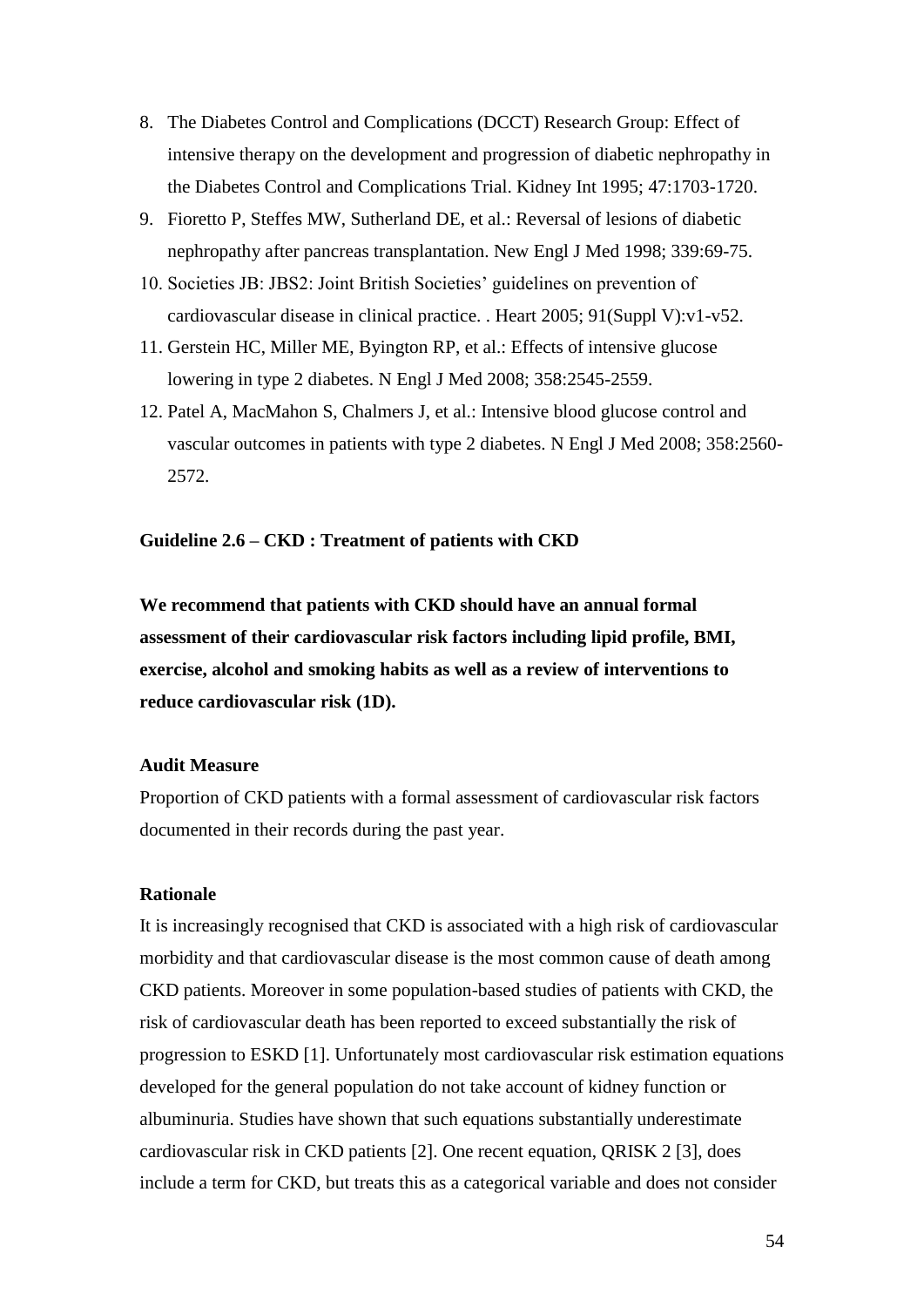the degree to which GFR is reduced or the magnitude of albuminuria, both of which are important predictors of cardiovascular risk [4]. It is hoped that future cardiovascular risk estimation tools will include more detailed information regarding GFR and albuminuria. Until such equations have been developed it is important to identify patients with CKD as being at increased cardiovascular risk and to consider interventions to correct as many cardiovascular risk factors as possible.

Whereas specific interventions for improving cardiovascular risk have not been widely studied in patients with CKD, it seems reasonable to ensure that CKD patients are afforded the benefit of treatments shown to reduce cardiovascular risk in other patient populations. One study has examined the effect of a combined approach of intensive intervention to reduce cardiovascular risk in patients with type 2 diabetes mellitus and microalbuminuria [5]. Interventions included lower blood pressure targets, ACEI, aspirin and lipid-lowering treatment, tight glycaemic control, low fat diet, smoking cessation and exercise. In patients randomised to the intensive intervention arm of the study there was a significant reduction in cardiovascular events (HR 0.47; 95%CI 0.24-0.73) over a mean of 7.8 years [5]. Further follow up after completion of the trial found significantly improved survival among patients previously randomised to the intensive intervention group after a mean of 13 years [6]. Two large clinical trials have found that the routine use of statins for primary prevention in haemodialysis patients was not associated with a reduction in cardiovascular events [7,8]. Nevertheless, this should not be interpreted to mean that statins are of no benefit among haemodialysis patients with significant dyslipidaemia or for secondary prevention. Furthermore, studies in the general population that have included subjects with mild to moderately reduced GFR have found that such patients benefit from statin therapy at least as much as those with normal GFR [9]. Similarly, a meta-analysis of 26 studies comparing statin therapy with placebo in CKD patients not requiring dialysis found a significant reduction in all cause and cardiovascular mortality associated with statin therapy [10].

### **References**

1. Hallan SI, Dahl K, Oien CM, et al.: Screening strategies for chronic kidney disease in the general population: follow-up of cross sectional health survey. BMJ 2006; 333:1047.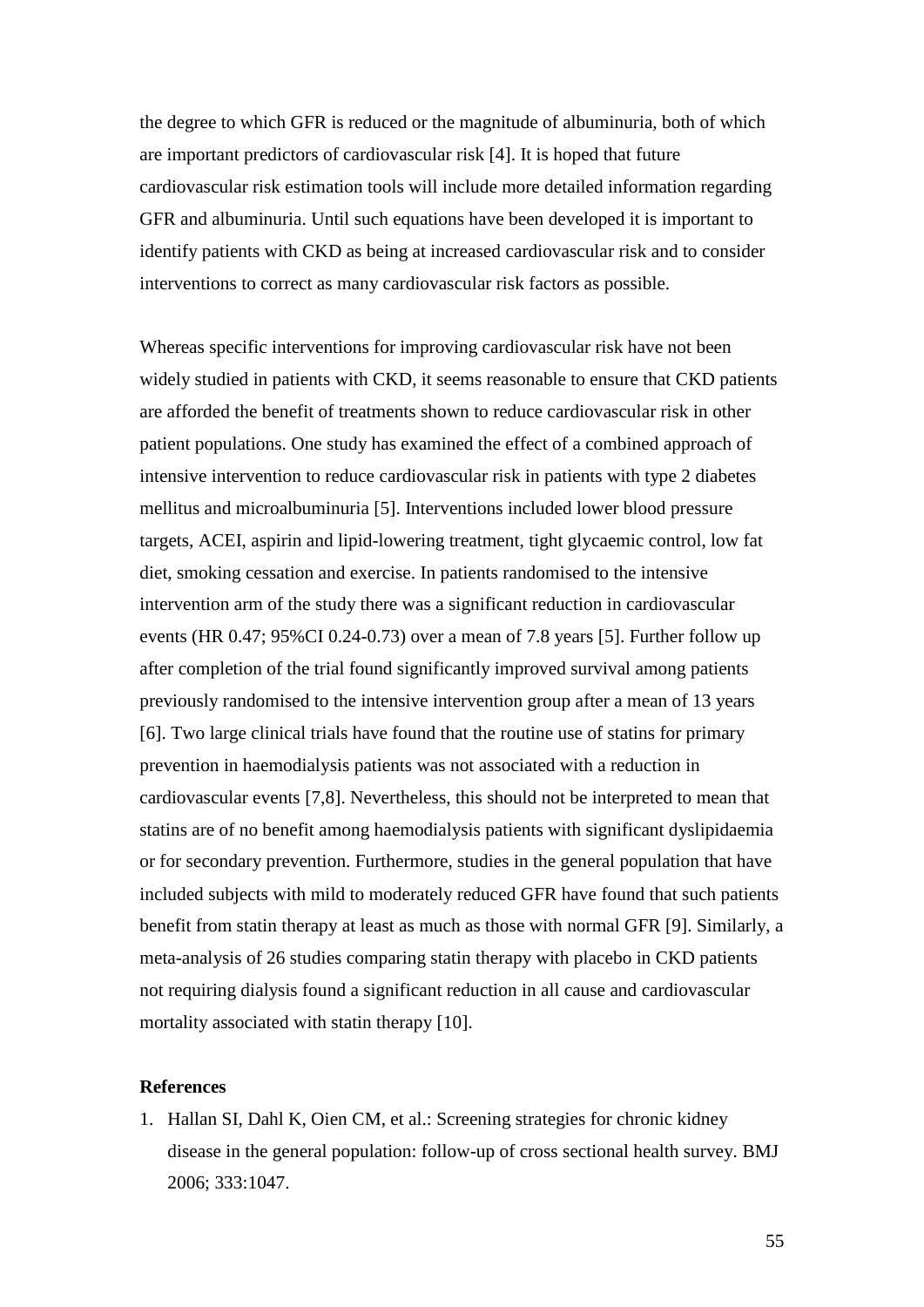- 2. Weiner DE, Tighiouart H, Elsayed EF, et al.: The Framingham predictive instrument in chronic kidney disease. J Am Coll Cardiol 2007; 50:217-224.
- 3. Hippisley-Cox J, Coupland C, Vinogradova Y, et al.: Predicting cardiovascular risk in England and Wales: prospective derivation and validation of QRISK2. Bmj 2008; 336:1475-1482.
- 4. Matsushita K, van der Velde M, Astor BC, et al.: Association of estimated glomerular filtration rate and albuminuria with all-cause and cardiovascular mortality in general population cohorts: a collaborative meta-analysis. Lancet 2010; 375:2073-2081.
- 5. Gaede P, Vedel P, Larsen N, et al.: Multifactorial intervention and cardiovascular disease in patients with type 2 diabetes. New Engl J Med 2003; 348:383-393.
- 6. Gaede P, Lund-Andersen H, Parving HH, Pedersen O: Effect of a multifactorial intervention on mortality in type 2 diabetes. N Engl J Med 2008; 358:580-591.
- 7. Fellstrom BC, Jardine AG, Schmieder RE, et al.: Rosuvastatin and cardiovascular events in patients undergoing hemodialysis. N Engl J Med 2009; 360:1395-1407.
- 8. Wanner C, Krane V, Marz W, et al.: Atorvastatin in patients with type 2 diabetes mellitus undergoing hemodialysis. N Engl J Med 2005; 353:238-248.
- 9. Heart Protection Study Investigators: MRC/BHF Heart Protection Study of cholesterol lowering with simvastatin in 20,536 high-risk individuals: a randomised placebo-controlled trial. Lancet 2002; 360:7-22.
- 10. Navaneethan SD, Pansini F, Perkovic V, et al.: HMG CoA reductase inhibitors (statins) for people with chronic kidney disease not requiring dialysis. Cochrane Database Syst Rev 2009; 15:CD007784.

# **Guideline 2.7 – CKD : Treatment of patients with CKD**

# **We recommend that patients with CKD and dyslipidaemia should be treated in accordance with current guidance for the general population (1C).**

#### **Audit Measures**

- 1. Proportion of CKD patients with indications for lipid lowering therapy as defined by NICE / JBS 2.
- 2. Proportion of CKD patients with indications for lipid lowering therapy as defined by NICE / JBS 2, who are receiving lipid lowering therapy.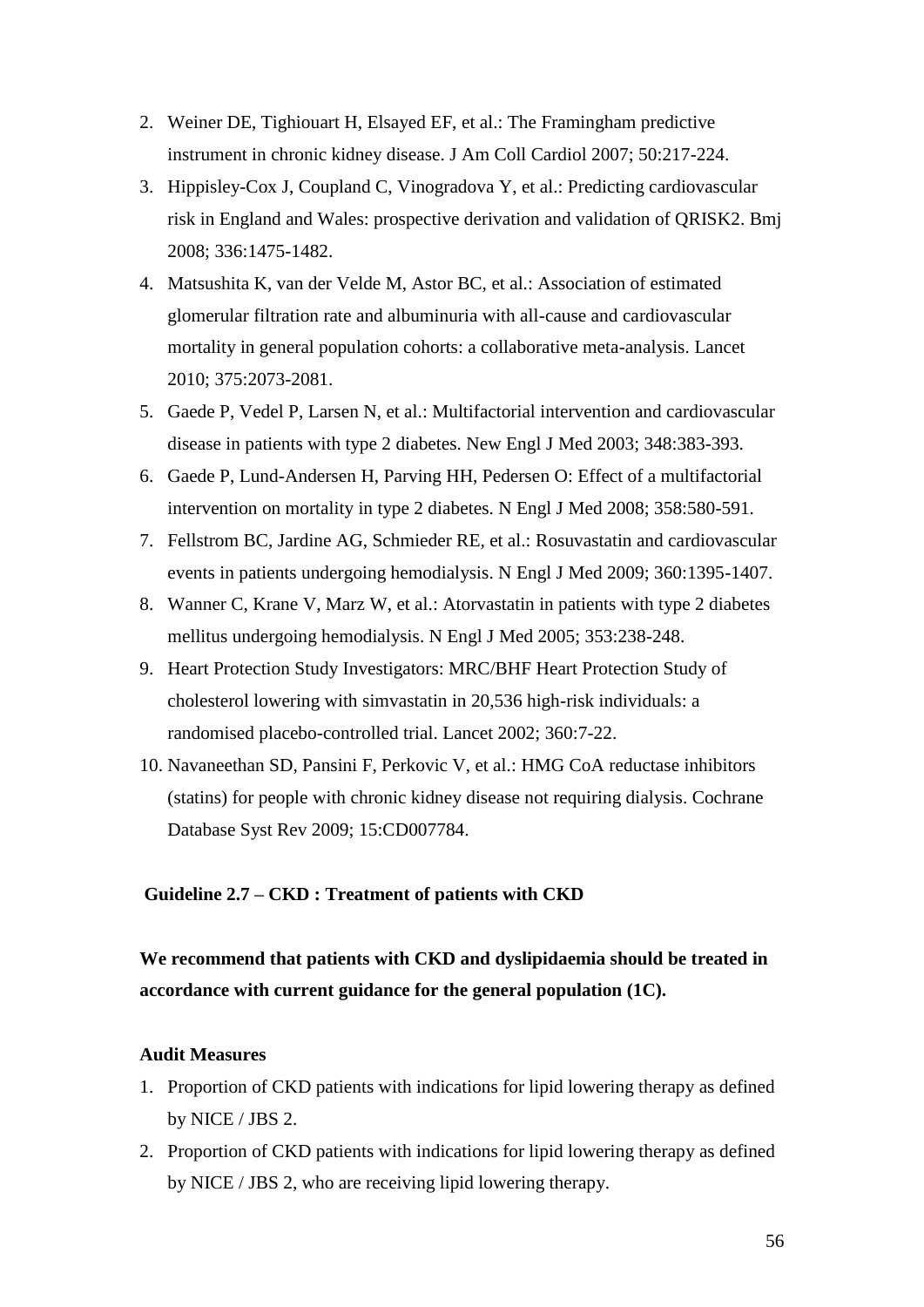3. Proportion of CKD patients who currently do not have an indication for lipid lowering therapy as defined by NICE / JBS 2 but who are receiving a lipid lowering agent.

# **Rationale**

Chronic kidney disease is associated with an increased incidence of cardiovascular disease. Both reduced eGFR and proteinuria are independent risk factors for mortality [1-3]. Statins are a well-established treatment to reduce cardiovascular risk in a wide range of populations for both primary and secondary prevention [4]. The benefits are effective regardless of baseline cholesterol levels, with an approximate 20% reduction in the 5-year risk of cardiovascular events per 1 mmol/L reduction in serum cholesterol. Both NICE and the Joint British Societies have produced guidance on assessing risk and managing lipids in the general population [5,6]

However, there are no large trials of lipid-lowering therapy which specifically enrolled patients with stages 3-4 CKD. *Post hoc* analysis and meta-analysis of studies which included some patients with CKD demonstrated that statins remained effective at reducing cardiovascular risk and mortality [7-9]. The patients in this group had relatively mild CKD (typically stage 3A), and most were included in these trials because of other cardiovascular risk factors and not because of CKD *per se*. A metaanalysis showed a 19% reduction in cardiovascular mortality, with a 1.1 mmol/L reduction in low density lipoprotein cholesterol in patients with CKD [7].

However, two large trials in haemodialysis patients [10,11] showed no evidence of benefit from statins (atorvastatin and rosuvastatin) on cardiovascular mortality or events. A trial of fluvastatin in renal transplant patients reduced cardiovascular events, but also showed no significant effect on the pre-specified primary endpoint [12]. These results were surprising, but may reflect the difficulty of demonstrating benefit in patients with advanced renal disease and multiple competing risks for death. However, the dyslipidaemia of renal disease is different from the general population [13], and alternate mechanisms for cardiovascular death such as vascular calcification and arrhythmia related to left ventricular hypertrophy also exist, and are unlikely to be amenable to lipid lowering therapy.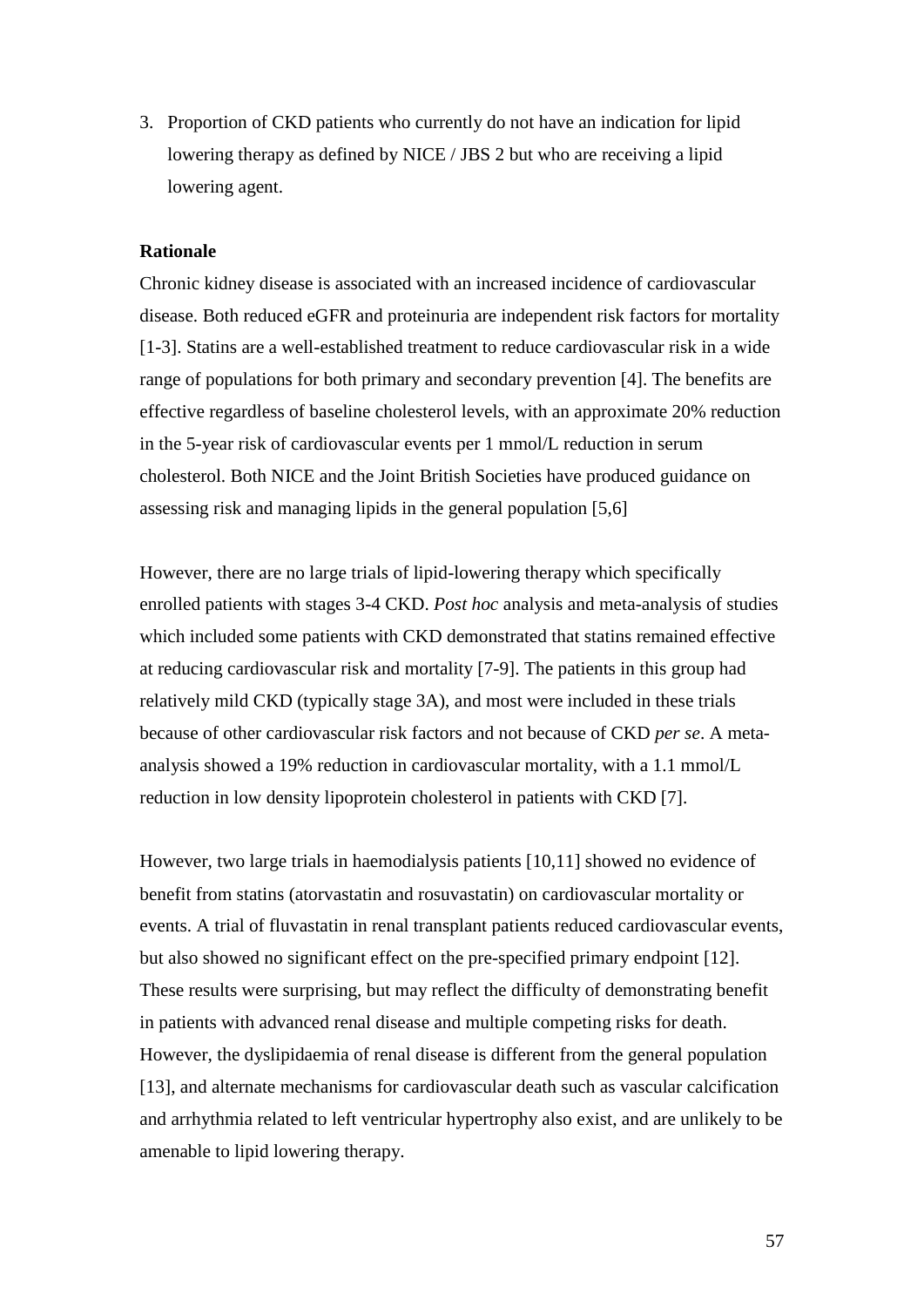Currently, it seems sensible to treat lipid-lowering therapy in stage 3 CKD in the same way as the general population [5,6]. Caution may be appropriate in more advanced CKD, until further evidence is available. Preliminary results of a large randomisedcontrolled trial of simvastatin and ezetemibe treatment for primary prevention in stages 3-5 CKD [14] reported a 17% reduction in the relative risk of major atherosclerotic events in the treatment group but the final results have not yet been published and could therefore not be included in this guideline.

To justify primary prevention with lipid-lowering therapy, an estimate of cardiovascular risk is required. Available tools [15,16] to assess cardiovascular risk do not adequately incorporate the impact of reduced eGFR or increased proteinuria. Until such revised tools are available, and given the lack of specific evidence for intervention in the CKD population, the standard tools are still recommended for use despite the expected higher risk.

- 1. Chronic Kidney Disease Prognosis Consortium. Association of estimated glomerular filtration rate and albuminuria with all-cause and cardiovascular mortality in general population cohorts: a collaborative meta-analysis. Lancet 2010;375:2073-81.
- 2. Go AS, Chertow GM, Fan D, McCulloch CE, Hsu C-y. Chronic kidney disease and the risks of death, cardiovascular events, and hospitalization. N Engl J Med 2004;351:1296-305.
- 3. Tonelli M, Jose P, Curhan G et al. Proteinuria, impaired kidney function, and adverse outcomes in people with coronary disease: analysis of a previously conducted randomised trial. BMJ 2006;332:1426.
- 4. Baigent C, Keech A, Kearney PM et al. Efficacy and safety of cholesterollowering treatment: prospective meta-analysis of data from 90,056 participants in 14 randomised trials of statins. Lancet 2005;366:1267-78.
- 5. Joint British Societies. JBS2: Joint British Societies" guidelines on prevention of cardiovascular disease in clinical practice. Heart 2005;91(Suppl 5):v1-52.
- 6. Cooper A, Nherera L, Calvert N et al. 2008. Clinical guidelines and evidence review for lipid modification: cardiovascular risk assessment and the primary and secondary prevention of cardiovascular disease. London: National Collaborating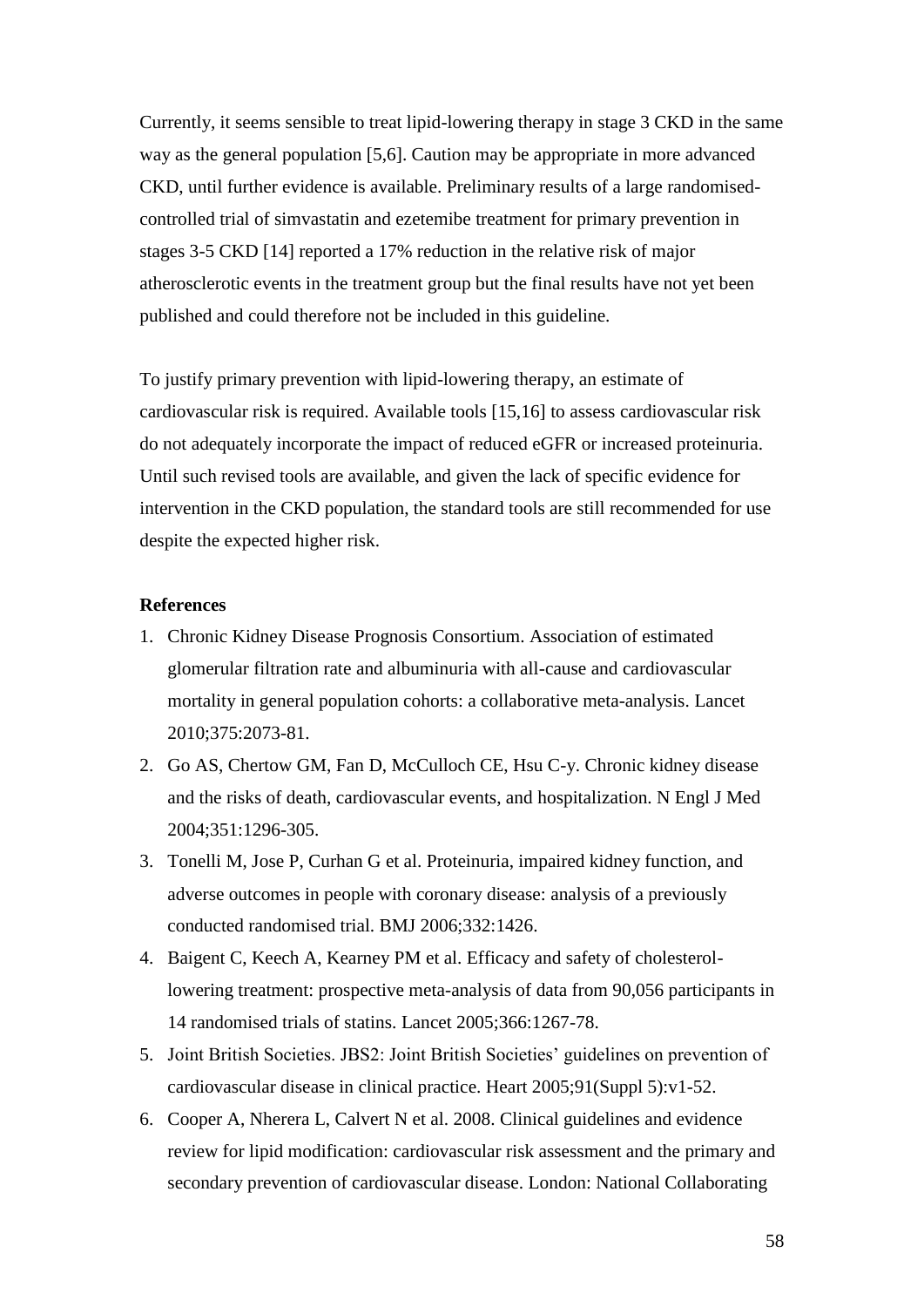Centre for Primary Care and Royal College of General Practitioners. (Updated 2010) Available at: guidance.nice.org.uk/CG67/Guidance/pdf/English (Accessed 1<sup>st</sup> August 2010).

- 7. Strippoli GF, Navaneethan SD, Johnson DW et al. Effects of statins in patients with chronic kidney disease: meta-analysis and meta-regression of randomised controlled trials. BMJ 2008;336:645-51.
- 8. Shepherd J, Kastelein JJP, Bittner V et al. Intensive lipid lowering with atorvastatin in patients with coronary heart disease and chronic kidney disease: the TNT (Treating to New Targets) study. J Am Coll Cardiol 2008;51:1448-54.
- 9. Kendrick J, Shlipak MG, Targher G, Cook T, Lindenfield J, Chonchol M. Effect of lovastatin on primary prevention of cardiovascular events in mild CKD and kidney loss: a post hoc analysis of the Air Force/Texas Coronary Atherosclerosis Prevention Study. Am J Kidney Dis 2010;55:42-9.
- 10. Wanner C, Krane V, Marz W et al. Atorvastatin in patients with type 2 diabetes mellitus undergoing hemodialysis. N Engl J Med 2005;353:238-48.
- 11. Fellstrom BC, Jardine AG, Schmieder RE et al. Rosuvastatin and cardiovascular events in patients undergoing hemodialysis. N Engl J Med 2009;360:1395-407.
- 12. Holdaas H, Fellstrom B, Jardine AG et al. Effect of fluvastatin on cardiac outcomes in renal transplant recipients: a multi-centre, randomised, placebocontrolled trial. Lancet 2003;361:2024-31.
- 13. Deighan CJ, Caslake MJ, McConnell M, Boulton-Jones JM, Packard CJ. Atherogenic lipoprotein phenotype in end-stage renal failure: origin and extent of small dense low-density lipoprotein formation. Am J Kidney Dis 2000;35:852-62.
- 14. Baigent C, Landry M. Study of heart and renal protection (SHARP). Kidney Int 2003;Suppl 84:S207-10.
- 15. Woodward M, Brindle P, Tunstall-Pedoe H. Adding social deprivation and family history to cardiovascular risk assessment: the ASSIGN score from the Scottish Heart Health Extended Cohort (SHHEC). Heart 2007;93:172-6.
- 16. Collins GS, Altman DG. An independent and external validation of QRISK2 cardiovascular disease risk score: a prospective open cohort study. BMJ 2010;340:c2442.

# **Guideline 2.8 – CKD : Treatment of patients with CKD**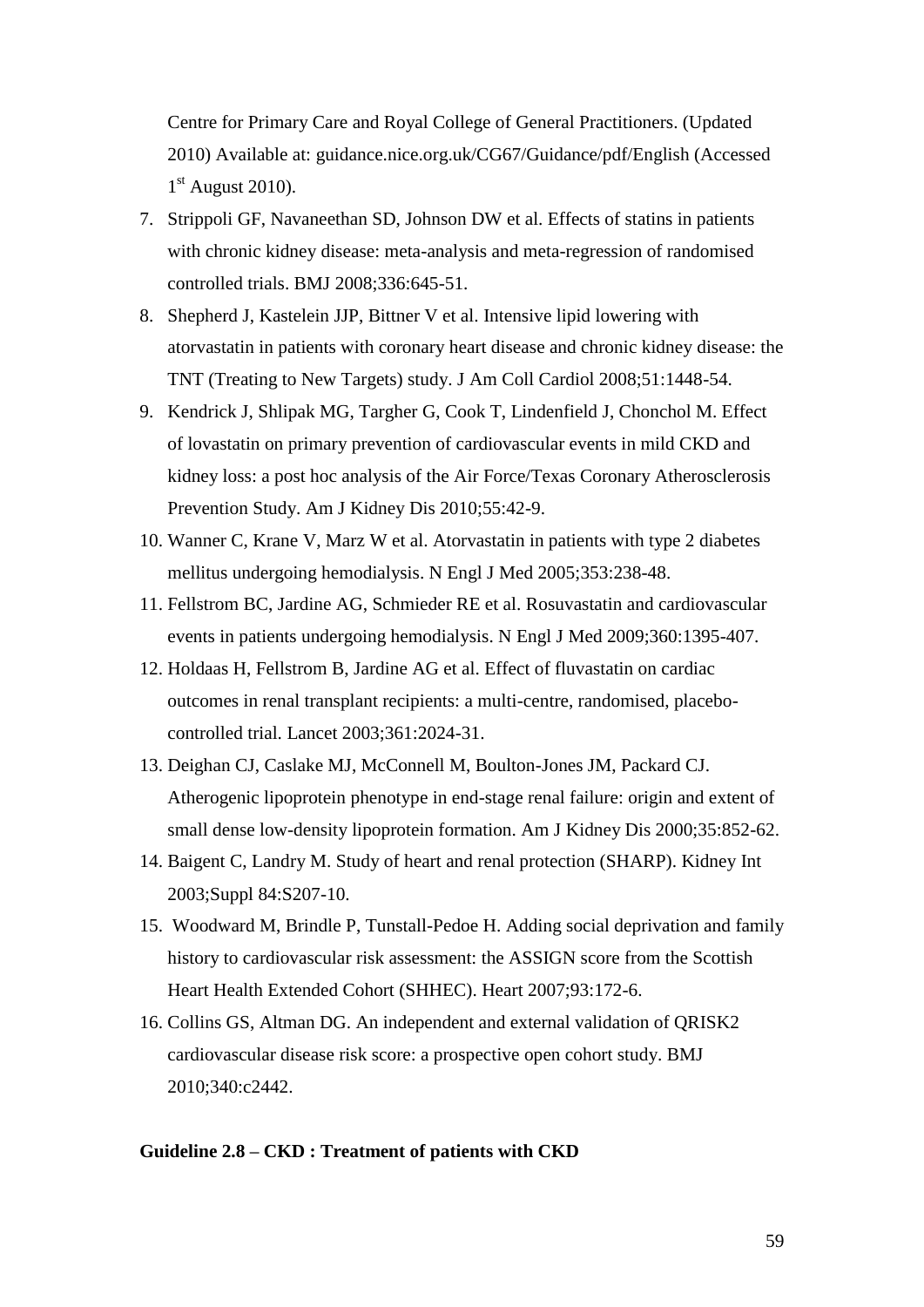**We suggest that smoking status and action taken should be documented in the patient record at each nephrology clinic visit (1D).**

### **Audit Measures**

1. Proportion of CKD patients with smoking status recorded in their last record entry. 2. Proportion of CKD patients who are current smokers that received an offer of assistance with smoking cessation during the past year of follow-up.

3. Proportion of smoking CKD patients who ceased smoking during the past year.

### **Rationale**

Smoking has been identified as a risk factor for the development of progressive renal disease in the general population [1-5] as well as in patients with essential hypertension [6] and diabetes mellitus [7-10]. Other studies have found that smoking is associated with an increased risk of CKD progression among patients with primary glomerular nephropathies [11], IgA nephropathy or adult polycystic kidney disease [12], lupus nephritis [13] and CKD stage 1-2 [14]. Unfortunately few studies have examined the impact of smoking cessation on renal disease. In one relatively small study 16 patients who stopped smoking evidenced a slower rate of decline in renal function and a lower incidence of ESKD than 26 patients who refused to stop [15]. Whereas the evidence of benefit regarding smoking cessation and renal protection is limited, the clear evidence of smoking as a risk factor for cardiovascular and respiratory disease makes smoking cessation a critical intervention for improving survival in CKD patients.

- 1. Bleyer AJ, Shemanski LR, Burke GL, et al.: Tobacco, hypertension, and vascular disease: risk factors for renal functional decline in an older population. Kidney Int 2000; 57:2072-2079.
- 2. Halimi JM, Giraudeau B, Vol S, et al.: Effects of current smoking and smoking discontinuation on renal function and proteinuria in the general population. Kidney Int 2000; 58:1285-1292.
- 3. Pinto-Sietsma SJ, Mulder J, Janssen WM, et al.: Smoking is related to albuminuria and abnormal renal function in nondiabetic persons. Ann Int Med 2000; 133:585- 591.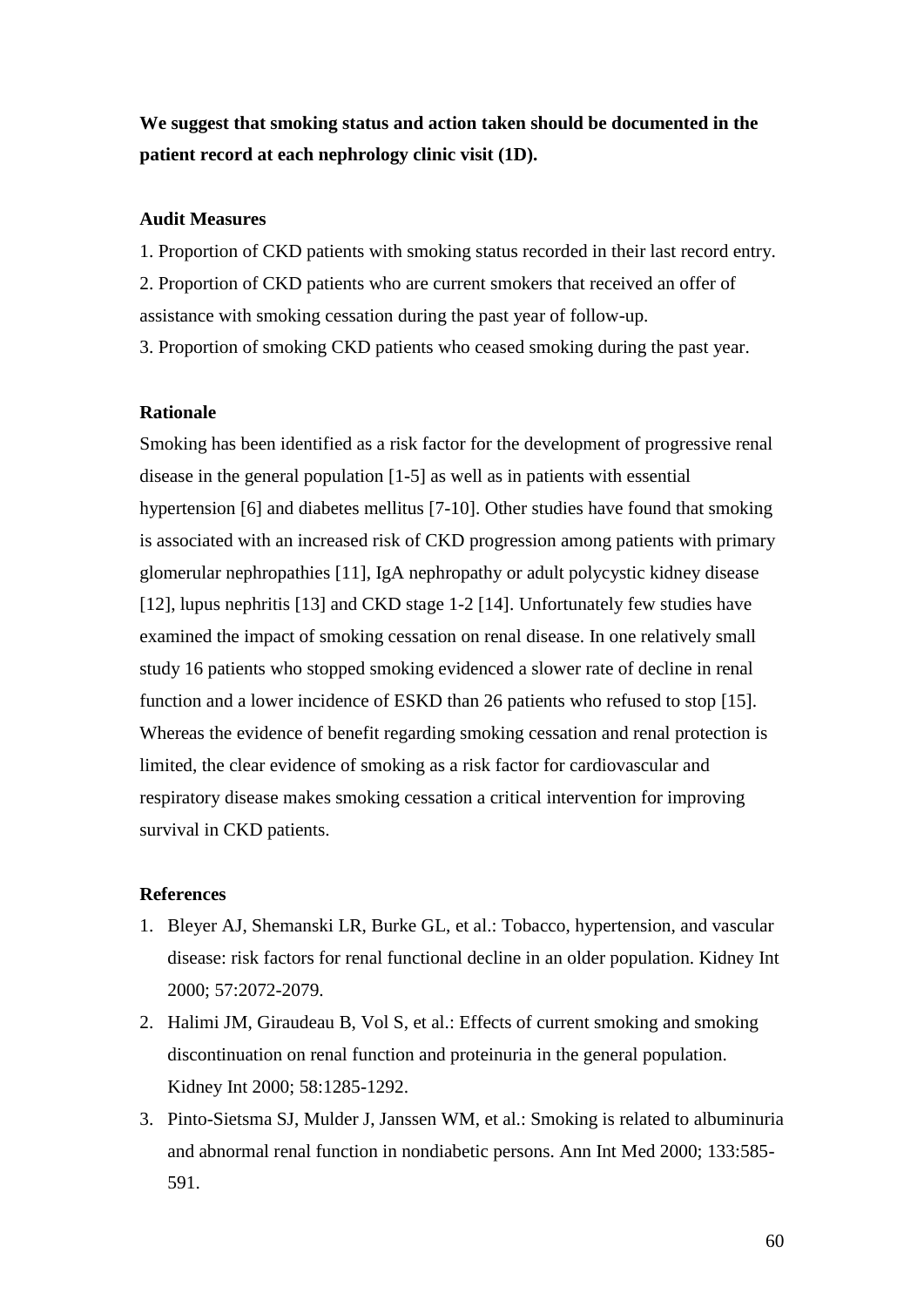- 4. Hallan S, de Mutsert R, Carlsen S, et al.: Obesity, smoking, and physical inactivity as risk factors for CKD: are men more vulnerable? Am J Kidney Dis 2006; 47:396-405.
- 5. Shankar A, Klein R, Klein BE: The association among smoking, heavy drinking, and chronic kidney disease. Am J Epidemiol 2006; 164:263-271.
- 6. Regalado M, Yang S, Wesson DE: Cigarette smoking is associated with augmented progression of renal insufficiency in severe essential hypertension. Am J Kidney Dis 2000; 35:687-694.
- 7. Chase HP, Garg SK, Marshall G, et al.: Cigarette smoking increases the risk of albuminuria among subjects with type I diabetes. JAMA 1991; 265:614-617.
- 8. Muhlhauser I, Overmann H, Bender R, et al.: Predictors of mortality and endstage diabetic complications in patients with Type 1 diabetes mellitus on intensified insulin therapy. Diabetic Medicine 2000; 17:727-734.
- 9. Orth SR, Schroeder T, Ritz E, Ferrari P: Effects of smoking on renal function in patients with type 1 and type 2 diabetes mellitus. Nephrol Dial Transplantation 2005; 20:2414-2419.
- 10. De Cosmo S, Lamacchia O, Rauseo A, et al.: Cigarette smoking is associated with low glomerular filtration rate in male patients with type 2 diabetes. Diabetes Care 2006; 29:2467-2470.
- 11. Stengel B, Couchoud C, Cenee S, Hemon D: Age, blood pressure and smoking effects on chronic renal failure in primary glomerular nephropathies. Kidney Int 2000; 57:2519-2526.
- 12. Orth SR, Stockmann A, Conradt C, et al.: Smoking as a risk factor for end-stage renal failure in men with primary renal disease. Kidney Int 1998; 54:926-931.
- 13. Ward MM, Studenski S: Clinical prognostic factors in lupus nephritis. The importance of hypertension and smoking. Arch Intern Med 1992; 152:2082-2088.
- 14. Yoshida T, Takei T, Shirota S, et al.: Risk factors for progression in patients with early-stage chronic kidney disease in the Japanese population. Intern Med 2008; 47:1859-1864.
- 15. Schiffl H, Lang SM, Fischer R: Stopping smoking slows accelerated progression of renal failure in primary renal disease. J Nephrology 2002; 15:270-274.

### **Guideline 2.9 – CKD : Treatment of patients with CKD**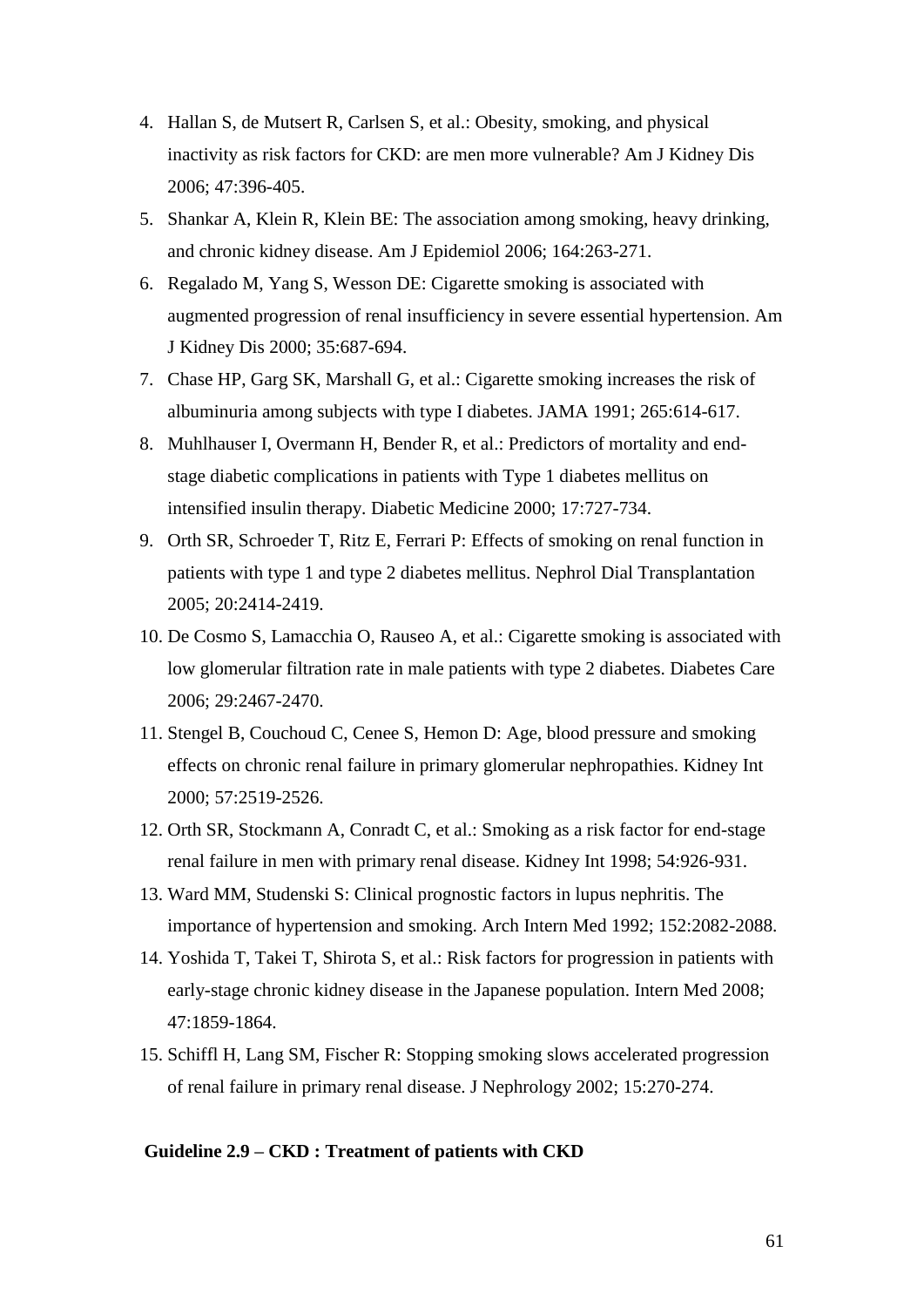**We recommend that patients with CKD and a BMI of >30kg/m<sup>2</sup> should receive dietary advice to assist them in losing weight (1D).**

# **Audit Measure**

Proportion of patients with CKD and obesity who have received dietary advice to assist weight loss.

### **Rationale**

In the general population, obesity is associated with increased rates of hypertension, vascular disease, type 2 diabetes mellitus and heart failure [1]. Although associated with conditions that predispose to CKD, there is only limited evidence that obesity is an independent risk factor for CKD [2-4]. There is no convincing evidence to support an impact of obesity on the rate of progression of CKD [5].

To balance against the risks of obesity is the paradoxical observation that obese patients have a better survival once established on dialysis. This has been observed in both the USA and Europe [6,7].

There is no high quality evidence on the impact of reducing obesity on CKD incidence and progression. Several small studies have examined the impact of bariatric surgery, showing improvement in blood pressure control, eGFR, proteinuria, markers of inflammation and adipokine profile after weight loss [8-11]. These findings should be interpreted with caution given the unknown validity of the eGFR formulae in the morbidly obese, and the uncertain impact of dramatic weight loss on lean body mass. Future studies will require the use of formal measurements of GFR and hard renal endpoints such as incidence of ESRD and creatinine doubling.

Given the impact of obesity on general health and cardiovascular health in particular, it is thought to be sensible to recommend weight reduction using diet in patients with CKD.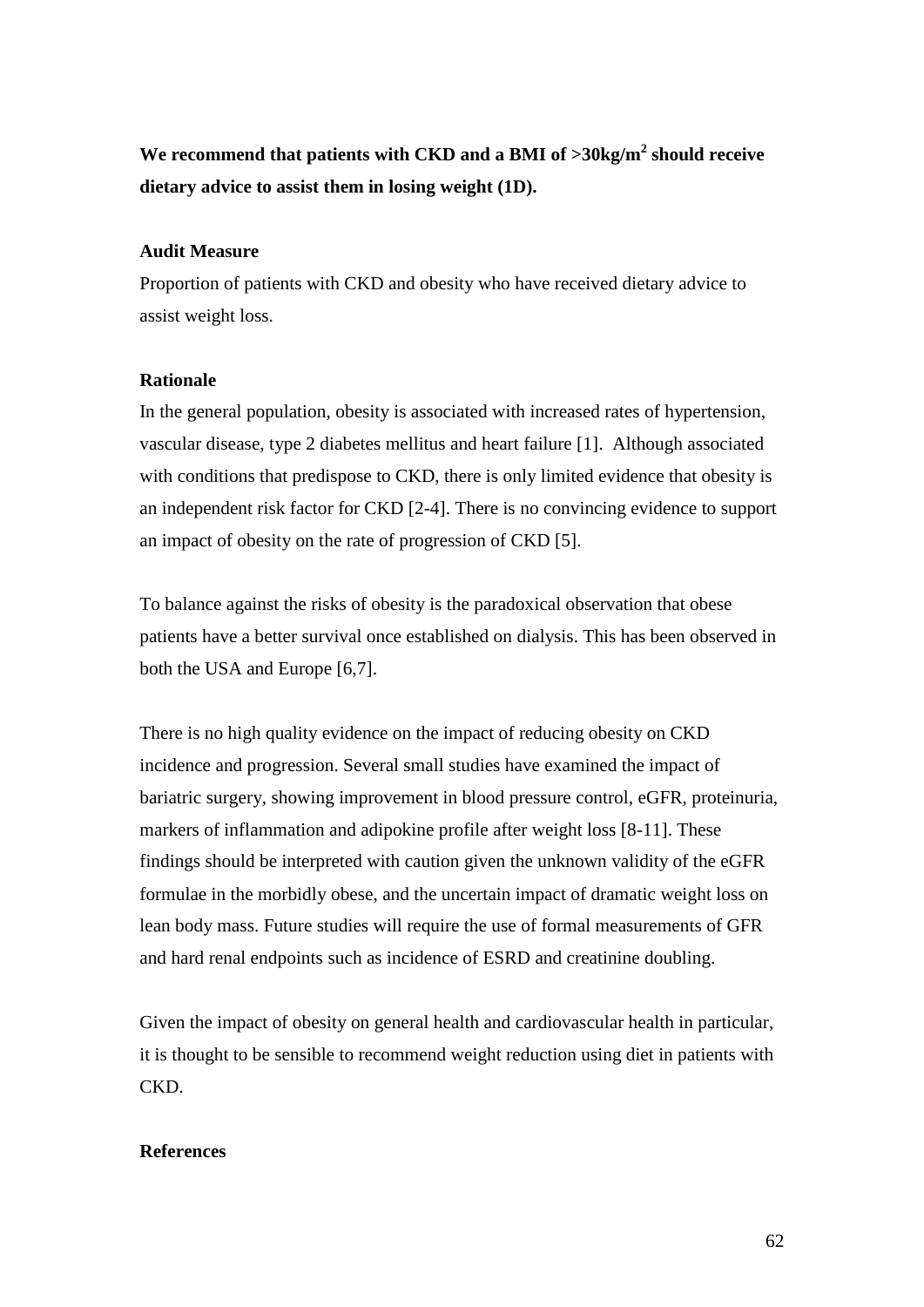- 1. Guh DP, Zhang W, Bansback N, Amarsi Z, Birmingham CL, Anis AH. The incidence of co-morbidities related to obesity and overweight: a systematic review and meta-analysis. BMC Public Health 2009;9:88.
- 2. Pinto-Sietsma SJ, Navis G, Janssen WM, de Zeeuw D, Gans RO, de Jong PE. A central body fat distribution is related to renal function impairment even in lean subjects. Am J Kidney Dis 2003;41:733-41.
- 3. Gelber RP, Kurth T, Kausz AT et al. Association between body mass index and CKD in apparently healthy men. Am J Kidney Dis 2005;46:871-80.
- 4. Stengel B, Tarver CM, Powe NR et al. Lifestyle factors, obesity and the risk of chronic kidney disease. Epidemiology 2003;14:479-87.
- 5. Evans M, Fryzek JP, Elinder CG et al. The natural history of chronic renal failure: results from an unselected, population-based, inception cohort in Sweden. Am J Kidney Dis 2005;46:863-70.
- 6. Lea JP, Crenshaw DO, Onufrak SJ, Newsome BB, McClellan WM. Obesity, endstage renal disease, and survival in an elderly cohort with cardiovascular disease. Obesity 2009;17:2216-22.
- 7. Chazot C, Gassia JP, Di Benedetto A, Cesare S, Ponce P, Marcelli D. Is there any survival advantage of obesity in Southern European haemodialysis patients? Nephrol Dial Transplant 2009;24:2871-6.
- 8. Navarro-Díaz M, Serra A, Romero R et al. Effect of drastic weight loss after bariatric surgery on renal parameters in extremely obese patients: long-term follow-up. J Am Soc Nephrol. 2006;17(12 Suppl 3):S213-7.
- 9. Agrawal V, Khan I, Rai Bet al. The effect of weight loss after bariatric surgery on albuminuria. Clin Nephrol. 2008;70:194-202.
- 10. Serra A, Granada ML, Romero Ret al. The effect of bariatric surgery on adipocytokines, renal parameters and other cardiovascular risk factors in severe and very severe obesity: 1-year follow-up.Clin Nutr. 2006; 25:400-8.
- 11. Navaneethan SD, Yehnert H. Bariatric surgery and progression of chronic kidney disease. Surg Obes Relat Dis 2009;5:662-5.

### **Guideline 2.10 – CKD : Treatment of patients with CKD**

**We recommend that patients with CKD should receive dietary advice to restrict their sodium intake to <2.4 g/day (100 mmol/day or <6 g/day of salt) (1B).**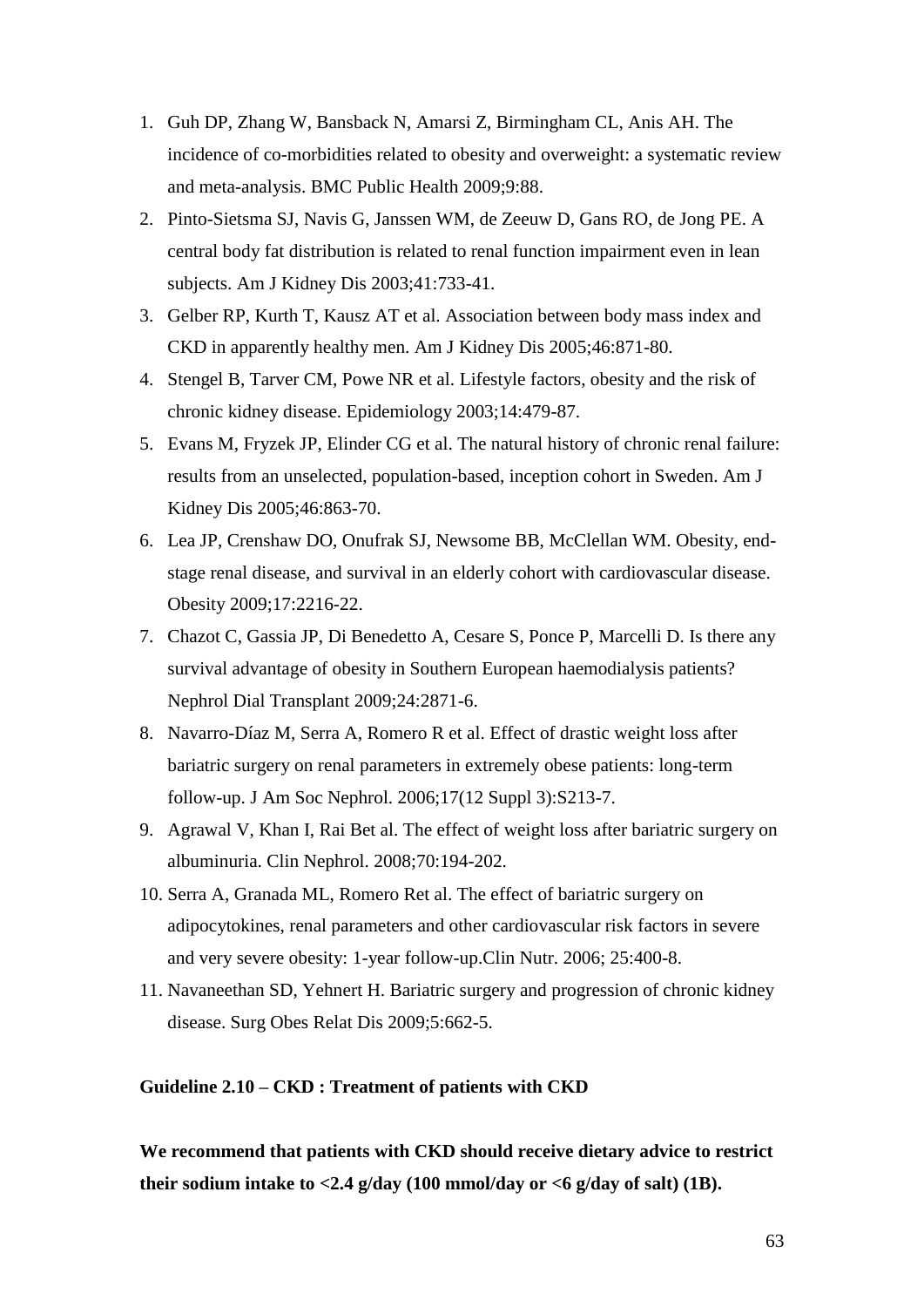#### **Audit Measure**

Proportion of patients with CKD who have received dietary advice to assist dietary sodium restriction

#### **Rationale**

Western populations consume substantially higher amounts of sodium than is necessary, and this is associated with a higher prevalence of hypertension and cardiovascular disease [1,2]. In the UK, average dietary salt\* intake is  $9.4$ -10.6 g/day in men and 6.8-7.7 g/day in women [3]. The DASH-sodium study [4,5] was a randomised controlled trial of dietary sodium restriction performed in subjects without renal impairment. Reducing salt intake from 8.2 g/day to 6.2 g/day gave a reduction of 2.1 mmHg in systolic blood pressure. Reducing further to 3.7 g/day gave a further 4.6 mmHg reduction. These effects were more marked in hypertensive subjects and in older subjects.

There is relatively little evidence on whether a high sodium intake is specifically associated with poorer renal outcomes, or whether reducing sodium intake improves renal outcomes [6]. However, given the impact of sodium reduction on blood pressure, and the known impact of high blood pressure on renal function and proteinuria, it seems sensible to adopt the general population recommendation of maintaining dietary sodium at <6g/day.

Clinicians should be aware that salt substitutes contain significant amounts of potassium and should be avoided in patients with CKD. Furthermore they still contain substantial amounts of sodium (e.g. Lo-Salt<sup>®</sup> contains 13 g of sodium per 100g [7], equivalent to 33 g of salt).

\*Intake is quoted as dietary salt in g/day. To convert to dietary sodium in g/day multiply by 0.394. To convert to mmol/day of salt or sodium multiply by 17.1.

#### **References**

1. Bibbins-Domingo K, Chertow GM, Coxson PG et al. Projected effect of dietary salt reductions on future cardiovascular disease. N Engl J Med 2010;362:590-9.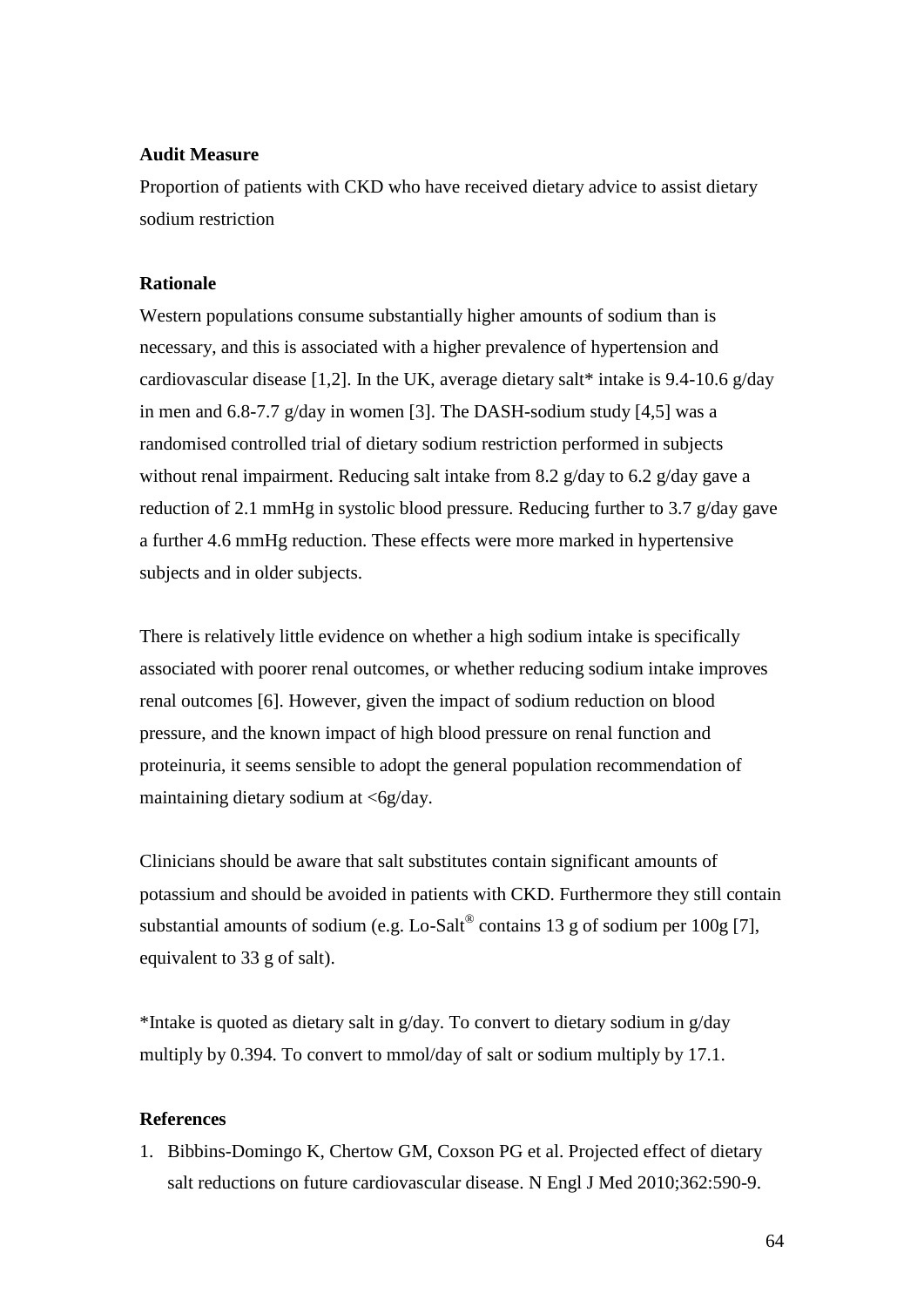- 2. He FJ, MacGregor GA. A comprehensive review on salt and health and current experience of worldwide salt reduction programmes. J Hum Hypertens 2009;23:363-84.
- 3. Joint Health Surveys Unit. 2006. An assessment of dietary sodium levels among adults (aged 19-64) in the general population, based on analysis of dietary sodium in 24 hour urine samples. London: Food Standards Agency.
- 4. Sacks FM, Svetkey LP, Vollmer WM et al. Effects on blood pressure of reduced dietary sodium and the Dietary Approaches to Stop Hypertension (DASH) diet. N Engl J Med 2001;344:3-10.
- 5. Vollmer WM, Sacks FM, Ard J et al. Effects of diet and sodium intake on blood pressure: subgroup analysis of the DASH-sodium trial. Ann Inetrn Med 2001;135:1019-28.
- 6. Jones-Burton C, Mishra SI, Fink JC et al. An in-depth review of the evidence linking dietary salt intake and progression of chronic kidney disease. Am J Nephrol 2006;26:268-75.
- 7. Lo-Salt. [www.losalt.com/BetterForYou.html](http://www.losalt.com/BetterForYou.html) Accessed 3rd August, 2010.

# **Guideline 2.11 – CKD : Treatment of patients with CKD**

**We recommend that patients with CKD who develop hyperkalaemia or hyperphosphataemia should receive dietary advice to assist dietary restriction of potassium and phosphate (1C).**

# **Audit Measures**

- 1. Proportion of patients with CKD stages 4 and 5 who have received dietary advice to assist dietary restriction of potassium and phosphate.
- 2. Proportion of patients with CKD stages 1-3 and hyperkalaemia or hyperphosphataemia who have received dietary advice to assist dietary restriction of potassium and phosphate.

# **Rationale**

Hyperkalaemia is a common complication in patients with CKD as their GFR declines [1,2]. Although it can occur at any GFR, it becomes increasingly common as GFR declines below 40-60 mL/min/1.73m<sup>2</sup>. Additionally, medications commonly used in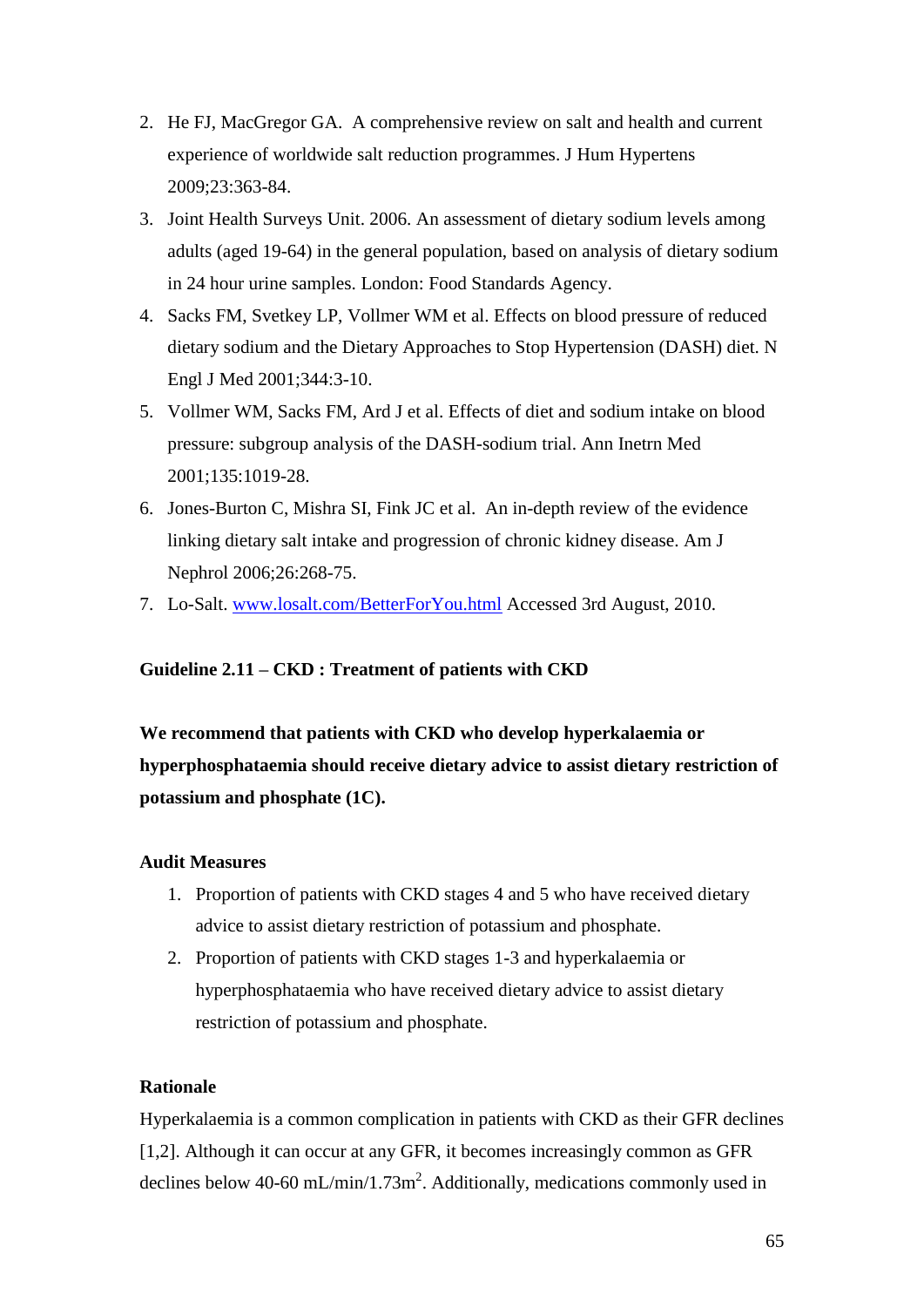CKD (ACEi, ARB, beta-blockers, aldosterone antagonists) increase the risk of hyperkalaemia further [3]. Hyperkalaemia can cause arrhythmias and death. Whilst this can be preceded by other symptoms such as muscle weakness, it may present as cardiac arrest [4]. In patients with CKD, dietary advice can substantially ameliorate hyperkalaemia, potentially allowing ongoing optimal treatment of hypertension and proteinuria. Dietary advice, and adjustment of medications is usually sufficient to control hyperkalaemia in stages 1-4 CKD.

Hyperphosphataemia increases in prevalence as GFR declines, becoming increasingly common as GFR declines below 40 mL/min/1.73m<sup>2</sup>[1,2]. It is associated with increased risk of death [5], thought to be mediated via vascular calcification. Phosphate content of food is closely related to its protein content, but food additives [6], and soft drinks [7] are also major contributors to dietary phosphate, and are not readily identified from food labelling.

Elevated serum phosphate levels can be reduced with advice on dietary restriction [8], with effects on other mineral metabolism markers which are thought to be beneficial. Caution is needed with dietary advice to avoid unnecessary restriction of protein [9]. Given that, and the often masked content of phosphate in processed foods, this advice needs to be delivered by a skilled individual – usually a renal dietician.

As GFR declines further, dietary restriction alone will usually become insufficient to control serum phosphate, necessitating the use of phosphate binders [10].

- 1. Hsu C-y, Chertow GM. Elevations of serum phosphorus and potassium in mild to moderate chronic renal insufficiency. Nephrol Dial Transplant 2002;17:1419-25.
- 2. Moranne O, Froissart M, Rossert J et al. Timing of onset of CKD-related metabolic complications. J Am Soc Nephrol 2009;20:164-7
- 3. Weir MR, Rolfe M. Potassium homeostasis and renin-angiotensin-aldosterone system inhibitors. Clin J Am Soc Nephrol 2010;5:531-48.
- 4. Nyirenda MJ, Tang JI, Padfield PL, Seckl JR. Hyperkalaemia. BMJ 2009;339:b4114.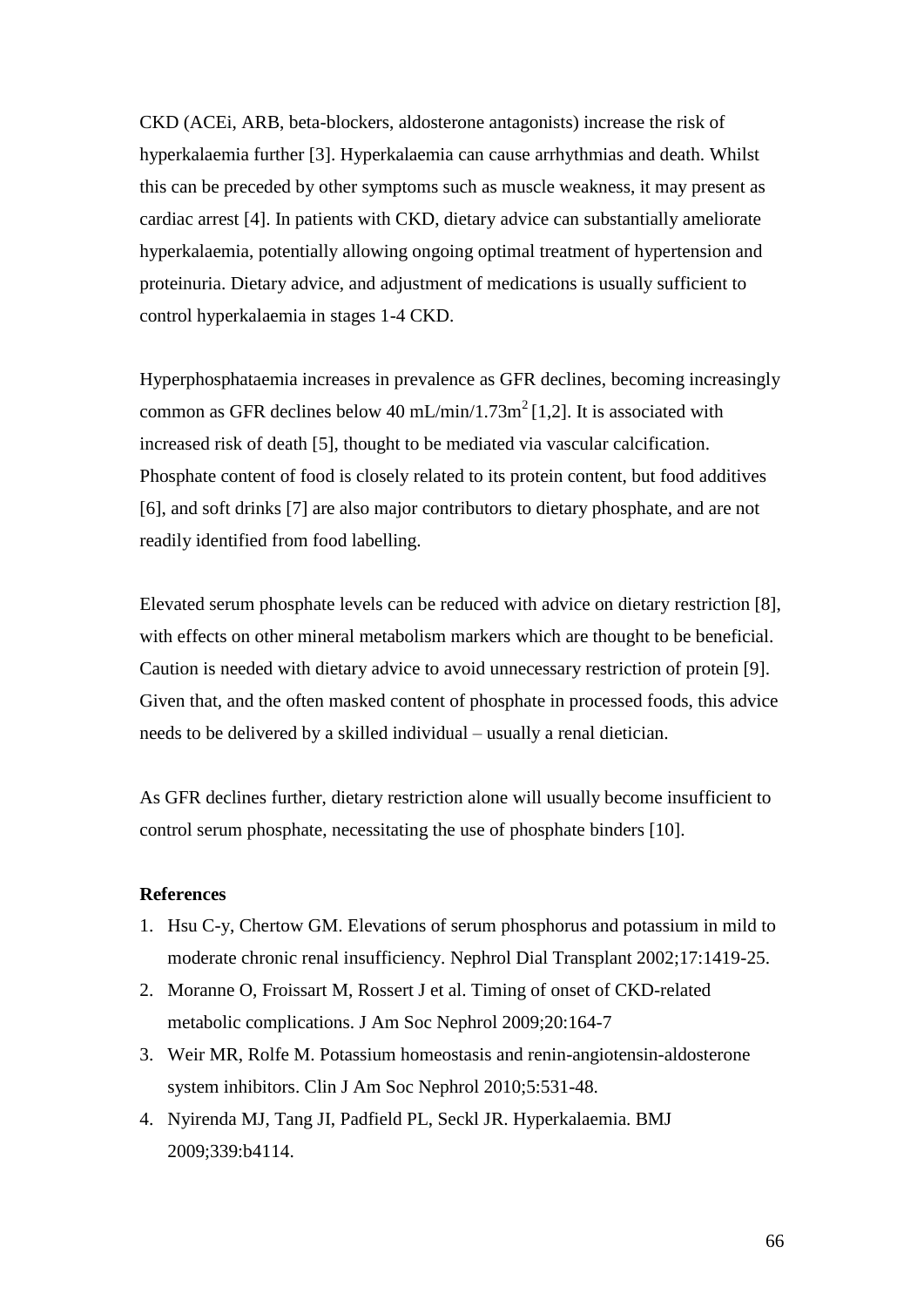- 5. Covic A, Kothawala P, Bernal M, Robbins S, Chalian A, Goldsmith D. Systematic review of the evidence underlying the association between mineral metabolism disturbances and risk of all-cause mortality, cardiovascular mortality and cardiovascular events in chronic kidney disease. Nephrol Dial Transplant 2009;24:1506-23.
- 6. Sullivan CM, Leon JB, Sehgal AR. Phosphorus-containing food additives and the accuracy of nutrient databases: implications for renal patients J Ren Nutr 2007;17:350-4.
- 7. Savica V, Calo LA, Monardo P et al. Salivary phosphorus and phosphate content of beverages: implications for the treatment of uremic hyperphosphatemia. J Ren Nutr 2009:19:69-72.
- 8. Combe C, Aparicio M. Phosphorus and protein restriction and parathyroid function in chronic renal failure. Kidney Int 1994;46:1381-6.
- 9. Shinaberger CS, Greenland S, Kopple JD et al. Is controlling phosphorus by decreasing dietary protein intake beneficial or harmful in persons with chronic kidney disease? Am J Clin Nutr 2008;88:1511-8.
- 10. Tonelli M, Pannu N, Manns B. Oral phosphate binders in patients with kidney failure. N Engl J Med 2010;362:1312-24.

# **Guideline 2.12 – CKD : Treatment of patients with CKD**

# **We suggest that patients with CKD should receive advice to perform regular moderate exercise (2D).**

# **Audit Measures**

- 1. Proportion of patients with CKD who have received advice to undertake regular exercise.
- 2. Proportion of patients with CKD who report performing regular moderate exercise.

# **Rationale**

It is well-established in the general population that regular, moderate exercise reduces the risk of cardiovascular disease [1,2]. Although there are no specific studies examining the benefits of exercise interventions on cardiovascular outcomes in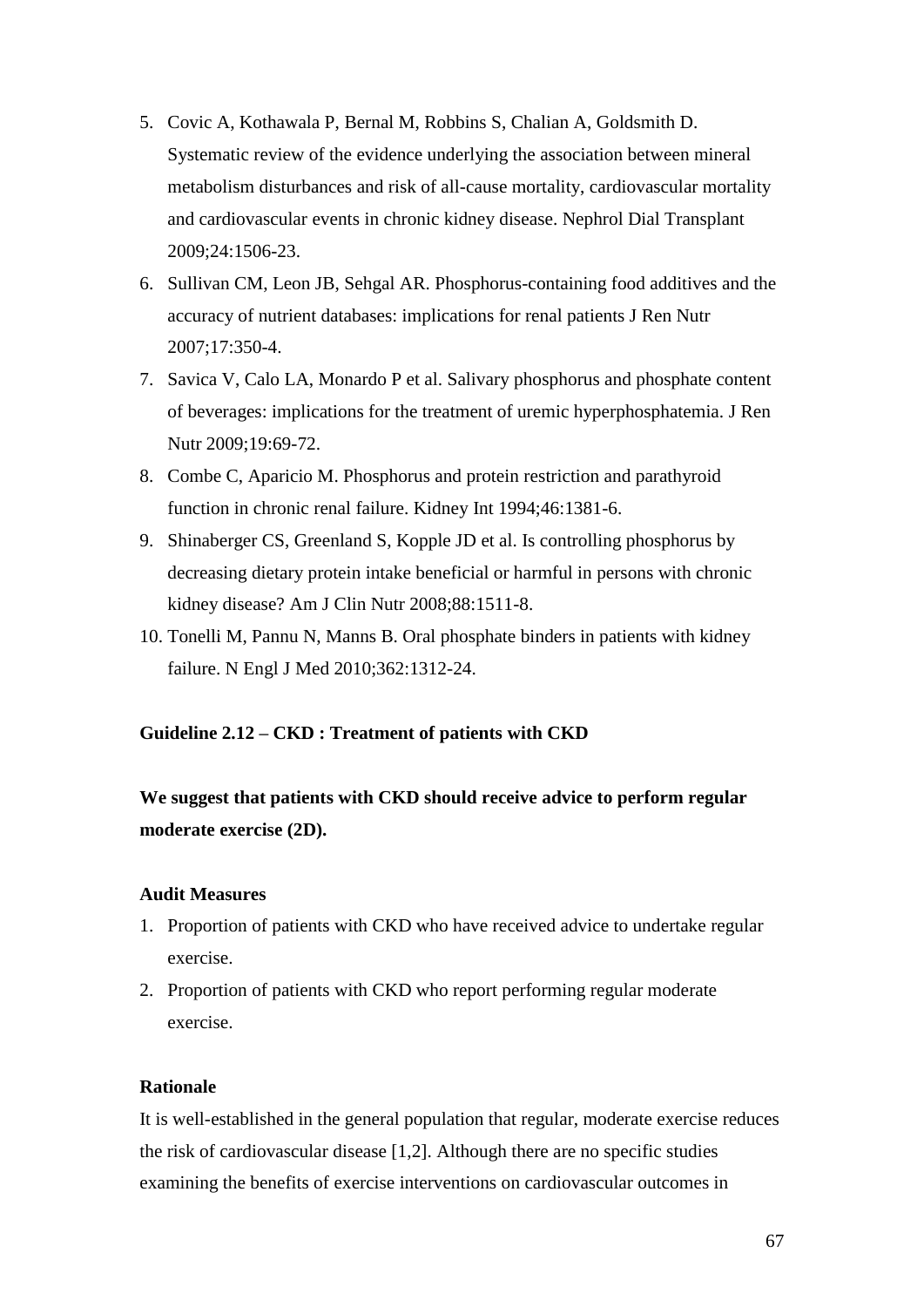patients with CKD, given the increased cardiovascular risk in the CKD population it would seem sensible to recommend regular, moderate exercise. Regular exercise may also contribute to weight loss (see guideline CKD 2.9). Small, relatively short-term studies give no clear evidence of renal-specific benefits of exercise [3] and further studies are required to investigate this further.

#### **References**

- 1. Paffenberger RS Jr, Hyde RT, Wing AL, Lee I-M, Jung DL, Kampert JB. The association of changes in physical-activity level and other lifestyle characteristics with mortality among men. N Engl J Med 1993;328:538-45.
- 2. Thijssen DH, Maiorana AJ, O"Driscoll G, Cable NT, Hopman NT, Green DJ. Impact of inactivity and exercise on the vasculature in humans. Eur J Appl Physiol 2010;108:845-75.
- 3. National Collaborating Centre for Chronic Conditions: Chronic Kidney Disease: National clinical guideline for early identification and management in adults in primary and secondary care. 2008.<http://guidance.nice.org.uk/CG73>

#### **Guideline 2.13 – CKD : Treatment of patients with CKD**

# **We recommend that patients with CKD should be referred for assessment by a Nephrology Department according to the NICE Guidelines (1B).**

#### **Audit Measures**

- 1. Proportion of patients on Primary Care CKD registers who have been referred to a Nephrology Department.
- 2. Proportion of patients on Primary Care CKD registers with an indication for referral to a Nephrology Department.
- 3. Proportion of patients on Primary Care CKD registers with an indication for referral, who have been referred to a Nephrology Department.

# **Rationale**

There is little or no evidence available on the optimum setting for management of patients with CKD. Given the high prevalence of CKD [1], and the relatively low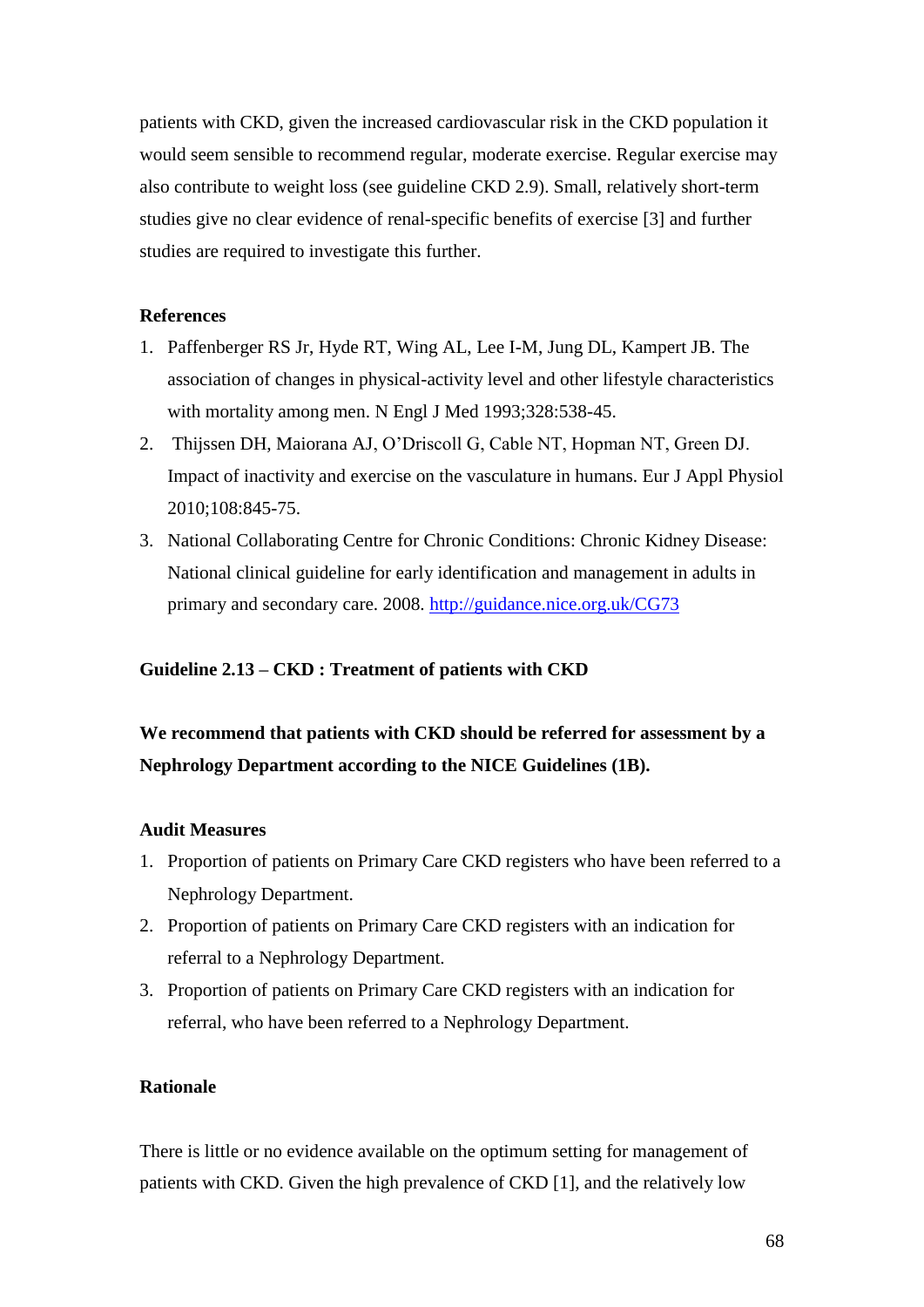number of nephrologists in the UK, it is evident that most patients will be managed in primary care. The large majority of patients with CKD stage 3 will not progress to end-stage kidney disease [2,3], and will not require complex investigations or interventions, so primary care is likely to offer at least an equivalent level of care.

However, there is substantial evidence to show that patients who require renal replacement therapy (i.e. dialysis and/or kidney transplantation) have increased morbidity, reduced survival and increased cost if they present to a nephrologist late in their illness [4,5]. It is essential that patients who will require RRT are referred in a timely manner.

The challenge is to identify the minority of patients who will benefit from secondary care assessment and management. Patients at risk of progressive decline in their GFR have the greatest potential for benefit from interventions to slow down that progression. Various parameters have been shown to predict progressive decline, with reduced eGFR, increased proteinuria and poorly controlled blood pressure consistently being identified [6].

Some patients with CKD will require more complex management than is usually provided in primary care (e.g. patients requiring immunosuppressive therapy, treatment of renal anaemia, treatment of CKD mineral and bone disorder or metabolic acidosis). These conditions would usually be beyond the scope of primary care, and should be referred to a nephrologist.

The SIGN guideline [7] recognised that systems of care may differ, and will affect whether or not patients should be referred to a nephrologist. The NICE guideline [8] also recognised the lack of evidence, but on the basis of consensus suggested that nephrologists were needed when the patient requires diagnosis or treatment for kidney disease, is at risk of progressive renal disease or needs planning for renal replacement therapy. NICE recommends that the following patients should normally be referred to a consultant nephrologist:

Stage 4 or 5 CKD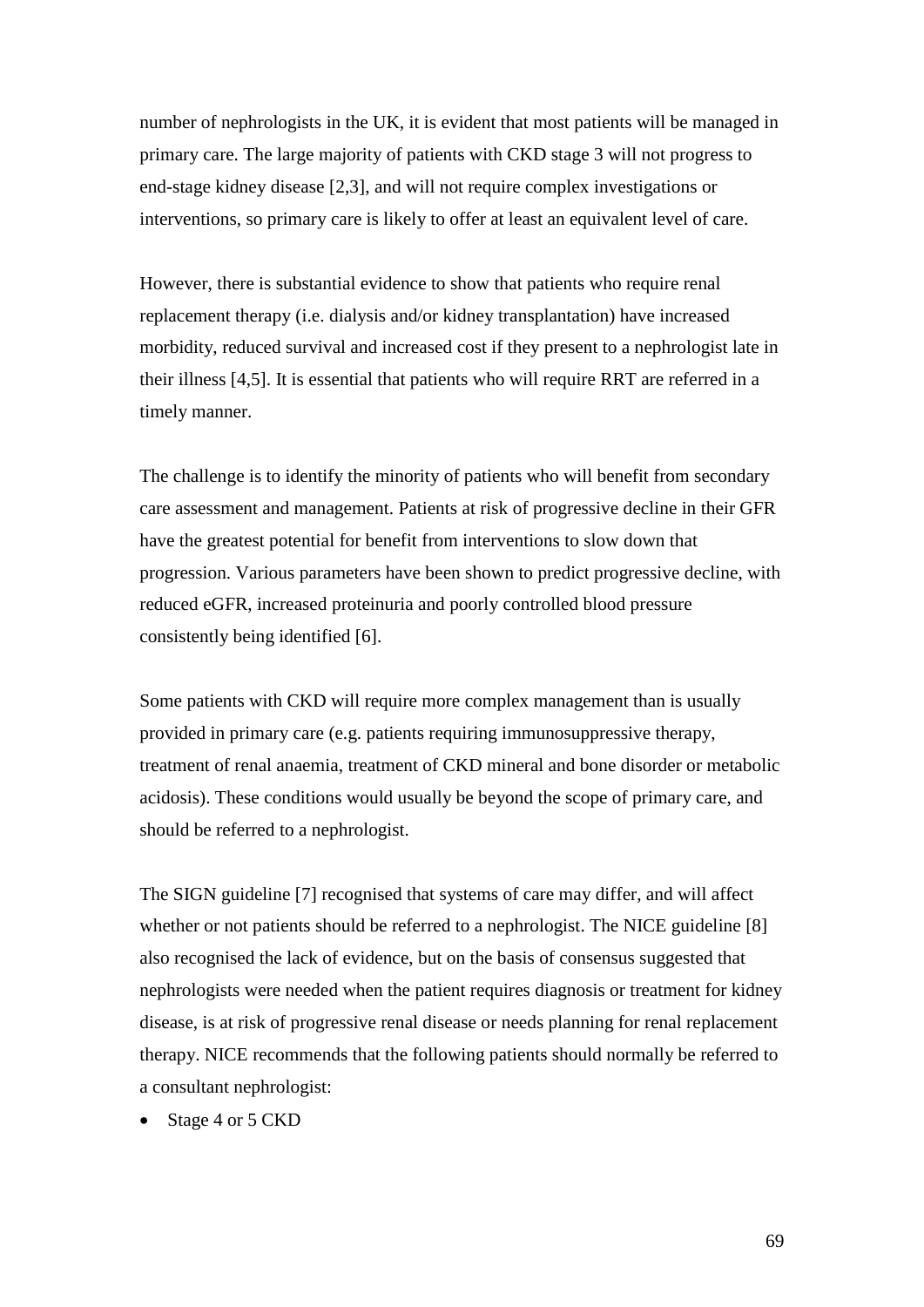- Heavy proteinuria (urine ACR≥70 mg/mmol; urine PCR≥100 mg/mmol; 24h urine protein  $\geq$ 1g/day) unless due to diabetes and already appropriately treated
- Proteinuria (urine ACR≥30 mg/mmol; urine PCR≥50 mg/mmol; 24h urine protein  $\geq$ 0.5g/day) if accompanied by haematuria
- Rapidly declining GFR ( $>5$  mL/min/1.73m<sup>2</sup> in one year, or  $>10$  mL/min/1.73m<sup>2</sup> within 5 years)
- Hypertension that remains poorly controlled despite the use of at least 4 antihypertensive drugs at therapeutic doses
- People with, or suspected of having rare or genetic causes of CKD
- Suspected renal artery stenosis

- 1. Coresh J, Selvin E, Stevens LA et al. Prevalence of chronic kidney disease in the United States. JAMA 2007;298:2038-47.
- 2. Keith DS, Nichols GA, Gullion CM, Brown JB, Smith DH. Longitudinal followup and outcomes among a population with chronic kidney disease in a large managed care organization. Arch Intern Med 2004;164:659-63.
- 3. Hallan SI, Dahl K, Oien CM et al. Screening strategies for chronic kidney disease in the general population:follow-up of cross sectional health survey. BMJ 2006;333:1047.
- 4. McClellan WM, Wasse H, McClellan AC et al. Treatment center and geographic variability in pre-ESRD care associate with increased mortality. J Am Soc Nephrol 2009;20:1078-85.
- 5. Hasegawa T, Bragg-Gresham JL, Yamazaki S et al. Greater first-year survival on hemodialysis in facilities in which patients are provided earlier and nore frequent pre-nephrology visits. Clin J Am Soc Nephrol 2009; 4:595-602.
- 6. Taal MW, Brenner BM. Renal risk scores: progress and prospects. Kidney Int 2008;73:1216-9.
- 7. Scottish Intercollegiate Guidelines Network: Diagnosis and management of chronic kidney disease: A national clinical guideline. 2008. <http://www.sign.ac.uk/guidelines/fulltext/103/index.html>